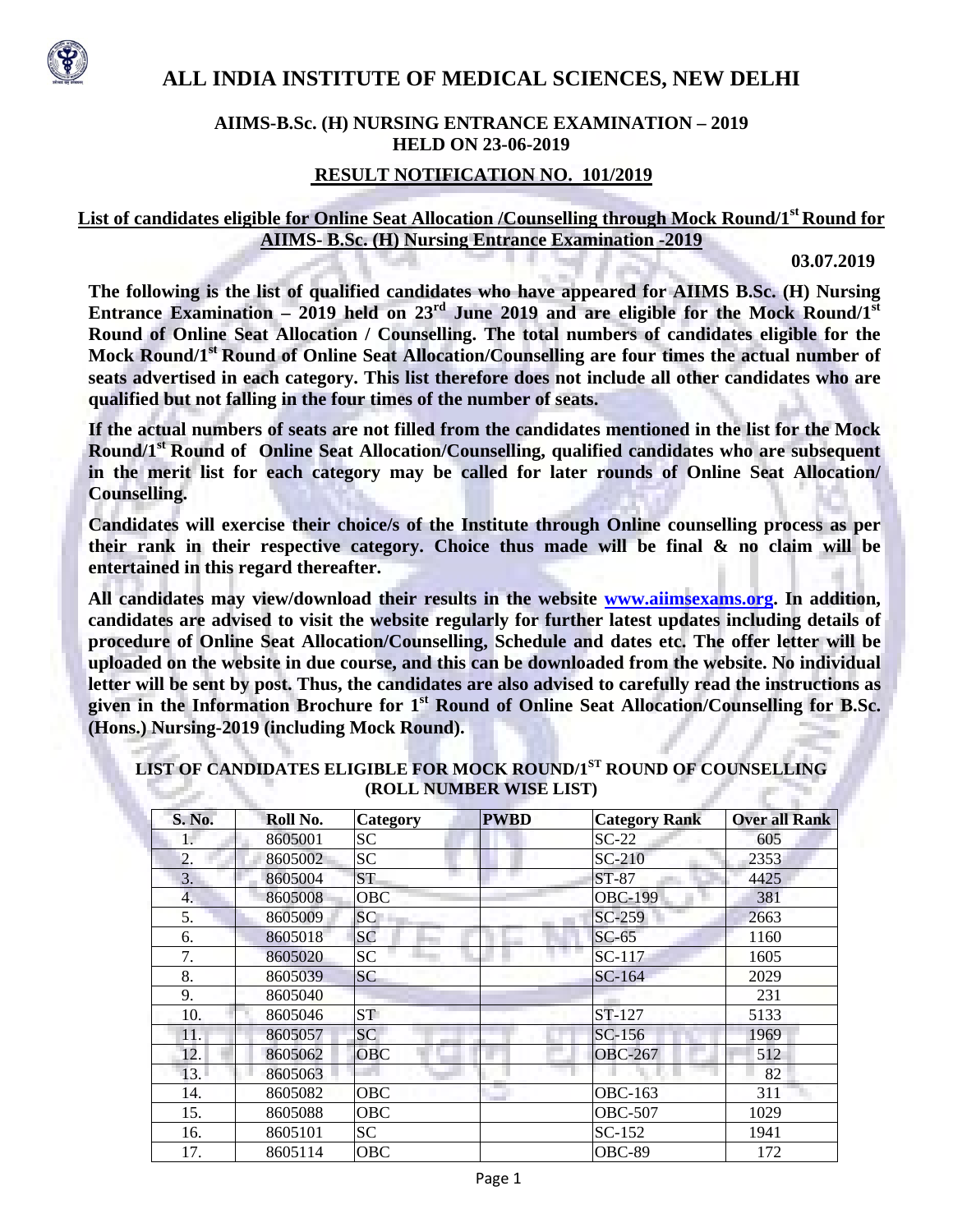| S. No.          | Roll No. | <b>Category</b> | <b>PWBD</b> | <b>Category Rank</b>             | <b>Over all Rank</b> |
|-----------------|----------|-----------------|-------------|----------------------------------|----------------------|
| 18.             | 8605115  | <b>OBC</b>      |             | <b>OBC-405</b>                   | 800                  |
| 19.             | 8605136  | <b>SC</b>       |             | SC-150                           | 1932                 |
| 20.             | 8605139  | $\overline{SC}$ |             | SC-182                           | 2147                 |
| 21.             | 8605140  | <b>ST</b>       |             | ST-88                            | 4437                 |
| 22.             | 8605143  |                 |             |                                  | 338                  |
| 23.             | 8605149  | <b>OBC</b>      |             | <b>OBC-492</b>                   | 989                  |
| 24.             | 8605167  | <b>OBC</b>      |             | <b>OBC-336</b>                   | 641                  |
| 25.             | 8605168  | <b>OBC</b>      |             | <b>OBC-138</b>                   | 258                  |
| 26.             | 8605170  | SC <sup>-</sup> |             | SC-199                           | 2266                 |
| 27.             | 8605172  | OBC             |             | <b>OBC-476</b>                   | 956                  |
| 28.             | 8605173  | <b>OBC</b>      |             | <b>OBC-272</b>                   | 521                  |
| 29.             | 8605174  | SC              |             | SC-99                            | 1476                 |
| 30.             | 8605179  | <b>SC</b>       |             | SC-179                           | 2134                 |
| 31.             | 8605188  | OBC             |             | <b>OBC-188</b>                   | 354                  |
| 32.             | 8605205  | OBC             |             | <b>OBC-78</b>                    | 155                  |
| 33.             | 8605218  |                 |             |                                  | 564                  |
| 34.             | 8605221  | <b>OBC</b>      |             | <b>OBC-257</b>                   | 495                  |
| 35.             | 8605231  |                 |             |                                  | 313                  |
| 36.             | 8605234  |                 |             |                                  | 758                  |
| 37.             | 8605235  |                 |             |                                  | 298                  |
| 38.             | 8605253  | <b>OBC</b>      |             | <b>OBC-384</b>                   | 742                  |
| 39.             | 8605255  | <b>ST</b>       |             | ST-49                            | 3235                 |
| 40.             | 8605256  | <b>OBC</b>      |             | <b>OBC-357</b>                   | 696                  |
| 41.             | 8605273  | <b>ST</b>       |             | $ST-64$                          | 3716                 |
| 42.             | 8605277  | <b>OBC</b>      |             | <b>OBC-190</b>                   | 356                  |
| 43.             | 8605284  | OBC             |             | <b>OBC-380</b>                   | 737                  |
| 44.             | 8605287  | SC              |             | $SC-61$                          | 1124                 |
| 45.             | 8605291  | <b>OBC</b>      |             | <b>OBC-211</b>                   | 405                  |
| 46.             | 8605294  |                 |             |                                  | 225                  |
| 47.             | 8605307  |                 |             |                                  | 693                  |
| 48.             | 8605309  | <b>SC</b>       |             | SC-266                           | 2709                 |
| 49.             | 8605318  |                 |             |                                  | 189                  |
| 50.             | 8605320  |                 |             |                                  | 527                  |
| 51.             | 8605322  | OBC             |             | <b>OBC-501</b>                   | 1009                 |
| $\overline{52}$ | 8605335  | OBC             |             | <b>OBC-321</b>                   | 612                  |
| 53.             | 8605338  | <b>SC</b>       |             | $SC-142$                         | 1870                 |
| 54.             | 8605340  | SC              |             | $SC-19$                          | 582                  |
| 55.             | 8605349  | OBC             |             | <b>OBC-424</b>                   | 839                  |
| 56.             | 8605355  | OBC             |             |                                  |                      |
|                 |          | SC              |             | $OBC-59$                         | 118                  |
| 57.             | 8605361  | <b>OBC</b>      |             | $SC-60$                          | 1093                 |
| 58.             | 8605365  |                 |             | <b>OBC-126</b><br><b>OBC-213</b> | 241                  |
| 59.             | 8605372  | <b>OBC</b>      |             |                                  | 410                  |
| 60.             | 8605373  | <b>OBC</b>      |             | $OBC-41$                         | 79                   |
| 61.             | 8605378  |                 |             | n e                              | 801                  |
| 62.             | 8605387  |                 |             |                                  | 235                  |
| 63.             | 8605393  |                 |             |                                  | 572                  |
| 64.             | 8605397  | <b>SC</b>       |             | SC-239                           | 2531                 |
| 65.             | 8605401  |                 |             |                                  | 847                  |
| 66.             | 8605419  | <b>OBC</b>      |             | <b>OBC-366</b>                   | 713                  |
| 67.             | 8605436  |                 |             |                                  | 684                  |
| 68.             | 8605443  | <b>ST</b>       |             | ST-102                           | 4675                 |
| 69.             | 8605451  | SC              |             | $SC-49$                          | 966                  |
| 70.             | 8605457  | OBC             |             | <b>OBC-457</b>                   | 913                  |
| 71.             | 8605474  | <b>ST</b>       |             | ST-40                            | 2915                 |
| 72.             | 8605476  | OBC             |             | OBC-39                           | 73                   |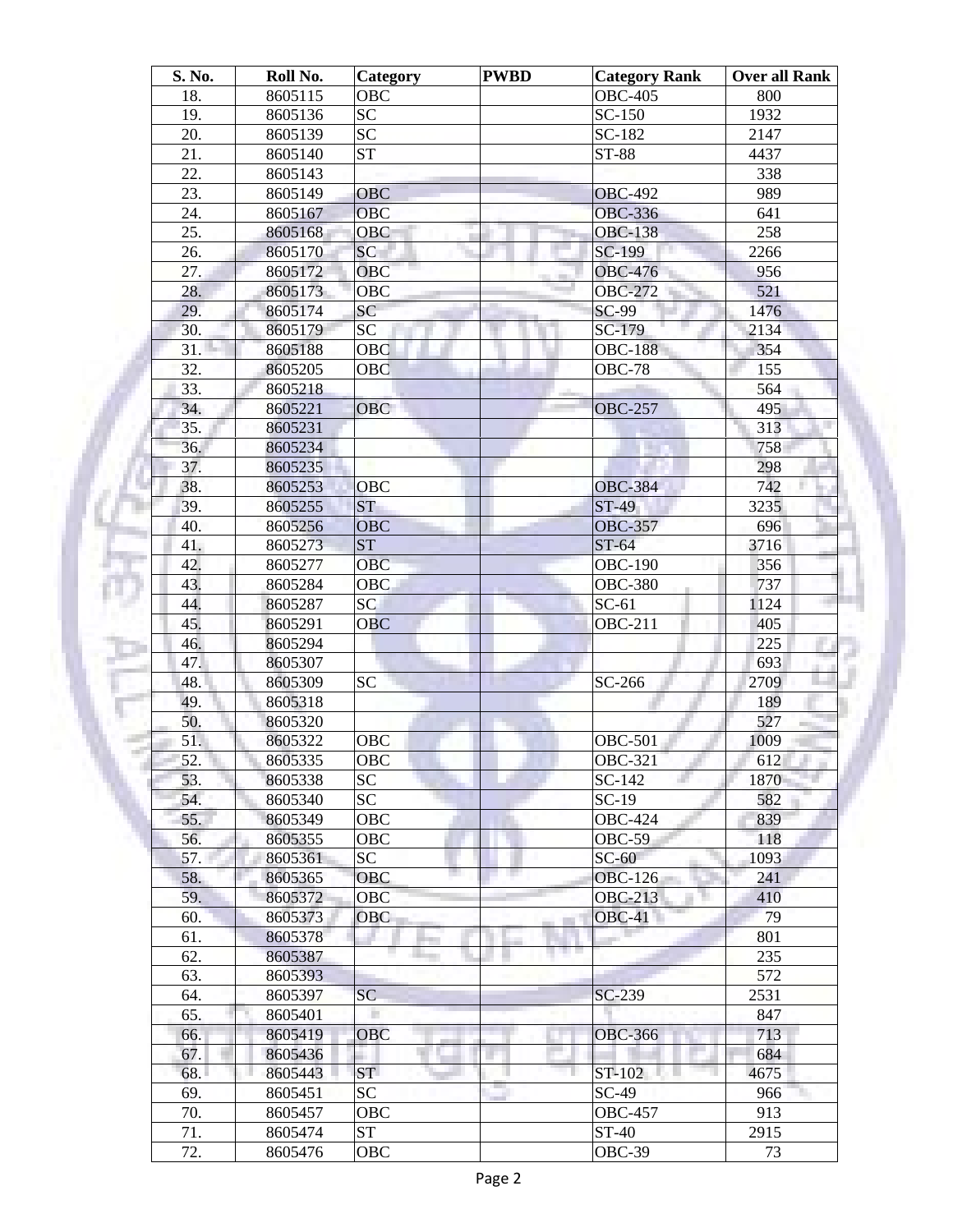| S. No. | Roll No. | Category   | <b>PWBD</b> | <b>Category Rank</b> | <b>Over all Rank</b> |
|--------|----------|------------|-------------|----------------------|----------------------|
| 73.    | 8605479  |            |             |                      | 841                  |
| 74.    | 8605487  | <b>ST</b>  |             | $ST-81$              | 4285                 |
| 75.    | 8605488  |            |             |                      | 743                  |
| 76.    | 8605496  | <b>OBC</b> |             | OBC-19               | 38                   |
| 77.    | 8605503  |            |             |                      | 868                  |
| 78.    | 8605520  |            |             |                      | 101                  |
| 79.    | 8605526  |            |             |                      | 153                  |
| 80.    | 8605537  |            |             |                      | 734                  |
| 81.    | 8605539  |            |             |                      | 110                  |
| 82.    | 8605550  | OBC        |             | <b>OBC-361</b>       | 700                  |
| 83.    | 8605552  | <b>OBC</b> |             | <b>OBC-432</b>       | 854                  |
| 84.    | 8605562  | SC         |             | $SC-84$              | 1317                 |
| 85.    | 8605571  |            |             |                      | 829                  |
| 86.    | 8605574  | OBC        |             | <b>OBC-108</b>       | 208                  |
| 87.    | 8605586  | OBC        |             | <b>OBC-247</b>       | 480                  |
| 88.    | 8605587  | <b>OBC</b> |             | <b>OBC-403</b>       | 794                  |
| 89.    | 8605592  | <b>OBC</b> |             | <b>OBC-69</b>        | 137                  |
| 90.    | 8605593  |            |             |                      | 380                  |
| 91.    | 8605594  | <b>SC</b>  |             | $SC-250$             | 2617                 |
| 92.    | 8605595  | <b>ST</b>  |             | $ST-62$              | 3591                 |
| 93.    | 8605603  |            |             |                      | 634                  |
| 94.    | 8605604  |            |             |                      | 434                  |
| 95.    | 8605605  | <b>ST</b>  |             | $ST-55$              | 3322                 |
| 96.    | 8605610  | <b>SC</b>  |             | <b>SC-70</b>         | 1211                 |
| 97.    | 8605613  | OBC        |             | <b>OBC-453</b>       | 907                  |
| 98.    | 8605617  |            |             |                      | 635                  |
| 99.    | 8605618  | <b>SC</b>  |             | $SC-36$              | 834                  |
| 100.   | 8605621  | <b>OBC</b> |             | <b>OBC-421</b>       | 828                  |
| 101.   | 8605622  | <b>ST</b>  |             | $ST-14$              | 1928                 |
| 102.   | 8605623  | SC         |             | $SC-25$              | 679                  |
| 103.   | 8605630  |            | <b>PWBD</b> |                      | 4484                 |
| 104.   | 8605634  | OBC        |             | <b>OBC-158</b>       | 304                  |
| 105.   | 8605638  |            |             |                      | 93                   |
| 106.   | 8605646  |            |             |                      | 245                  |
|        |          | SC         |             | $SC-186$             |                      |
| 107.   | 8605651  |            |             |                      | 2174                 |
| 108.   | 8605653  | OBC        |             | <b>OBC-499</b>       | 1006                 |
| 109.   | 8605661  | <b>ST</b>  |             | ST-101               | 4669                 |
| 110.   | 8605665  | OBC        |             | <b>OBC-195</b>       | 371                  |
| 111.   | 8605666  | OBC        |             | <b>OBC-354</b>       | 687                  |
| 112.   | 8605671  | <b>ST</b>  |             | $ST-36$              | 2796                 |
| 113.   | 8605679  | <b>OBC</b> |             | <b>OBC-185</b>       | 349                  |
| 114.   | 8605680  |            |             |                      | 872                  |
| 115.   | 8605682  | <b>OBC</b> |             | <b>OBC-452</b>       | 902                  |
| 116.   | 8605689  | <b>OBC</b> |             | <b>OBC-383</b>       | 741                  |
| 117.   | 8605703  | OBC        |             | <b>OBC-173</b>       | 329                  |
| 118.   | 8605722  | <b>OBC</b> |             | <b>OBC-287</b>       | 552                  |
| 119.   | 8605723  | SC         |             | SC-145               | 1902                 |
| 120.   | 8605724  |            |             |                      | 197                  |
| 121.   | 8605727  | <b>OBC</b> |             | <b>OBC-113</b>       | 216                  |
| 122.   | 8605728  |            |             |                      | 467                  |
| 123.   | 8605730  | <b>OBC</b> |             | <b>OBC-52</b>        | 103                  |
| 124.   | 8605732  | OBC        |             | <b>OBC-269</b>       | 515                  |
| 125.   | 8605735  | OBC        |             | <b>OBC-226</b>       | 437                  |
| 126.   | 8605745  | OBC        |             | <b>OBC-415</b>       | 816                  |
| 127.   | 8605757  | OBC        |             | <b>OBC-243</b>       | 471                  |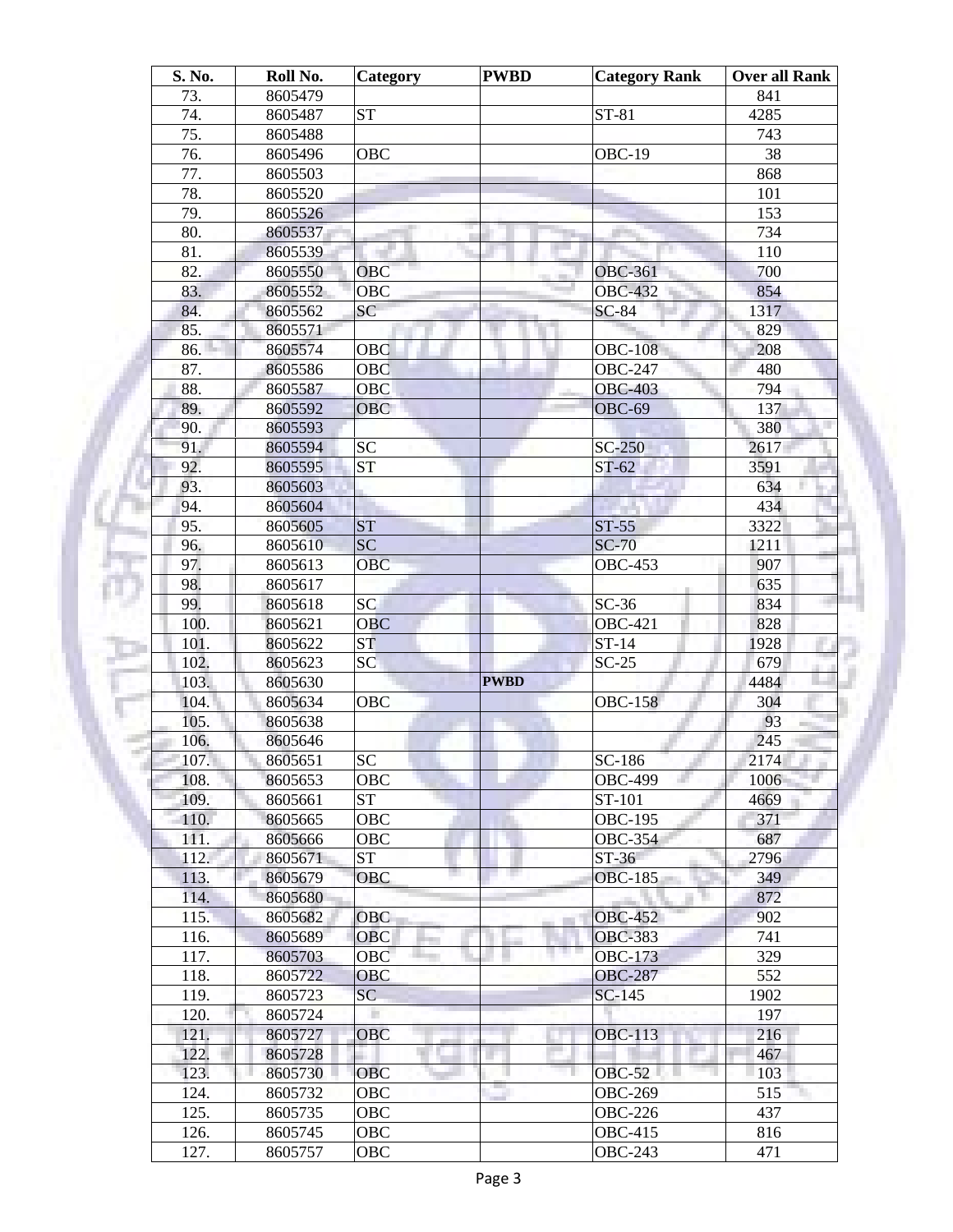| S. No.       | Roll No.           | Category        | <b>PWBD</b> | <b>Category Rank</b> | <b>Over all Rank</b> |
|--------------|--------------------|-----------------|-------------|----------------------|----------------------|
| 128.         | 8605760            | <b>SC</b>       |             | $SC-56$              | 1067                 |
| 129.         | 8605761            | <b>SC</b>       |             | SC-195               | 2229                 |
| 130.         | 8605766            | <b>OBC</b>      |             | OBC-68               | 136                  |
| 131.         | 8605776            | <b>ST</b>       |             | ST-29                | 2545                 |
| 132.         | 8605786            | <b>ST</b>       |             | $ST-34$              | 2774                 |
| 133.         | 8605793            |                 |             |                      | 692                  |
| 134.         | 8605794            | <b>OBC</b>      |             | OBC-4                | $\overline{7}$       |
| 135.         | 8605796            |                 |             |                      | 632                  |
| 136.         | 8605800            |                 |             |                      | 306                  |
| 137.         | 8605803            |                 |             |                      | 835                  |
| 138.         | 8605807            | OBC             |             | <b>OBC-32</b>        | 60                   |
| 139.         | 8605810            | SC              |             | SC-267               | 2749                 |
| 140.         | 8605831            | OBC             |             | <b>OBC-110</b>       | 210                  |
| 141.         | 8605839            | <b>SC</b>       |             | SC-246               | 2594                 |
| 142.         | 8605841            |                 |             |                      | 464                  |
| 143.         | 8605842            |                 |             |                      | 927                  |
| 144.         | 8605849            |                 |             |                      | 141                  |
| 145.         | 8605855            |                 | <b>PWBD</b> |                      | 4318                 |
| 146.         | 8605861            |                 |             |                      | 570                  |
| 147.         | 8605863            |                 |             |                      | 533                  |
| 148.         | 8605864            |                 |             |                      | 469                  |
| 149.         | 8605885            | <b>OBC</b>      |             | <b>OBC-418</b>       | 823                  |
| 150.         | 8605887            | <b>ST</b>       |             | $ST-42$              | 3004                 |
| 151.         | 8605889            |                 |             |                      | 645                  |
| 152.         | 8605891            | <b>ST</b>       |             | ST-105               | 4760                 |
| 153.         | 8605901            | OBC             |             | <b>OBC-303</b>       | 586                  |
| 154.         | 8605902            | $\overline{SC}$ |             | $SC-32$              | 769                  |
| 155.         | 8605914            | <b>OBC</b>      |             | <b>OBC-455</b>       | 910                  |
| 156.         | 8605917            |                 |             |                      | 489                  |
| 157.         | 8605925            |                 |             |                      | 395                  |
| 158.         | 8605928            | OBC             |             | $OBC-10$             | 21                   |
| 159.         | 8605937            |                 |             |                      | 194                  |
| 160.         | 8605945            | <b>SC</b>       |             | SC-176               | 2122                 |
| 161.         | 8605949            |                 |             |                      | 791                  |
| 162.         | 8605952            | OBC             |             | <b>OBC-129</b>       | 244                  |
| 163.         | 8605957            | OBC             |             | $OBC-74$             | 149                  |
| 164.         | 8605962            | <b>SC</b>       |             | SC-163               | 2024                 |
|              |                    | <b>ST</b>       |             | ST-97                | 4625                 |
| 165.<br>166. | 8605963<br>8605976 |                 |             |                      | 51                   |
| 167.         |                    | OBC             |             | <b>OBC-406</b>       | 802                  |
|              | 8605977            |                 |             |                      |                      |
| 168.<br>169. | 8605984<br>8605986 | OBC             |             | <b>OBC-123</b>       | 124<br>233           |
|              |                    |                 |             |                      |                      |
| 170.         | 8605987            | P the           |             |                      | 432<br>721           |
| 171.         | 8605993            |                 |             | . .                  |                      |
| 172.         | 8605995            |                 |             |                      | 722                  |
| 173.         | 8606001            | <b>OBC</b>      |             | <b>OBC-317</b>       | 606                  |
| 174.         | 8606005            |                 |             |                      | 957                  |
| 175.         | 8606006            | ٠               |             |                      | 493                  |
| 176.         | 8606011            | SC              |             | $SC-34$              | 773                  |
| 177.         | 8606013            | <b>OBC</b>      |             | <b>OBC-105</b>       | 201                  |
| 178.         | 8606016            | <b>OBC</b>      |             | <b>OBC-116</b>       | 219                  |
| 179.         | 8606020            | SC              |             | SC-212               | 2369                 |
| 180.         | 8606027            | OBC             | <b>PWBD</b> | <b>OBC-1284</b>      | 2935                 |
| 181.         | 8606035            | <b>ST</b>       |             | ST-84                | 4365                 |
| 182.         | 8606048            | OBC             |             | <b>OBC-509</b>       | 1032                 |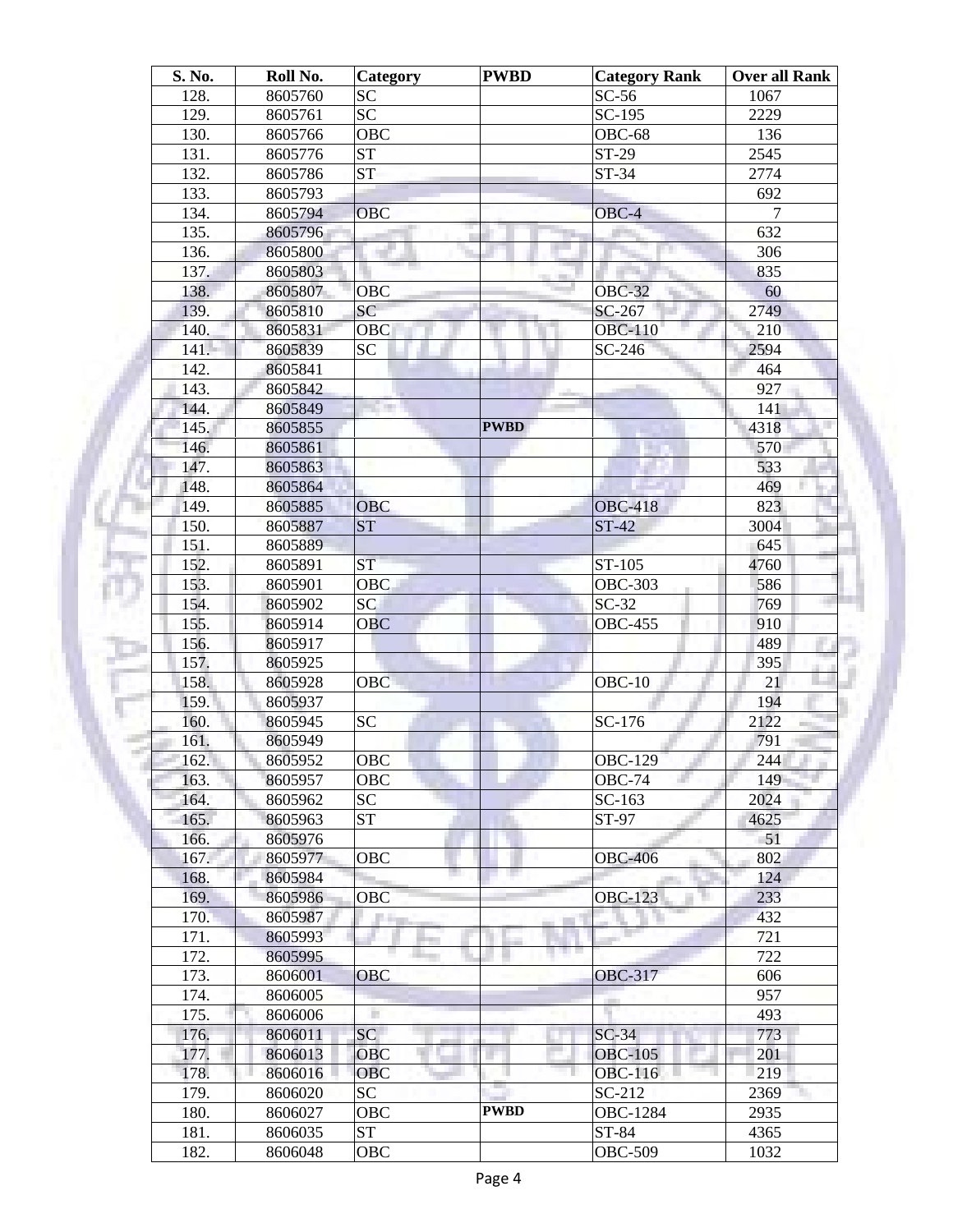| S. No. | Roll No.           | Category   | <b>PWBD</b> | <b>Category Rank</b> | <b>Over all Rank</b> |
|--------|--------------------|------------|-------------|----------------------|----------------------|
| 183.   | 8606055            | <b>OBC</b> |             | <b>OBC-348</b>       | 671                  |
| 184.   | 8606058            | <b>ST</b>  |             | ST-56                | 3360                 |
| 185.   | 8606061            | <b>ST</b>  |             | ST-19                | 2212                 |
| 186.   | 8606063            | <b>OBC</b> |             | <b>OBC-481</b>       | 971                  |
| 187.   | 8606064            | OBC        |             | <b>OBC-407</b>       | 804                  |
| 188.   | 8606069            |            |             |                      | 300                  |
| 189.   | 8606082            | OBC        |             | <b>OBC-30</b>        | 58                   |
| 190.   | 8606084            | OBC<br>ш   |             | <b>OBC-196</b>       | 374                  |
| 191.   | 8606090            | <b>OBC</b> |             | <b>OBC-470</b>       | 945                  |
| 192.   | 8606098            | OBC        |             | <b>OBC-155</b>       | 297                  |
| 193.   | 8606099            |            |             |                      | 19                   |
| 194.   | 8606100            |            |             |                      | 929                  |
| 195.   | 8606102            | OBC        |             | <b>OBC-388</b>       | 749                  |
| 196.   | 8606109            | OBC        |             | <b>OBC-222</b>       | 430                  |
| 197.   | 8606112            |            |             |                      | 541                  |
| 198.   |                    |            |             |                      |                      |
|        | 8606119            | OBC        |             | <b>OBC-346</b>       | 667                  |
| 199.   | 8606120            |            |             |                      | 35                   |
| 200.   | 8606128            | <b>ST</b>  |             | ST-99                | 4629                 |
| 201.   | 8606130            |            |             |                      | 881                  |
| 202.   | 8606146            |            |             |                      | 581                  |
| 203.   | 8606148            | <b>OBC</b> |             | <b>OBC-200</b>       | 382                  |
| 204.   | 8606153            | <b>OBC</b> |             | <b>OBC-100</b>       | 195                  |
| 205.   | 8606155            |            |             |                      | 530                  |
| 206.   | 8606157            |            |             |                      | 650                  |
| 207.   | 8606159            | SC         |             | $SC-275$             | 2810                 |
| 208.   | 8606169            | <b>OBC</b> |             | <b>OBC-448</b>       | 894                  |
| 209.   | 8606170            |            |             |                      | 961                  |
| 210.   | 8606172            |            |             |                      | 803                  |
| 211.   | 8606189            |            |             |                      | 528                  |
| 212.   | 8606203            | <b>OBC</b> |             | <b>OBC-401</b>       | 790                  |
| 213.   | 8606231            | <b>OBC</b> |             | <b>OBC-429</b>       | 848                  |
| 214.   | 8606237            |            |             |                      | 227                  |
| 215.   | 8606263            | <b>OBC</b> |             | <b>OBC-398</b>       | 785                  |
| 216.   | 8606269            |            |             |                      | 621                  |
| 217.   | 8606279            |            |             |                      | 468                  |
| 218.   | 8606285            | <b>ST</b>  |             | ST-72                | 3908                 |
| 219.   | 8606289            |            |             |                      | 795                  |
| 220.   | 8606297            |            |             |                      | 318                  |
| 221.   | 8606298            | OBC        |             | $OBC-31$             | 59                   |
| 222.   | 8606306            | <b>SC</b>  |             | $SC-21$              | 602                  |
| 223.   | 8606309            | OBC        |             | <b>OBC-107</b>       | 207                  |
| 224.   | 8606311            | <b>ST</b>  |             | ST-132               | 5172                 |
| 225.   | 8606317            | <b>OBC</b> |             | <b>OBC-282</b>       | 545                  |
| 226.   | 8606318            | SC         |             | $SC-92$              | 1427                 |
| 227.   | 8606319            | SC         |             | $SC-211$             | 2367                 |
| 228.   | 8606322            | SC         |             | SC-107               | 1536                 |
| 229.   | 8606324            |            |             |                      | 884                  |
| 230.   | 8606326            | OBC        |             | <b>OBC-360</b>       | 699                  |
| 231.   | 8606327            | OBC        |             | <b>OBC-20</b>        | 39                   |
| 232.   | 8606332            | SC         |             | SC-103               | 1508                 |
| 233.   | 8606340            | <b>OBC</b> |             | <b>OBC-426</b>       | 842                  |
| 234.   |                    | OBC        |             | <b>OBC-306</b>       | 589                  |
| 235.   | 8606346<br>8606350 | OBC        |             | <b>OBC-436</b>       | 858                  |
|        |                    |            |             |                      |                      |
| 236.   | 8606357            |            |             |                      | 28                   |
| 237.   | 8606370            |            |             |                      | 68                   |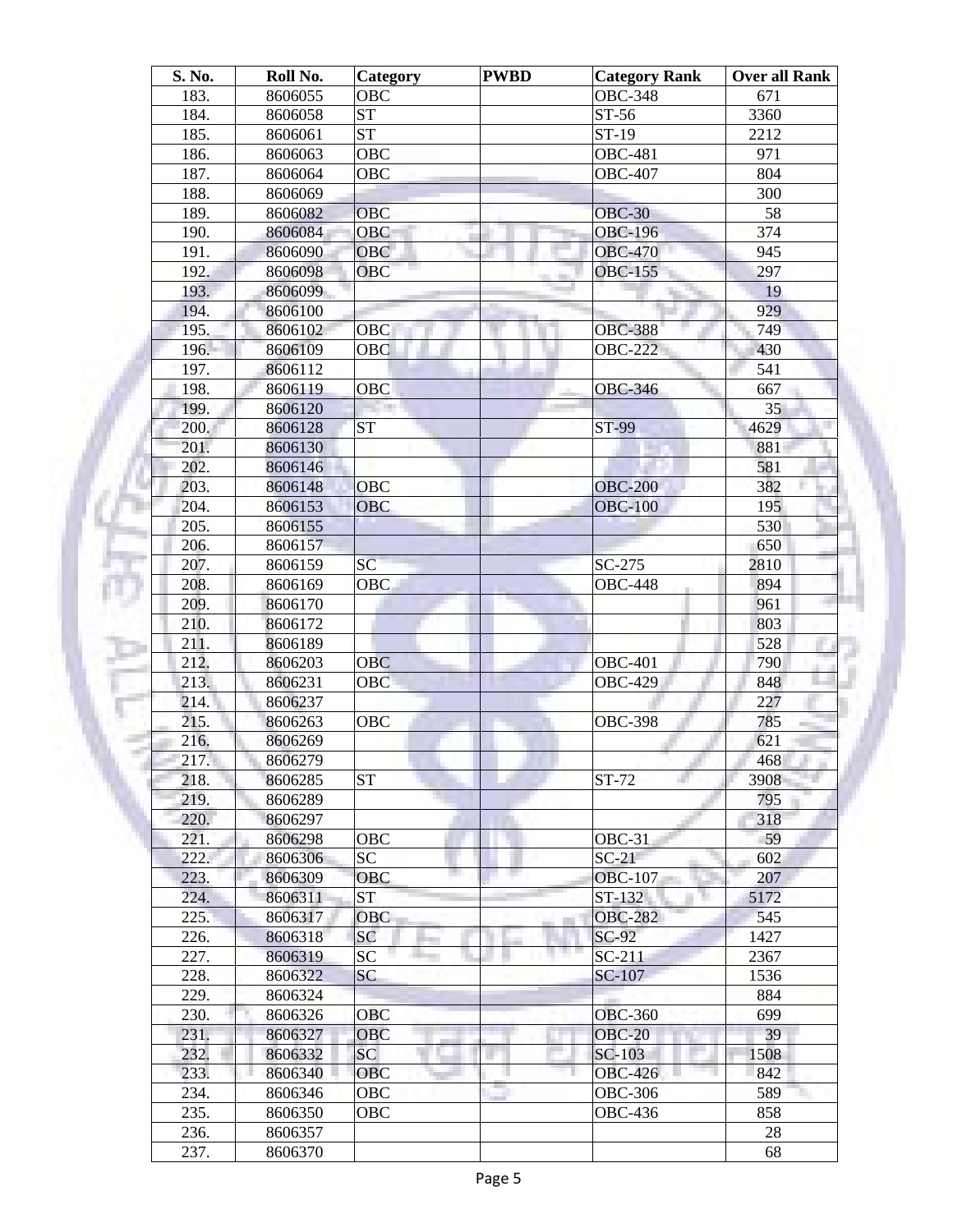| S. No. | Roll No. | Category               | <b>PWBD</b> | <b>Category Rank</b> | Over all Rank |
|--------|----------|------------------------|-------------|----------------------|---------------|
| 238.   | 8606382  |                        |             |                      | 2             |
| 239.   | 8606383  | <b>OBC</b>             |             | $OBC-2$              | 5             |
| 240.   | 8606388  |                        |             |                      | 32            |
| 241.   | 8606407  | OBC                    |             | <b>OBC-251</b>       | 485           |
| 242.   | 8606412  | <b>OBC</b>             |             | <b>OBC-162</b>       | 310           |
| 243.   | 8606427  | <b>OBC</b>             |             | <b>OBC-203</b>       | 389           |
| 244.   | 8606429  |                        |             |                      | 707           |
| 245.   | 8606433  | <b>OBC</b>             |             | <b>OBC-239</b>       | 463           |
| 246.   | 8606443  | <b>OBC</b>             |             | <b>OBC-167</b>       | 320           |
| 247.   | 8606448  |                        |             |                      | 497           |
| 248.   | 8606457  | <b>OBC</b>             |             | <b>OBC-75</b>        | 151           |
| 249.   | 8606460  |                        |             |                      | 186           |
| 250.   | 8606465  |                        |             |                      | 629           |
| 251.   |          |                        |             |                      |               |
|        | 8606466  |                        |             |                      | 665           |
| 252.   | 8606470  |                        |             |                      | 782           |
| 253.   | 8606478  | <b>ST</b>              |             | ST-129               | 5153          |
| 254.   | 8606479  |                        |             |                      | 346           |
| 255.   | 8606483  | <b>ST</b>              |             | $ST-115$             | 5036          |
| 256.   | 8606489  | <b>SC</b>              |             | SC-201               | 2285          |
| 257.   | 8606501  |                        |             |                      | 561           |
| 258.   | 8606507  | <b>SC</b>              |             | SC-174               | 2100          |
| 259.   | 8606508  |                        |             |                      | 456           |
| 260.   | 8606512  | OBC                    |             | <b>OBC-510</b>       | 1033          |
| 261.   | 8606521  | <b>OBC</b>             |             | <b>OBC-286</b>       | 551           |
| 262.   | 8606522  | <b>OBC</b>             |             | <b>OBC-362</b>       | 705           |
| 263.   | 8606533  | <b>OBC</b>             |             | <b>OBC-500</b>       | 1007          |
| 264.   | 8606566  | <b>OBC</b>             |             | OBC-5                | 9             |
| 265.   | 8606574  | ST                     |             | $ST-25$              | 2463          |
| 266.   | 8606581  | SC                     |             | $SC-126$             | 1684          |
| 267.   | 8606584  |                        |             |                      | 668           |
| 268.   | 8606588  |                        |             |                      | 806           |
| 269.   | 8606592  | <b>ST</b>              |             | ST-83                | 4339          |
| 270.   | 8606602  | $\overline{\text{ST}}$ |             | ST-109               | 4825          |
| 271.   | 8606622  | OBC                    |             | OBC-253              | 490           |
| 272.   | 8606629  | ST                     |             | $ST-123$             | 5109          |
| 273.   | 8606630  | OBC                    |             | <b>OBC-219</b>       | 419           |
| 274.   | 8606632  | SC                     |             | SC-122               | 1645          |
| 275.   | 8606635  | OBC                    |             | <b>OBC-148</b>       | 280           |
| 276.   | 8606645  |                        |             |                      | 861           |
| 277.   | 8606672  | OBC                    |             | <b>OBC-417</b>       | 822           |
| 278.   | 8606677  |                        |             |                      | 590           |
| 279.   | 8606679  | <b>ST</b>              |             | $ST-54$              | 3304          |
|        |          |                        |             |                      |               |
| 280.   | 8606682  | <b>OBC</b>             |             | <b>OBC-120</b>       | 226           |
| 281.   | 8606684  | <b>SC</b>              |             | SC-114               | 1595          |
| 282.   | 8606689  |                        |             |                      | 357           |
| 283.   | 8606694  | <b>OBC</b>             |             | <b>OBC-450</b>       | 898           |
| 284.   | 8606700  |                        |             |                      | 163           |
| 285.   | 8606702  | н                      |             |                      | 303           |
| 286.   | 8606720  |                        |             |                      | 830           |
| 287.   | 8606732  | <b>OBC</b>             |             | <b>OBC-325</b>       | 620           |
| 288.   | 8606743  | <b>ST</b>              |             | $ST-47$              | 3148          |
| 289.   | 8606756  | <b>ST</b>              |             | ST-38                | 2867          |
| 290.   | 8606773  |                        |             |                      | 42            |
| 291.   | 8606777  | OBC                    |             | OBC-91               | 177           |
| 292.   | 8606782  |                        |             |                      | 350           |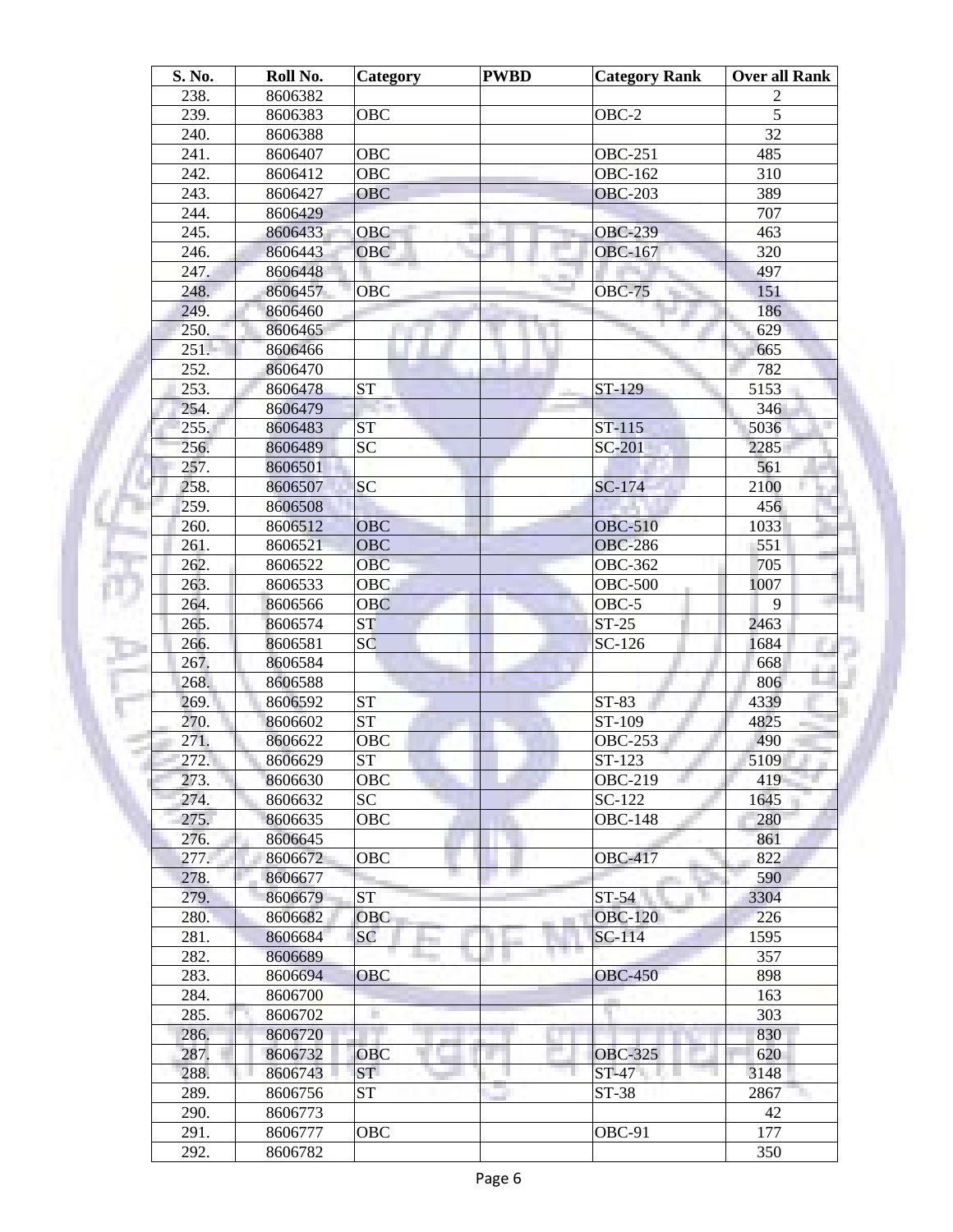| S. No. | Roll No. | Category        | <b>PWBD</b> | <b>Category Rank</b>  | <b>Over all Rank</b> |
|--------|----------|-----------------|-------------|-----------------------|----------------------|
| 293.   | 8606787  | <b>OBC</b>      |             | <b>OBC-456</b>        | 911                  |
| 294.   | 8606790  | <b>OBC</b>      |             | <b>OBC-249</b>        | 483                  |
| 295.   | 8606804  | <b>OBC</b>      |             | OBC-32 $\overline{6}$ | 622                  |
| 296.   | 8606812  | <b>OBC</b>      |             | <b>OBC-22</b>         | 44                   |
| 297.   | 8606814  |                 |             |                       | 74                   |
| 298.   | 8606818  |                 |             |                       | 100                  |
| 299.   | 8606820  | OBC             |             | <b>OBC-103</b>        | 199                  |
| 300.   | 8606833  |                 |             |                       | 369                  |
| 301.   | 8606839  | <b>SC</b>       |             | SC-190                | 2196                 |
| 302.   | 8606846  |                 |             |                       | 325                  |
| 303.   | 8606850  | <b>SC</b>       |             | SC-157                | 1983                 |
| 304.   | 8606854  | SC              |             | SC-262                | 2679                 |
| 305.   | 8606858  | SC              |             | $SC-261$              | 2672                 |
| 306.   | 8606867  | OBC             |             | <b>OBC-186</b>        | 351                  |
| 307.   | 8606879  |                 |             |                       | 332                  |
| 308.   | 8606880  |                 |             |                       | 240                  |
| 309.   | 8606881  | ST              |             | ST-91                 | 4540                 |
| 310.   | 8606893  |                 |             |                       | 254                  |
| 311.   | 8606894  | <b>SC</b>       |             | $SC-118$              | 1615                 |
| 312.   | 8606901  |                 |             |                       | 102                  |
| 313.   |          |                 |             |                       | 192                  |
|        | 8606902  |                 |             |                       |                      |
| 314.   | 8606903  | OBC             |             | <b>OBC-260</b>        | 501                  |
| 315.   | 8606907  |                 |             |                       | 291                  |
| 316.   | 8606909  | <b>ST</b>       |             | $ST-7$                | 1418                 |
| 317.   | 8606915  | <b>OBC</b>      |             | <b>OBC-334</b>        | 638                  |
| 318.   | 8606921  | SC              |             | $SC-216$              | 2377                 |
| 319.   | 8606923  | ST <sub>1</sub> |             | ST-50                 | 3252                 |
| 320.   | 8606925  |                 |             |                       | 236                  |
| 321.   | 8606932  |                 |             |                       | 563                  |
| 322.   | 8606933  | <b>OBC</b>      |             | <b>OBC-85</b>         | 166                  |
| 323.   | 8606934  | <b>OBC</b>      |             | <b>OBC-180</b>        | 339                  |
| 324.   | 8606937  | <b>SC</b>       |             | $SC-223$              | 2424                 |
| 325.   | 8606946  | <b>SC</b>       |             | $SC-40$               | 873                  |
| 326.   | 8606953  | <b>ST</b>       |             | $ST-21$               | 2269                 |
| 327.   | 8606957  | $\overline{SC}$ |             | $SC-251$              | 2619                 |
| 328.   | 8606959  |                 |             |                       | 532                  |
| 329.   | 8606961  | <b>ST</b>       |             | $ST-12$               | 1643                 |
| 330.   | 8606970  | <b>ST</b>       |             | ST-59                 | 3514                 |
| 331.   | 8606977  |                 |             |                       | 294                  |
| 332.   | 8606978  | <b>ST</b>       |             | ST-104                | 4739                 |
| 333.   | 8606982  | <b>OBC</b>      |             | <b>OBC-261</b>        | 502                  |
| 334.   | 8606994  |                 |             |                       | 131                  |
| 335.   | 8606998  | <b>OBC</b>      |             | <b>OBC-179</b>        | 337                  |
| 336.   | 8606999  | <b>SC</b>       |             | SC-101                | 1497                 |
| 337.   | 8607007  |                 |             | n n                   | 972                  |
| 338.   | 8607010  | <b>OBC</b>      |             | <b>OBC-337</b>        | 648                  |
| 339.   | 8607015  | <b>OBC</b>      |             | <b>OBC-511</b>        | 1034                 |
| 340.   | 8607016  | <b>OBC</b>      |             | <b>OBC-367</b>        | 714                  |
| 341.   | 8607039  |                 |             |                       | 416                  |
| 342.   | 8607043  | <b>SC</b>       |             | SC-238                | 2521                 |
| 343.   | 8607045  | <b>OBC</b>      |             | <b>OBC-28</b>         | 55                   |
| 344.   | 8607047  | OBC             |             | <b>OBC-117</b>        | 220                  |
| 345.   | 8607049  | OBC             |             | <b>OBC-342</b>        | 660                  |
| 346.   | 8607053  | OBC             |             | OBC-136               | 255                  |
|        |          |                 |             |                       |                      |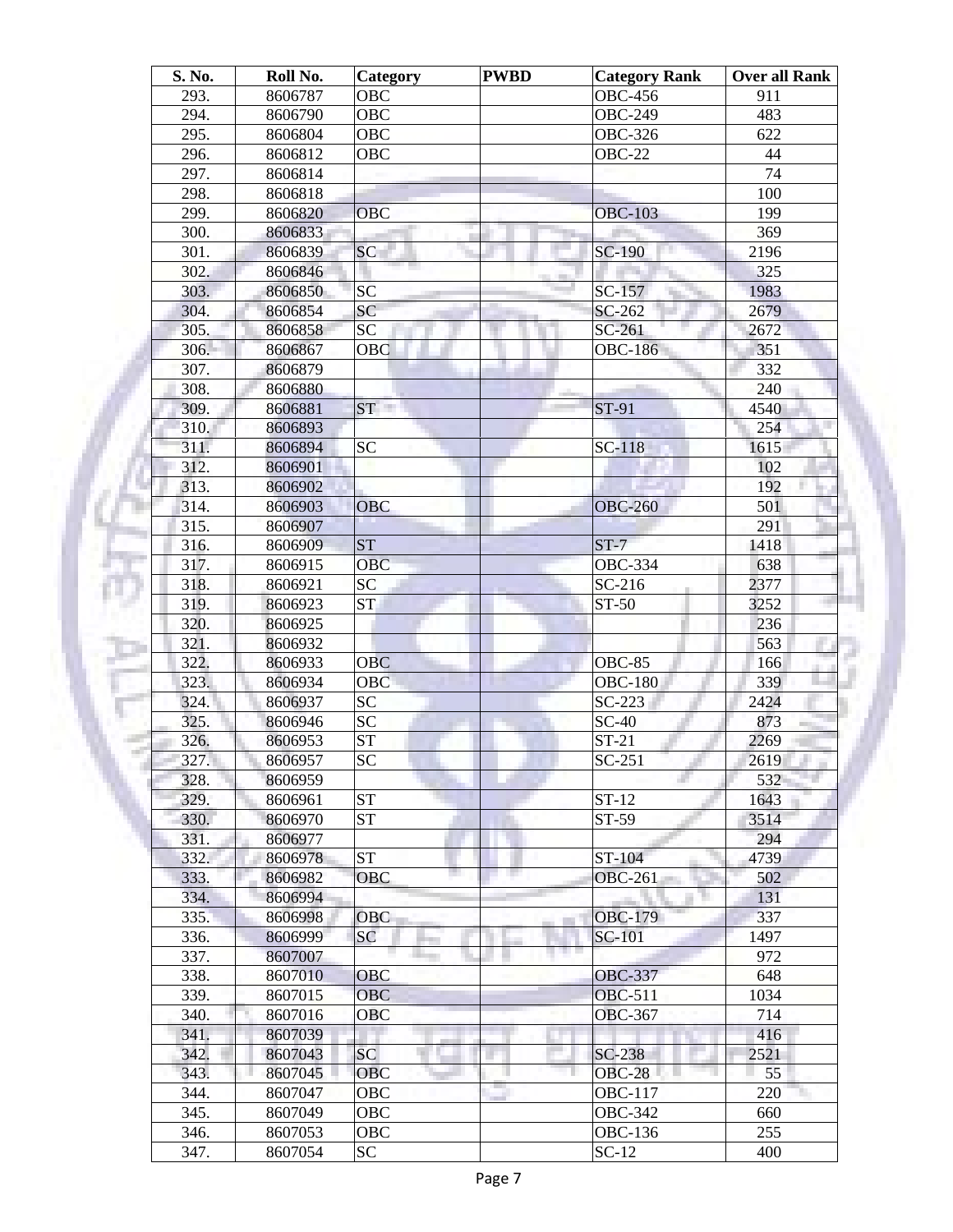| S. No. | Roll No. | <b>Category</b>        | <b>PWBD</b> | <b>Category Rank</b> | <b>Over all Rank</b> |
|--------|----------|------------------------|-------------|----------------------|----------------------|
| 348.   | 8607063  |                        |             |                      | 215                  |
| 349.   | 8607065  | <b>OBC</b>             |             | <b>OBC-227</b>       | 438                  |
| 350.   | 8607079  | $\overline{\text{ST}}$ |             | ST-86                | 4420                 |
| 351.   | 8607099  |                        |             |                      | 851                  |
| 352.   | 8607100  | <b>ST</b>              |             | ST-118               | 5065                 |
| 353.   | 8607102  | $\overline{SC}$        |             | $SC-27$              | 703                  |
| 354.   | 8607104  | <b>ST</b>              |             | $ST-18$              | 2184                 |
| 355.   | 8607113  |                        |             |                      | 706                  |
| 356.   | 8607122  | <b>OBC</b>             |             | <b>OBC-176</b>       | 333                  |
| 357.   | 8607126  | OBC                    |             | <b>OBC-125</b>       | 237                  |
| 358.   | 8607132  | <b>OBC</b>             |             | <b>OBC-34</b>        | 63                   |
| 359.   | 8607137  | <b>ST</b>              |             | $ST-51$              | 3265                 |
| 360.   | 8607153  | OBC                    |             | <b>OBC-513</b>       | 1036                 |
| 361.   | 8607156  | OBC                    |             | <b>OBC-392</b>       | 759                  |
| 362.   | 8607162  | OBC                    |             | <b>OBC-400</b>       | 788                  |
| 363.   | 8607165  |                        |             |                      | 516                  |
| 364.   | 8607168  | <b>OBC</b>             |             | OBC-6                | 11                   |
| 365.   | 8607170  | OBC                    |             | <b>OBC-66</b>        | 134                  |
| 366.   | 8607185  | <b>ST</b>              |             | ST-124               | 5118                 |
| 367.   | 8607199  |                        |             |                      | 657                  |
| 368.   | 8607203  | <b>OBC</b>             |             | <b>OBC-289</b>       | 558                  |
| 369.   | 8607205  | SC                     |             | $SC-20$              | 592                  |
| 370.   | 8607206  | <b>ST</b>              |             | $ST-126$             | 5127                 |
| 371.   | 8607209  | SC                     |             | SC-192               | 2203                 |
| 372.   | 8607215  |                        |             |                      | 392                  |
| 373.   | 8607216  | <b>SC</b>              |             | $SC-58$              | 1071                 |
| 374.   | 8607218  | <b>OBC</b>             |             | <b>OBC-479</b>       | 967                  |
| 375.   | 8607222  |                        |             |                      | 789                  |
| 376.   | 8607232  | SC                     |             | $SC-11$              | 397                  |
| 377.   | 8607240  | <b>OBC</b>             |             | <b>OBC-323</b>       | 616                  |
| 378.   | 8607242  |                        |             |                      | 25                   |
| 379.   | 8607248  |                        |             |                      | 537                  |
| 380.   | 8607250  | <b>SC</b>              |             | SC-222               | 2416                 |
| 381.   | 8607260  |                        |             |                      | 915                  |
| 382.   | 8607262  | $\overline{SC}$        |             | SC-168               | 2057                 |
| 383.   | 8607266  |                        |             |                      | 105                  |
| 384.   | 8607267  | <b>SC</b>              |             | $SC-48$              | 950                  |
| 385.   | 8607274  | <b>OBC</b>             |             | OBC-49               | 92                   |
| 386.   | 8607278  | OBC                    |             | OBC-45               | 87                   |
| 387.   | 8607281  | SC                     |             | $SC-185$             | 2169                 |
| 388.   | 8607295  |                        |             |                      | 727                  |
| 389.   | 8607297  | <b>SC</b>              |             | SC-277               | 2817                 |
| 390.   | 8607301  | <b>OBC</b>             |             | <b>OBC-47</b>        | 90                   |
| 391.   | 8607305  | SC                     |             | $SC-13$              | 459                  |
| 392.   | 8607315  |                        |             | m m                  | 312                  |
| 393.   | 8607316  |                        |             |                      | 293                  |
| 394.   | 8607318  |                        |             |                      | 57                   |
| 395.   | 8607323  |                        |             |                      | 678                  |
| 396.   | 8607325  | ST.                    |             | <b>ST-76</b>         | 4020                 |
| 397.   | 8607326  | <b>OBC</b>             |             | <b>OBC-358</b>       | 697                  |
| 398.   | 8607329  |                        |             | u.                   | 893                  |
| 399.   | 8607333  | <b>OBC</b>             |             | OBC-332              | 633                  |
| 400.   | 8607344  |                        |             |                      | 372                  |
| 401.   |          |                        |             |                      | 603                  |
|        | 8607351  |                        |             |                      |                      |
| 402.   | 8607352  | OBC                    |             | <b>OBC-212</b>       | 407                  |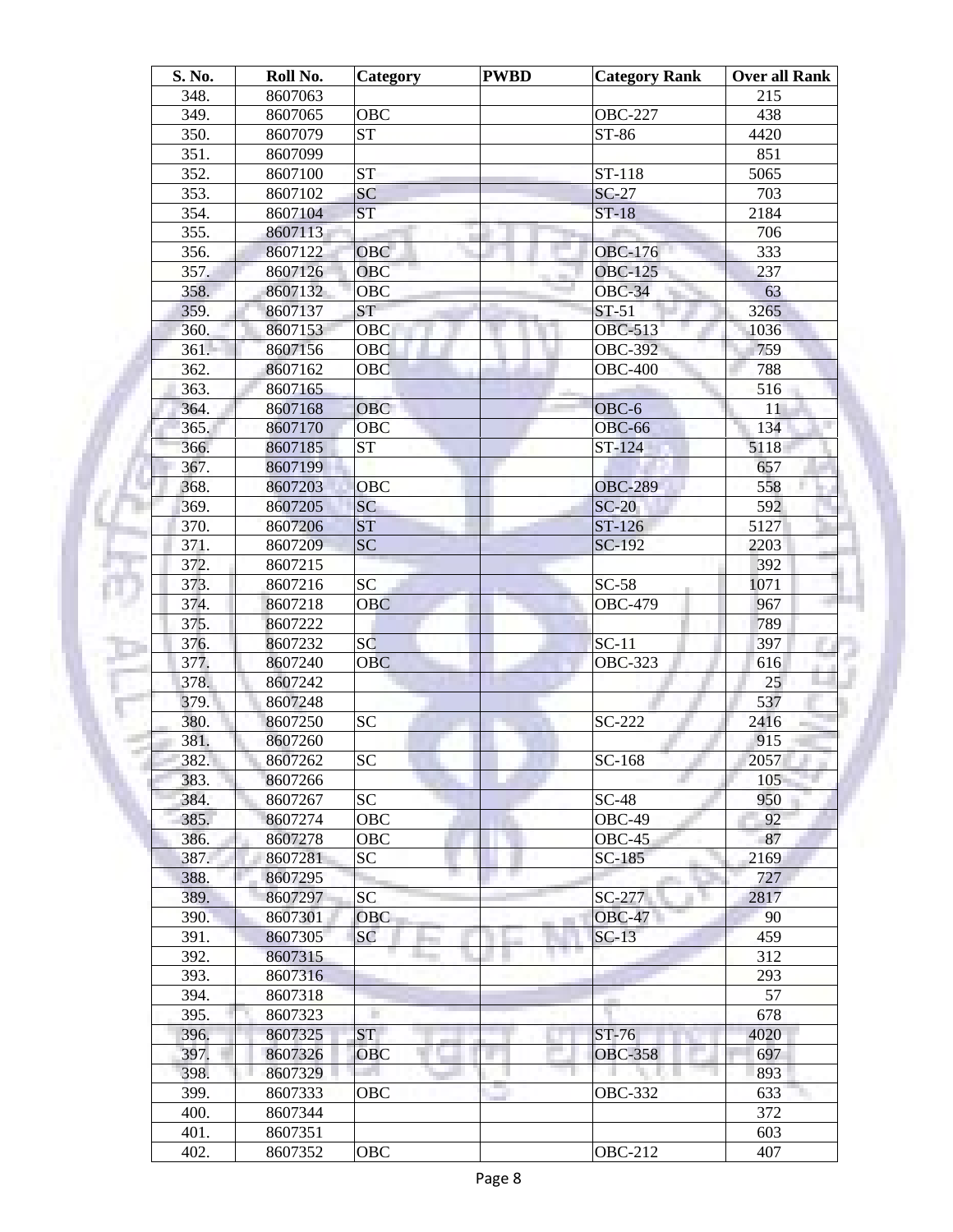| S. No. | Roll No. | Category               | <b>PWBD</b> | <b>Category Rank</b> | <b>Over all Rank</b> |
|--------|----------|------------------------|-------------|----------------------|----------------------|
| 403.   | 8607353  |                        |             |                      | 212                  |
| 404.   | 8607359  | OBC                    |             | <b>OBC-109</b>       | 209                  |
| 405.   | 8607365  | <b>SC</b>              |             | SC-183               | 2148                 |
| 406.   | 8607371  |                        |             |                      | 277                  |
| 407.   | 8607372  | SC                     |             | $SC-51$              | 981                  |
| 408.   | 8607377  | ST                     |             | <b>ST-94</b>         | 4580                 |
| 409.   | 8607396  | <b>ST</b>              |             | ST-89                | 4438                 |
| 410.   | 8607399  |                        |             |                      | 908                  |
| 411.   | 8607414  | <b>OBC</b>             |             | $OBC-26$             | 53                   |
| 412.   | 8607417  | OBC                    |             | <b>OBC-434</b>       | 856                  |
| 413.   | 8607420  |                        |             |                      | 257                  |
| 414.   | 8607426  |                        |             |                      | 905                  |
| 415.   | 8607427  |                        |             |                      | 688                  |
| 416.   | 8607432  |                        |             |                      | 880                  |
| 417.   | 8607434  |                        |             |                      | 783                  |
| 418.   | 8607437  | <b>ST</b>              |             | $ST-85$              | 4396                 |
| 419.   | 8607445  |                        |             |                      | 669                  |
| 420.   | 8607460  | OBC                    |             | <b>OBC-223</b>       | 431                  |
| 421.   | 8607464  |                        |             |                      | 179                  |
| 422.   | 8607473  |                        |             |                      | 204                  |
| 423.   | 8607479  | <b>SC</b>              |             | $SC-265$             | 2704                 |
| 424.   | 8607480  | SC                     |             | $SC-6$               | 249                  |
| 425.   | 8607491  |                        |             |                      | 796                  |
| 426.   | 8607494  |                        |             |                      | 874                  |
| 427.   | 8607497  |                        |             |                      | 183                  |
| 428.   | 8607502  | <b>OBC</b>             |             | <b>OBC-331</b>       | 631                  |
| 429.   | 8607503  | $\overline{\text{ST}}$ |             | ST-110               | 4897                 |
| 430.   | 8607508  | SC                     |             | $SC-31$              | 767                  |
| 431.   | 8607510  | <b>OBC</b>             |             | <b>OBC-184</b>       | 348                  |
| 432.   | 8607514  |                        |             |                      | 810                  |
| 433.   | 8607517  | <b>OBC</b>             |             | <b>OBC-339</b>       | 654                  |
| 434.   | 8607523  |                        |             |                      | 750                  |
| 435.   | 8607526  | <b>SC</b>              |             | SC-273               | 2807                 |
| 436.   | 8607527  | OBC                    |             | OBC-42               | 80                   |
| 437.   | 8607533  |                        |             |                      | 899                  |
| 438.   | 8607534  | OBC                    |             | $OBC-8$              | 17                   |
| 439.   | 8607539  | OBC                    |             | OBC-373              | 724                  |
| 440.   | 8607542  | OBC                    |             | $OBC-25$             | 52                   |
| 441.   | 8607554  | OBC                    |             | $OBC-38$             | 71                   |
| 442.   | 8607560  | SC                     |             | $SC-7$               | 272                  |
| 443.   | 8607568  | <b>OBC</b>             |             | <b>OBC-95</b>        | 185                  |
| 444.   | 8607571  | <b>OBC</b>             |             | <b>OBC-153</b>       | 285                  |
| 445.   | 8607574  | SC                     |             | SC-138               | 1820                 |
| 446.   | 8607580  | <b>OBC</b>             |             | <b>OBC-504</b>       | 1017                 |
| 447.   | 8607581  | OBC                    |             | <b>OBC-469</b>       | 941                  |
| 448.   | 8607584  |                        |             |                      | 143                  |
| 449.   | 8607590  | <b>OBC</b>             |             | <b>OBC-150</b>       | 282                  |
| 450.   | 8607600  |                        |             |                      | 625                  |
| 451.   | 8607606  | OBC                    |             | $OBC-18$             | 33                   |
| 452.   | 8607612  | SC <sub>1</sub>        |             | $SC-255$             | 2636                 |
|        |          |                        |             |                      |                      |
| 453.   | 8607623  | <b>OBC</b>             |             | $OBC-24$             | 48                   |
| 454.   | 8607624  | OBC                    |             | $OBC-7$              | 15                   |
| 455.   | 8607631  | OBC                    |             | <b>OBC-121</b>       | 230                  |
| 456.   | 8607638  |                        |             |                      | 610                  |
| 457.   | 8607646  |                        |             |                      | 275                  |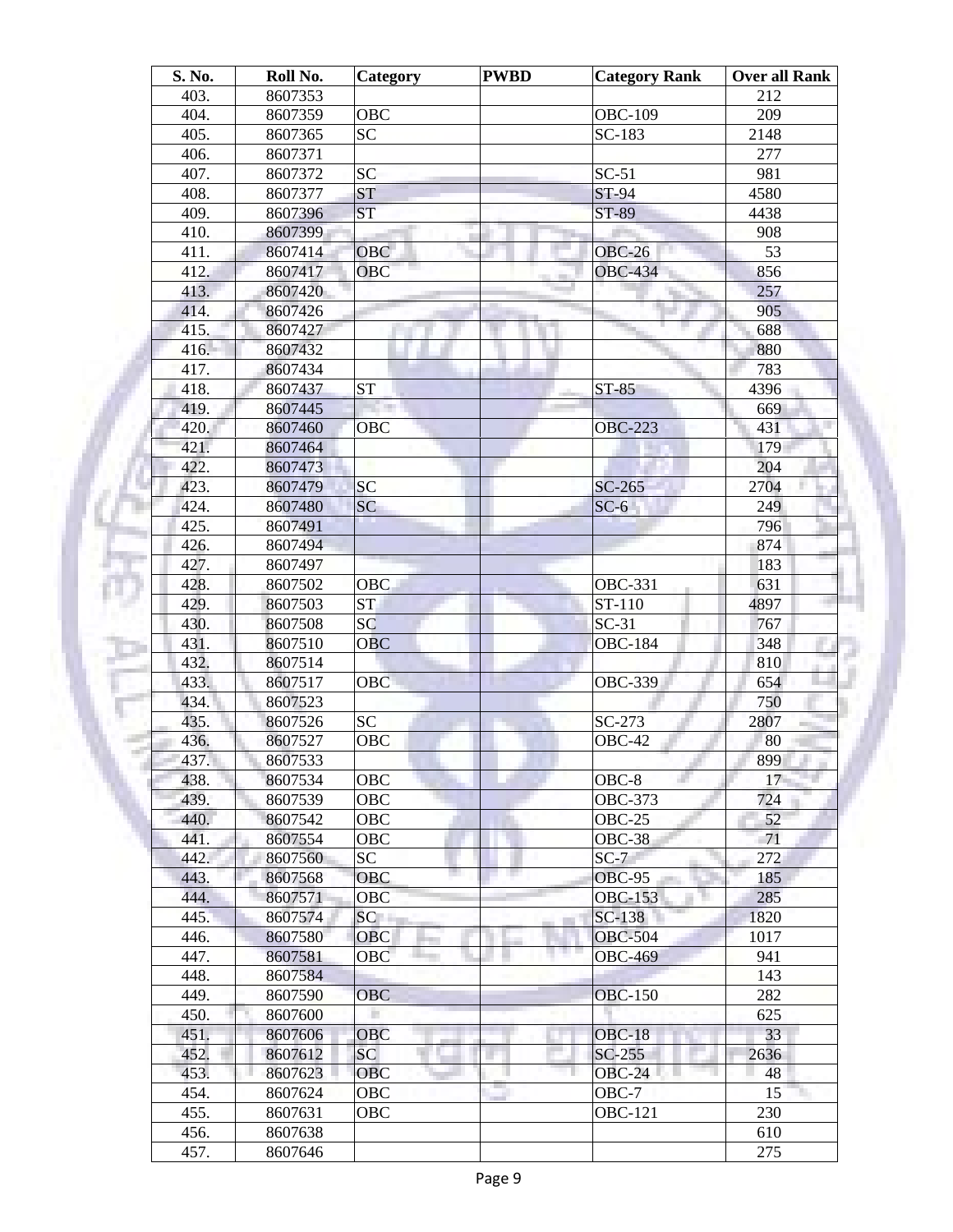| S. No.       | Roll No. | <b>Category</b> | <b>PWBD</b> | <b>Category Rank</b> | Over all Rank |
|--------------|----------|-----------------|-------------|----------------------|---------------|
| 458.         | 8607654  |                 |             |                      | 646           |
| 459.         | 8607658  | <b>SC</b>       |             | SC-193               | 2215          |
| 460.         | 8607659  | <b>OBC</b>      |             | <b>OBC-216</b>       | 414           |
| 461.         | 8607666  | OBC             |             | <b>OBC-232</b>       | 445           |
| 462.         | 8607673  | <b>OBC</b>      |             | <b>OBC-297</b>       | 574           |
| 463.         | 8607677  |                 |             |                      | 702           |
| 464.         | 8607681  | <b>ST</b>       |             | $ST-2$               | 786           |
| 465.         | 8607683  | OBC             |             | <b>OBC-394</b>       | 763           |
| 466.         | 8607688  | <b>OBC</b>      |             | <b>OBC-310</b>       | 595           |
| 467.         | 8607696  | <b>OBC</b>      |             | <b>OBC-54</b>        | 107           |
| 468.         | 8607698  |                 |             |                      | 406           |
| 469.         | 8607700  | SC              |             | $SC-63$              | 1147          |
| 470.         | 8607713  | OBC             |             | <b>OBC-97</b>        | 190           |
| 471.         | 8607718  | <b>SC</b>       |             | $SC-205$             | 2320          |
| 472.         | 8607721  |                 |             |                      | 129           |
| 473.         | 8607726  | OBC             |             | <b>OBC-365</b>       | 711           |
| 474.         | 8607733  | <b>OBC</b>      |             | <b>OBC-165</b>       | 317           |
| 475.         | 8607741  | OBC             |             | <b>OBC-416</b>       | 821           |
| 476.         | 8607742  | SC              |             | $SC-78$              | 1263          |
| 477.         | 8607745  | <b>SC</b>       |             | $SC-74$              | 1242          |
| 478.         | 8607747  |                 |             |                      | 263           |
| 479.         | 8607748  | <b>OBC</b>      |             | <b>OBC-175</b>       | 331           |
| 480.         | 8607749  | SC              |             | $SC-86$              | 1331          |
| 481.         | 8607751  | <b>OBC</b>      |             | <b>OBC-160</b>       | 308           |
| 482.         | 8607757  | ST              |             | ST-90                | 4446          |
| 483.         | 8607759  | <b>OBC</b>      |             | <b>OBC-202</b>       | 388           |
| 484.         | 8607766  | <b>OBC</b>      |             | <b>OBC-419</b>       | 825           |
| 485.         | 8607778  | SC              |             | SC-178               | 2133          |
| 486.         | 8607784  | <b>OBC</b>      |             | <b>OBC-178</b>       | 336           |
| 487.         | 8607789  | <b>OBC</b>      |             | <b>OBC-420</b>       | 827           |
| 488.         | 8607804  | SC              |             | $SC-235$             | 2504          |
| 489.         | 8607807  |                 |             |                      | 963           |
| 490.         | 8607811  | <b>OBC</b>      |             | <b>OBC-459</b>       | 917           |
| 491.         | 8607814  |                 |             |                      | 347           |
| 492.         | 8607816  | OBC             |             | <b>OBC-220</b>       | 421           |
| 493.         | 8607817  | <b>SC</b>       |             | $SC-125$             | 1680          |
| 494.         | 8607820  | OBC             |             | OBC-36               | 67            |
| 495.         | 8607828  |                 |             |                      | 686           |
| 496.         | 8607833  |                 |             |                      | 896           |
| 497.         | 8607834  | SC              |             | SC-207               | 2336          |
| 498.         | 8607838  |                 |             |                      | 289           |
| 499.         | 8607840  | <b>SC</b>       |             | $SC-229$             | 2456          |
|              | 8607841  | ST <sub>1</sub> |             | ST-39                | 2898          |
| 500.<br>501. |          | OBC             |             | <b>OBC-172</b>       | 327           |
|              | 8607869  |                 |             |                      |               |
| 502.         | 8607870  | OBC             |             | $OBC-60$             | 120           |
| 503.         | 8607873  |                 |             |                      | 936           |
| 504.         | 8607883  |                 |             |                      | 973           |
| 505.         | 8607894  | <b>OBC</b>      |             | <b>OBC-430</b>       | 850           |
| 506.         | 8607909  | <b>OBC</b>      |             | <b>OBC-502</b>       | 1013          |
| 507.         | 8607918  | ST              |             | $ST-23$              | 2322          |
| 508.         | 8607921  | SC              |             | $SC-14$              | 506           |
| 509.         | 8607928  | OBC             |             | <b>OBC-330</b>       | 630           |
| 510.         | 8607943  | <b>SC</b>       |             | $SC-214$             | 2373          |
| 511.         | 8607945  | OBC             |             | <b>OBC-341</b>       | 659           |
| 512.         | 8607949  | SC              |             | $SC-243$             | 2562          |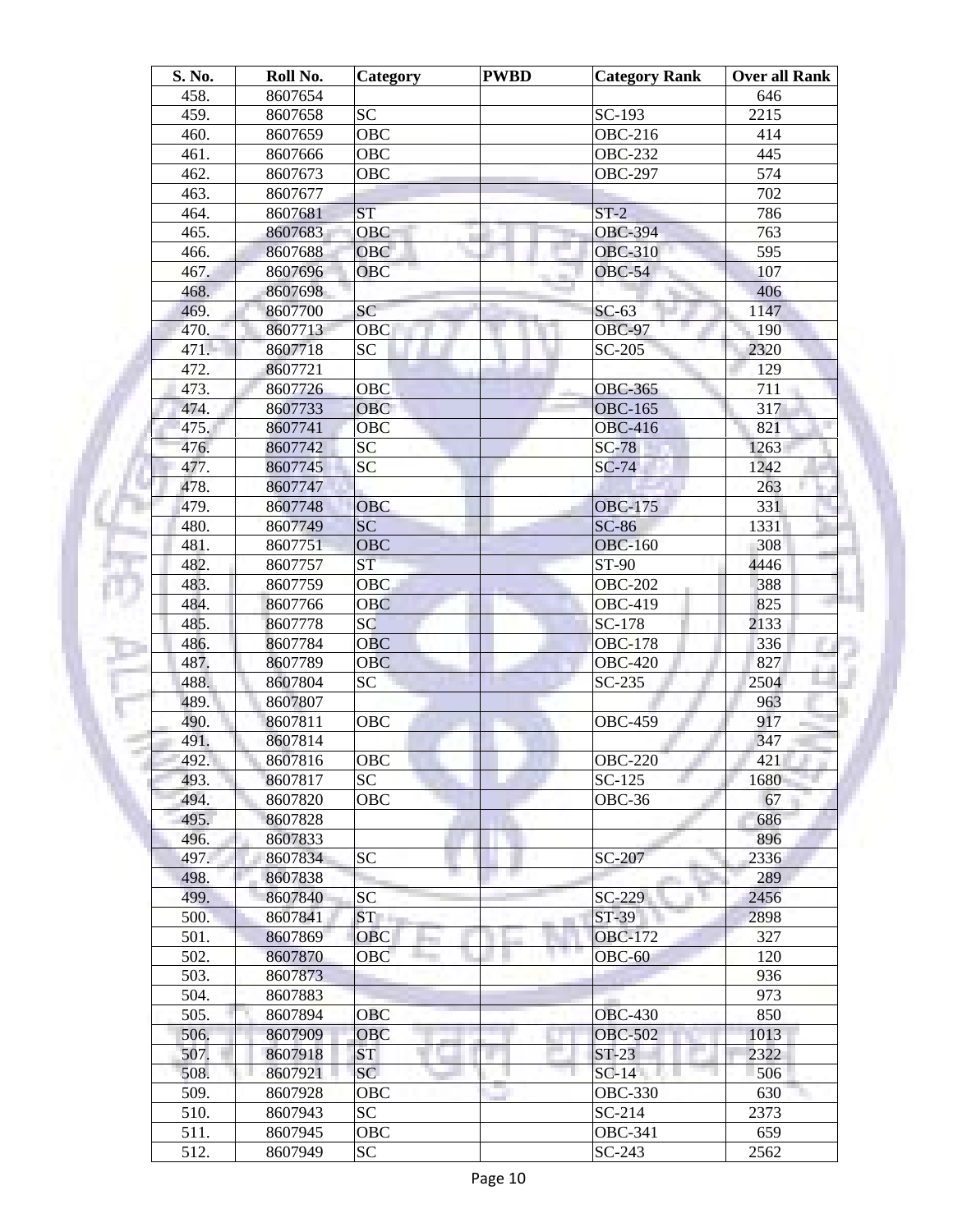| S. No.       | Roll No. | <b>Category</b>        | <b>PWBD</b> | <b>Category Rank</b> | <b>Over all Rank</b> |
|--------------|----------|------------------------|-------------|----------------------|----------------------|
| 513.         | 8607954  | OBC                    |             | <b>OBC-313</b>       | 598                  |
| 514.         | 8607955  | OBC                    |             | <b>OBC-356</b>       | 691                  |
| 515.         | 8607976  | <b>OBC</b>             |             | <b>OBC-451</b>       | 901                  |
| 516.         | 8607980  |                        |             |                      | 959                  |
| 517.         | 8607989  | <b>ST</b>              |             | ST-125               | 5126                 |
| 518.         | 8607992  |                        |             |                      | 340                  |
| 519.         | 8607996  | OBC                    |             | <b>OBC-124</b>       | 234                  |
| 520.         | 8607997  |                        |             |                      | 585                  |
| 521.         | 8608001  | <b>OBC</b>             |             | <b>OBC-390</b>       | 754                  |
| 522.         | 8608003  | <b>OBC</b>             |             | <b>OBC-478</b>       | 962                  |
| 523.         | 8608004  | <b>SC</b>              |             | $SC-41$              | 875                  |
| 524.         | 8608010  |                        |             |                      | 535                  |
| 525.         | 8608015  | OBC                    |             | <b>OBC-493</b>       | 990                  |
| 526.         | 8608018  |                        |             |                      | 384                  |
| 527.         | 8608025  | OBC                    |             | <b>OBC-218</b>       | 418                  |
| 528.         | 8608031  | <b>SC</b>              |             | $SC-39$              | 867                  |
| 529.         | 8608032  | SC                     |             | $SC-79$              | 1265                 |
| 530.         | 8608033  |                        |             |                      | 578                  |
| 531.         | 8608036  | OBC                    |             | <b>OBC-266</b>       | 510                  |
| 532.         | 8608040  | <b>OBC</b>             |             | <b>OBC-208</b>       | 401                  |
| 533.         | 8608047  | <b>OBC</b>             |             | <b>OBC-376</b>       | 729                  |
| 534.         | 8608054  |                        |             |                      | 451                  |
| 535.         | 8608056  |                        |             |                      | 904                  |
| 536.         | 8608057  | <b>OBC</b>             |             | <b>OBC-143</b>       | 265                  |
| 537.         | 8608066  | <b>OBC</b>             |             | <b>OBC-73</b>        | 148                  |
| 538.         | 8608078  |                        |             |                      | 531                  |
| 539.         | 8608083  | <b>OBC</b>             |             | <b>OBC-422</b>       | 832                  |
| 540.         | 8608090  |                        |             |                      | 716                  |
| 541.         | 8608093  | <b>OBC</b>             |             | <b>OBC-498</b>       | 1004                 |
| 542.         | 8608102  |                        |             |                      | 160                  |
| 543.         | 8608104  | <b>OBC</b>             |             | <b>OBC-304</b>       | 587                  |
| 544.         | 8608110  | <b>SC</b>              |             | SC-230               | 2485                 |
| 545.         | 8608117  |                        |             |                      | 897                  |
| 546.         | 8608118  |                        |             |                      | 762                  |
| 547.         | 8608120  | $\overline{\text{ST}}$ |             | ST-117               | 5051                 |
| 548.         | 8608122  | <b>SC</b>              |             | SC-169               | 2065                 |
| 549.         | 8608127  | SC <sub>1</sub>        |             | $SC-9$               | 315                  |
| 550.         | 8608131  | SC                     |             | SC-248               | 2599                 |
| 551.         | 8608133  | OBC                    |             | <b>OBC-301</b>       | 580                  |
| 552.         | 8608134  |                        |             |                      | 1                    |
| 553.         | 8608137  | <b>OBC</b>             |             | <b>OBC-368</b>       | 715                  |
| 554.         | 8608139  | SC                     |             | SC-206               | 2324                 |
| 555.         | 8608149  | <b>OBC</b>             |             | <b>OBC-463</b>       | 926                  |
| 556.         | 8608150  | <b>OBC</b>             |             | <b>OBC-433</b>       | 855                  |
| 557.         | 8608153  | SC                     |             | $SC-132$             | 1780                 |
| 558.         | 8608154  | <b>OBC</b>             |             | <b>OBC-386</b>       | 747                  |
| 559.         | 8608164  |                        |             |                      | 157                  |
| 560.         | 8608171  | ST <sub>1</sub>        |             | ST-80                | 4269                 |
|              |          | SC                     |             |                      |                      |
| 561.<br>562. | 8608181  | <b>SC</b>              |             | SC-137               | 1818<br>2703         |
|              | 8608182  |                        |             | SC-264               |                      |
| 563.         | 8608183  | <b>OBC</b>             |             | <b>OBC-488</b>       | 985                  |
| 564.         | 8608195  |                        |             |                      | 391                  |
| 565.         | 8608201  | <b>ST</b>              |             | $ST-17$              | 2157                 |
| 566.         | 8608202  | OBC                    |             | <b>OBC-263</b>       | 504                  |
| 567.         | 8608209  | OBC                    |             | OBC-90               | 176                  |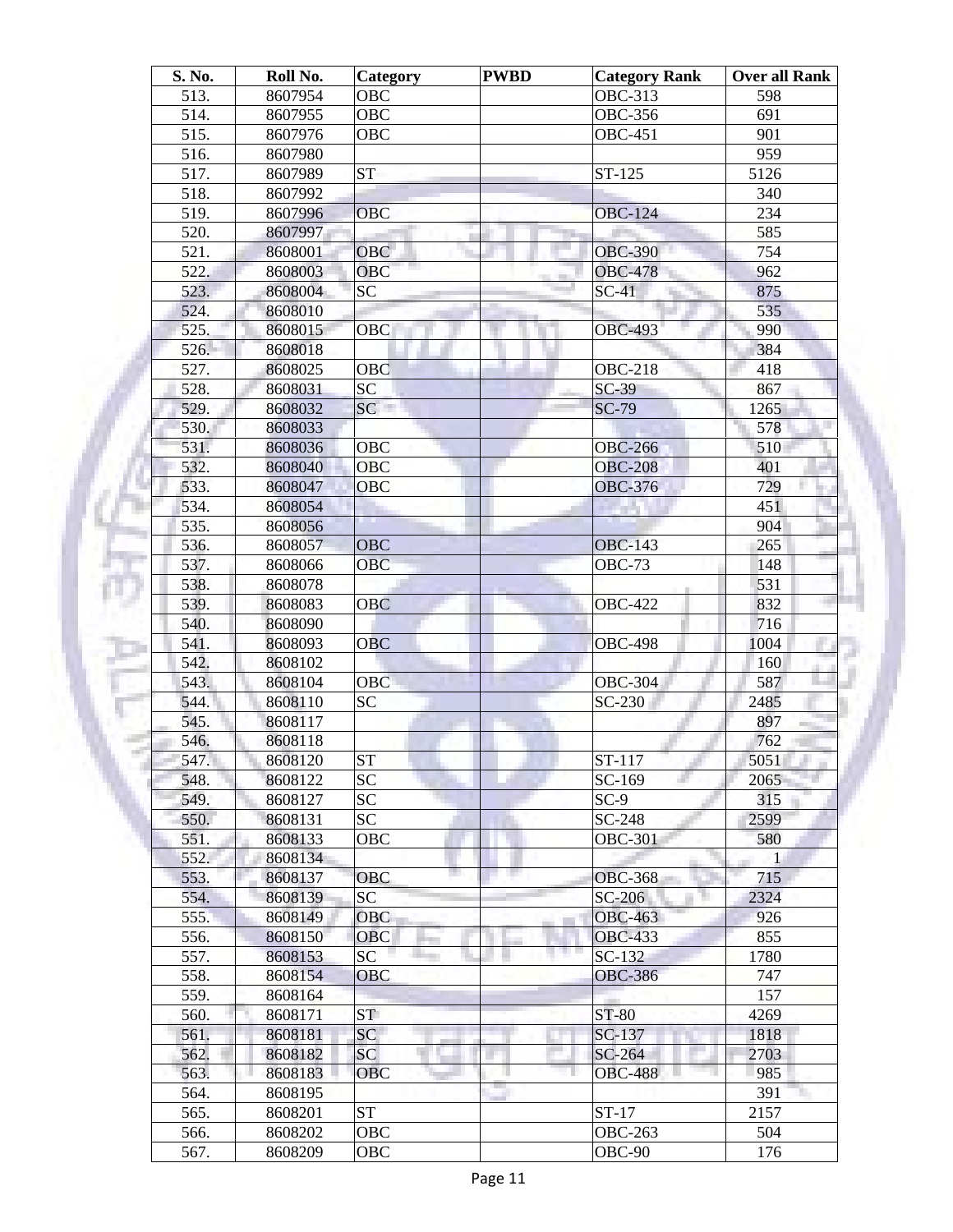| S. No. | Roll No. | Category        | <b>PWBD</b> | <b>Category Rank</b> | <b>Over all Rank</b> |
|--------|----------|-----------------|-------------|----------------------|----------------------|
| 568.   | 8608215  | OBC             |             | <b>OBC-204</b>       | 390                  |
| 569.   | 8608224  | OBC             |             | OBC-1                | 3                    |
| 570.   | 8608233  | <b>OBC</b>      |             | <b>OBC-104</b>       | 200                  |
| 571.   | 8608239  | <b>OBC</b>      |             | <b>OBC-115</b>       | 218                  |
| 572.   | 8608243  | <b>ST</b>       |             | ST-120               | 5085                 |
| 573.   | 8608247  |                 |             |                      | 920                  |
| 574.   | 8608250  |                 |             |                      | 838                  |
| 575.   | 8608257  | <b>SC</b>       |             | $SC-278$             | 2837                 |
| 576.   | 8608260  |                 | ш           |                      | 942                  |
| 577.   | 8608261  | OBC             |             | <b>OBC-106</b>       | 206                  |
| 578.   | 8608271  | <b>OBC</b>      |             | <b>OBC-435</b>       | 857                  |
| 579.   | 8608272  | <b>OBC</b>      |             | $OBC-44$             | 86                   |
| 580.   |          | SC              |             | SC-257               |                      |
|        | 8608277  |                 |             |                      | 2656                 |
| 581.   | 8608280  | OBC             |             | <b>OBC-57</b>        | 111                  |
| 582.   | 8608282  | <b>SC</b>       |             | $SC-29$              | 746                  |
| 583.   | 8608287  | $\overline{SC}$ |             | $SC-93$              | 1433                 |
| 584.   | 8608289  | <b>OBC</b>      |             | <b>OBC-201</b>       | 387                  |
| 585.   | 8608305  |                 |             |                      | 862                  |
| 586.   | 8608306  | <b>ST</b>       |             | $ST-71$              | 3843                 |
| 587.   | 8608312  | <b>SC</b>       |             | <b>SC-198</b>        | 2257                 |
| 588.   | 8608314  | <b>OBC</b>      |             | <b>OBC-379</b>       | 736                  |
| 589.   | 8608316  | <b>OBC</b>      |             | <b>OBC-177</b>       | 334                  |
| 590.   | 8608317  |                 |             |                      | 72                   |
| 591.   | 8608318  | <b>OBC</b>      |             | <b>OBC-293</b>       | 566                  |
| 592.   | 8608320  | <b>OBC</b>      |             | OBC-39 $6$           | 770                  |
| 593.   | 8608323  | <b>OBC</b>      |             | <b>OBC-275</b>       | 525                  |
| 594.   | 8608324  |                 |             |                      | 46                   |
| 595.   | 8608358  |                 |             |                      | 797                  |
| 596.   | 8608371  | <b>OBC</b>      |             | <b>OBC-210</b>       | 403                  |
| 597.   | 8608373  |                 |             |                      | 140                  |
| 598.   | 8608396  | SC              |             | SC-171               | 2072                 |
| 599.   | 8608397  | <b>OBC</b>      |             | <b>OBC-374</b>       | 726                  |
| 600.   | 8608415  | OBC             |             | <b>OBC-237</b>       | 457                  |
| 601.   | 8608434  |                 |             |                      | 69                   |
| 602.   | 8608435  | OBC             |             | <b>OBC-102</b>       | 198                  |
|        |          |                 |             |                      |                      |
| 603.   | 8608447  | OBC             |             | <b>OBC-399</b>       | 787<br>922           |
| 604.   | 8608451  | OBC             |             | <b>OBC-460</b>       |                      |
| 605.   | 8608454  |                 |             |                      | 174                  |
| 606.   | 8608455  | OBC             |             | $OBC-43$             | 81                   |
| 607.   | 8608463  |                 |             |                      | 385                  |
| 608.   | 8608469  | OBC             |             | <b>OBC-55</b>        | 108                  |
| 609.   | 8608472  | <b>ST</b>       |             | ST-100               | 4667                 |
| 610.   | 8608475  | <b>OBC</b>      |             | <b>OBC-288</b>       | 554                  |
| 611.   | 8608477  | <b>SC</b>       |             | $SC-46$              | 933                  |
| 612.   | 8608492  |                 |             | n n                  | 396                  |
| 613.   | 8608507  |                 |             |                      | 420                  |
| 614.   | 8608513  |                 |             |                      | 643                  |
| 615.   | 8608516  | n               |             |                      | 892                  |
| 616.   | 8608518  |                 |             |                      | 777                  |
| 617.   | 8608535  | <b>OBC</b>      |             | <b>OBC-192</b>       | 365                  |
| 618.   | 8608536  | SC              |             | $SC-173$             | 2094                 |
| 619.   | 8608538  | <b>ST</b>       |             | ST-92                | 4542                 |
| 620.   | 8608560  | <b>SC</b>       |             | SC-124               | 1676                 |
| 621.   | 8608563  | <b>ST</b>       |             | $ST-22$              | 2270                 |
| 622.   | 8608573  |                 |             |                      | 259                  |
|        |          |                 |             |                      |                      |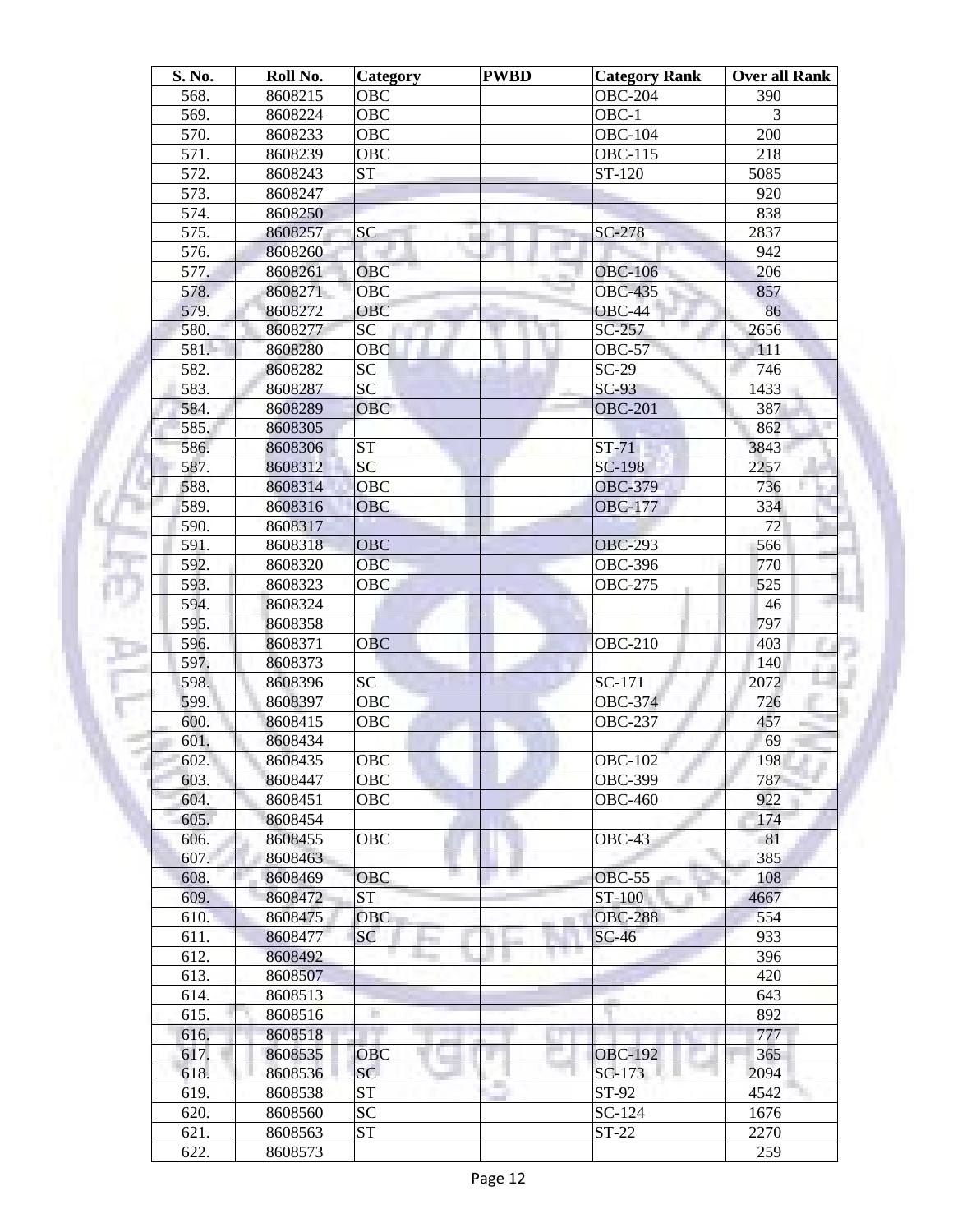| <b>Over all Rank</b> |
|----------------------|
|                      |
|                      |
|                      |
|                      |
|                      |
|                      |
|                      |
|                      |
|                      |
|                      |
|                      |
|                      |
|                      |
|                      |
|                      |
|                      |
|                      |
|                      |
|                      |
|                      |
|                      |
|                      |
|                      |
|                      |
|                      |
|                      |
|                      |
|                      |
|                      |
|                      |
|                      |
|                      |
|                      |
|                      |
|                      |
|                      |
|                      |
|                      |
|                      |
|                      |
|                      |
|                      |
|                      |
|                      |
|                      |
|                      |
|                      |
|                      |
|                      |
|                      |
|                      |
|                      |
|                      |
|                      |
|                      |
|                      |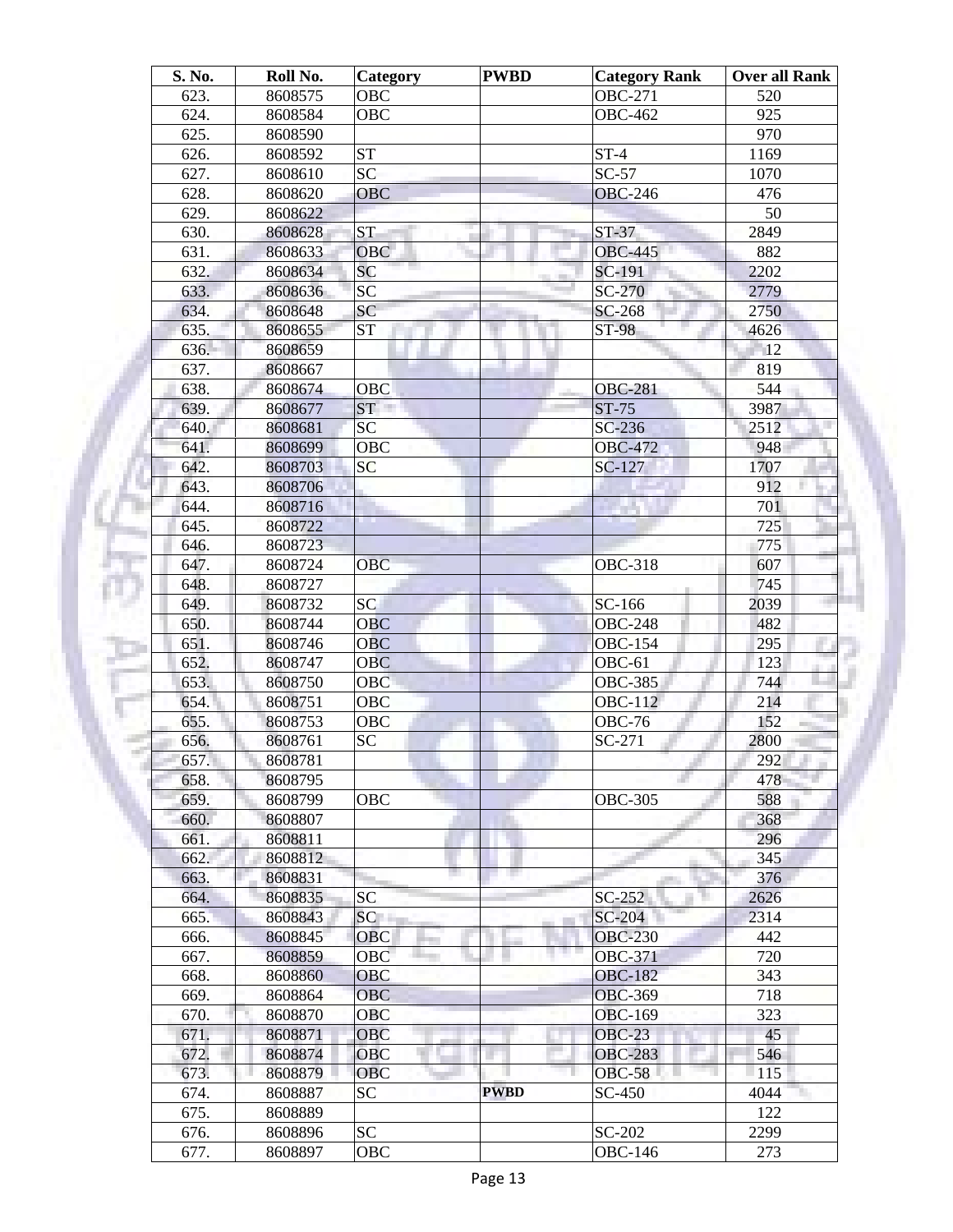| S. No.       | Roll No.           | Category               | <b>PWBD</b> | <b>Category Rank</b>       | <b>Over all Rank</b> |
|--------------|--------------------|------------------------|-------------|----------------------------|----------------------|
| 678.         | 8608907            |                        |             |                            | 642                  |
| 679.         | 8608912            | <b>ST</b>              |             | $ST-63$                    | 3607                 |
| 680.         | 8608915            | $\overline{\text{ST}}$ |             | ST-73                      | 3920                 |
| 681.         | 8608920            | <b>SC</b>              |             | SC-98                      | 1475                 |
| 682.         | 8608946            |                        |             |                            | 274                  |
| 683.         | 8608947            | SC                     |             | SC-154                     | 1950                 |
| 684.         | 8608950            |                        |             |                            | 568                  |
| 685.         | 8608952            | OBC                    |             | <b>OBC-477</b>             | 960                  |
| 686.         | 8608953            |                        |             |                            | 542                  |
| 687.         | 8608958            |                        |             |                            | 270                  |
| 688.         | 8608960            |                        |             |                            | 84                   |
| 689.         | 8608963            | <b>OBC</b>             |             | <b>OBC-446</b>             | 886                  |
| 690.         | 8608965            | SC                     |             | $SC-2$                     | 117                  |
| 691.         | 8608969            | OBC                    |             | <b>OBC-141</b>             | 262                  |
| 692.         | 8608970            | SC                     |             | SC-232                     | 2488                 |
| 693.         | 8608974            | OBC                    |             | <b>OBC-316</b>             | 604                  |
| 694.         | 8608982            | OBC                    |             | <b>OBC-491</b>             | 988                  |
| 695.         | 8608991            | <b>OBC</b>             |             | <b>OBC-338</b>             | 651                  |
| 696.         | 8608996            | <b>ST</b>              |             | $ST-35$                    | 2785                 |
| 697.         | 8608998            |                        |             |                            | 106                  |
| 698.         | 8609001            |                        |             |                            | 627                  |
| 699.         | 8609026            | SC                     |             | $SC-175$                   | 2117                 |
| 700.         | 8609035            |                        |             |                            | 461                  |
| 701.         | 8609036            | <b>SC</b>              |             | <b>SC-209</b>              | 2350                 |
| 702.         | 8609038            |                        |             |                            | 486                  |
| 703.         | 8609054            | <b>SC</b>              |             | $SC-55$                    | 1039                 |
| 704.         | 8609055            | <b>OBC</b>             |             | <b>OBC-497</b>             | 999                  |
| 705.         | 8609070            |                        |             |                            | 156                  |
| 706.         | 8609075            |                        |             |                            | 928                  |
| 707.         | 8609076            | <b>OBC</b>             |             | <b>OBC-236</b>             | 454                  |
| 708.         | 8609084            |                        |             |                            | 378                  |
| 709.         | 8609091            | <b>OBC</b>             |             | <b>OBC-258</b>             | 498                  |
| 710.         | 8609094            |                        |             |                            | 366                  |
| 711.         | 8609098            | <b>ST</b>              |             | $ST-111$                   | 4957                 |
| 712.         | 8609101            | $\overline{SC}$        |             | $SC-218$                   | 2387                 |
| 713.         | 8609107            | OBC                    |             | <b>OBC-449</b>             | 895                  |
| 714.         | 8609121            | OBC                    |             | <b>OBC-111</b>             | 213                  |
| 715.         | 8609122            | OBC                    |             | OBC-311                    | 596                  |
| 716.         | 8609124            | OBC                    |             | <b>OBC-482</b>             | 974                  |
| 717.         |                    | <b>OBC</b>             |             | <b>OBC-152</b>             | 284                  |
| 718.         | 8609125<br>8609127 |                        |             |                            | 837                  |
| 719.         | 8609129            | SC                     |             | $SC-237$                   | 2519                 |
|              |                    |                        |             |                            |                      |
| 720.<br>721. | 8609134            | SC<br><b>OBC</b>       |             | $SC-276$<br><b>OBC-291</b> | 2811<br>560          |
|              | 8609156            |                        |             | m m                        |                      |
| 722.         | 8609159            |                        |             |                            | 662                  |
| 723.         | 8609164            | <b>SC</b>              |             | $SC-115$                   | 1603                 |
| 724.         | 8609166            |                        |             |                            | 619                  |
| 725.         | 8609173            | SC                     |             | SC-187                     | 2180                 |
| 726.         | 8609189            | <b>OBC</b>             |             | <b>OBC-364</b>             | 709                  |
| 727.         | 8609200            | SC <sub>1</sub>        |             | SC-234                     | 2499                 |
| 728.         | 8609207            | <b>OBC</b>             |             | <b>OBC-168</b>             | 321                  |
| 729.         | 8609210            | OBC                    |             | OBC-86                     | 168                  |
| 730.         | 8609225            | SC                     |             | $SC-17$                    | 553                  |
| 731.         | 8609226            | SC                     |             | $SC-94$                    | 1437                 |
| 732.         | 8609234            |                        |             |                            | 119                  |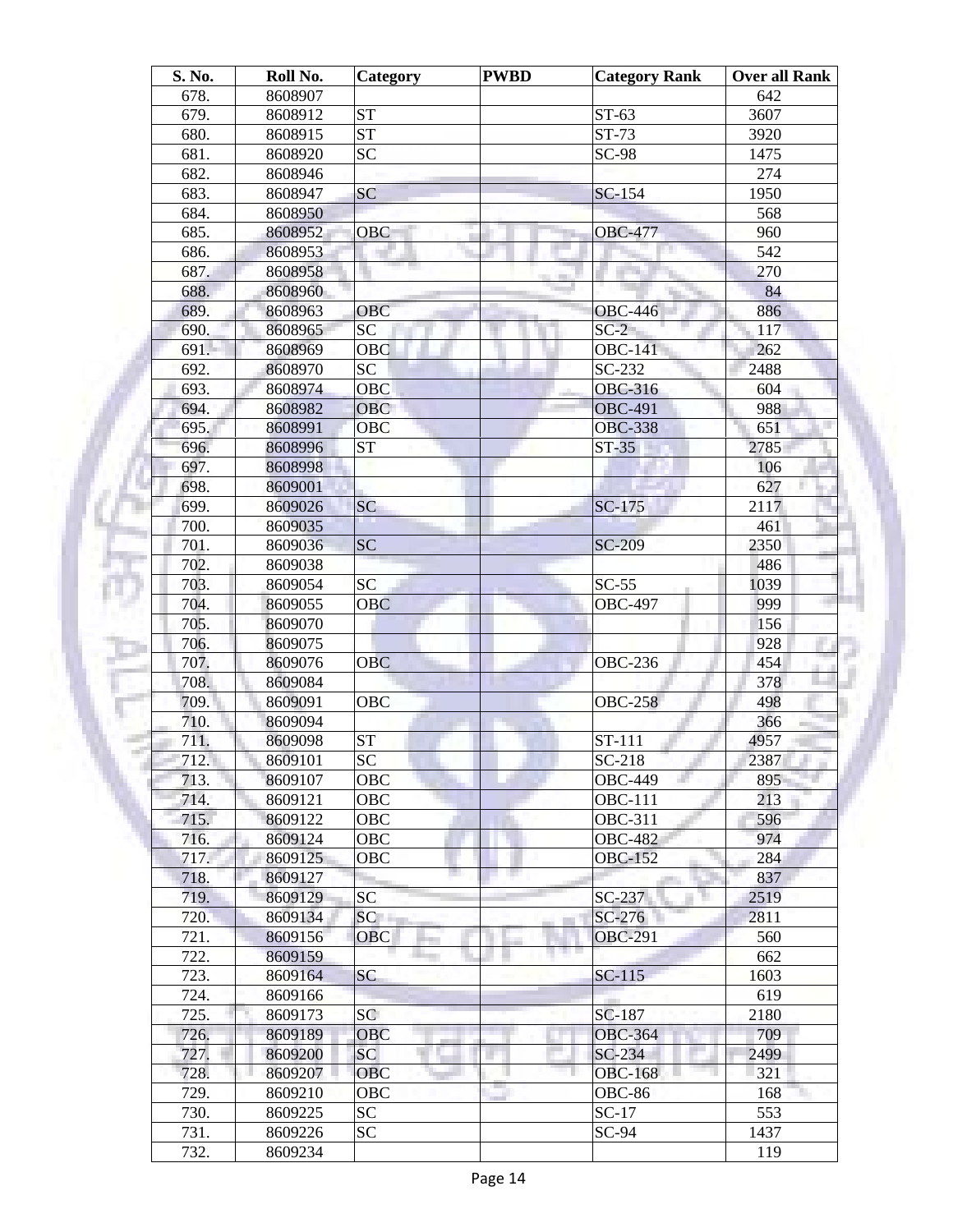| S. No. | Roll No.           | <b>Category</b> | <b>PWBD</b> | <b>Category Rank</b> | Over all Rank |
|--------|--------------------|-----------------|-------------|----------------------|---------------|
| 733.   | 8609241            | <b>OBC</b>      |             | <b>OBC-205</b>       | 393           |
| 734.   | 8609246            | <b>SC</b>       |             | $SC-112$             | 1572          |
| 735.   | 8609248            | <b>OBC</b>      |             | <b>OBC-302</b>       | 584           |
| 736.   | 8609252            | OBC             |             | <b>OBC-27</b>        | 54            |
| 737.   | 8609256            | OBC             |             | <b>OBC-490</b>       | 987           |
| 738.   | 8609260            | <b>ST</b>       |             | $ST-27$              | 2489          |
| 739.   | 8609267            | SC              |             | <b>SC-188</b>        | 2187          |
| 740.   | 8609282            | <b>ST</b>       |             | ST-122               | 5100          |
| 741.   | 8609283            |                 |             |                      | 373           |
| 742.   | 8609284            |                 |             |                      | 121           |
| 743.   | 8609305            |                 |             |                      | 652           |
| 744.   | 8609307            | <b>OBC</b>      |             | <b>OBC-84</b>        | 165           |
| 745.   | 8609310            | <b>OBC</b>      |             | <b>OBC-484</b>       | 976           |
| 746.   | 8609314            |                 |             |                      | 150           |
| 747.   | 8609317            | OBC             |             | <b>OBC-88</b>        | 171           |
| 748.   | 8609319            | OBC             |             | <b>OBC-298</b>       | 575           |
| 749.   | 8609323            | <b>OBC</b>      |             | <b>OBC-127</b>       | 242           |
| 750.   | 8609331            |                 |             |                      | 887           |
| 751.   | 8609347            | <b>SC</b>       |             | $SC-105$             | 1523          |
| 752.   | 8609349            | <b>SC</b>       |             | $SC-50$              | 979           |
| 753.   | 8609352            |                 |             |                      | 779           |
| 754.   | 8609353            |                 |             |                      | 266           |
| 755.   | 8609363            |                 |             |                      | 549           |
| 756.   | 8609372            |                 |             |                      | 335           |
| 757.   | 8609373            |                 |             |                      | 818           |
| 758.   | 8609374            |                 |             |                      | 423           |
| 759.   | 8609384            | <b>OBC</b>      |             | <b>OBC-443</b>       | 878           |
| 760.   | 8609388            | <b>ST</b>       |             | ST-67                | 3786          |
| 761.   | 8609389            | <b>OBC</b>      |             | OBC-9                | 20            |
| 762.   | 8609394            | <b>OBC</b>      |             | <b>OBC-285</b>       | 550           |
| 763.   | 8609395            | <b>OBC</b>      |             | OBC-343              | 661           |
| 764.   | 8609403            | <b>SC</b>       |             | SC-120               | 1623          |
| 765.   | 8609408            | <b>SC</b>       |             | $SC-139$             | 1837          |
| 766.   | 8609409            | <b>SC</b>       |             | SC-170               | 2067          |
| 767.   | 8609412            | OBC             |             | <b>OBC-134</b>       | 252           |
| 768.   | 8609413            | <b>SC</b>       |             | SC-123               | 1663          |
| 769.   | 8609425            | <b>SC</b>       |             | SC-224               | 2429          |
| 770.   | 8609430            |                 |             |                      | 937           |
| 771.   | 8609436            | <b>SC</b>       |             | $SC-67$              | 1192          |
| 772.   | 8609438            | OBC             |             | $OBC-14$             | 26            |
| 773.   | 8609442            | <b>OBC</b>      |             | <b>OBC-256</b>       | 494           |
| 774.   | 8609443            | SC              |             | SC-269               | 2759          |
| 775.   | 8609460            | and the         |             |                      | 977           |
| 776.   | 8609468            | SC              |             | <b>SC-194</b>        | 2220          |
| 777.   | 8609478            | <b>OBC</b>      |             | <b>OBC-486</b>       | 982           |
| 778.   | 8609485            |                 |             |                      | 934           |
| 779.   | 8609490            |                 |             |                      | 953           |
| 780.   | 8609491            | <b>OBC</b>      |             | <b>OBC-489</b>       | 986           |
| 781.   | 8609495            |                 |             |                      | 924           |
| 782.   | 8609500            |                 |             |                      | 460           |
| 783.   | 8609503            | SC              |             | $SC-23$              | 624           |
| 784.   |                    | <b>ST</b>       |             | ST-74                | 3948          |
| 785.   | 8609505<br>8609511 | OBC             |             | OBC-48               | 91            |
| 786.   |                    |                 |             |                      | 704           |
|        | 8609519            | <b>OBC</b>      |             | <b>OBC-474</b>       | 954           |
| 787.   | 8609527            |                 |             |                      |               |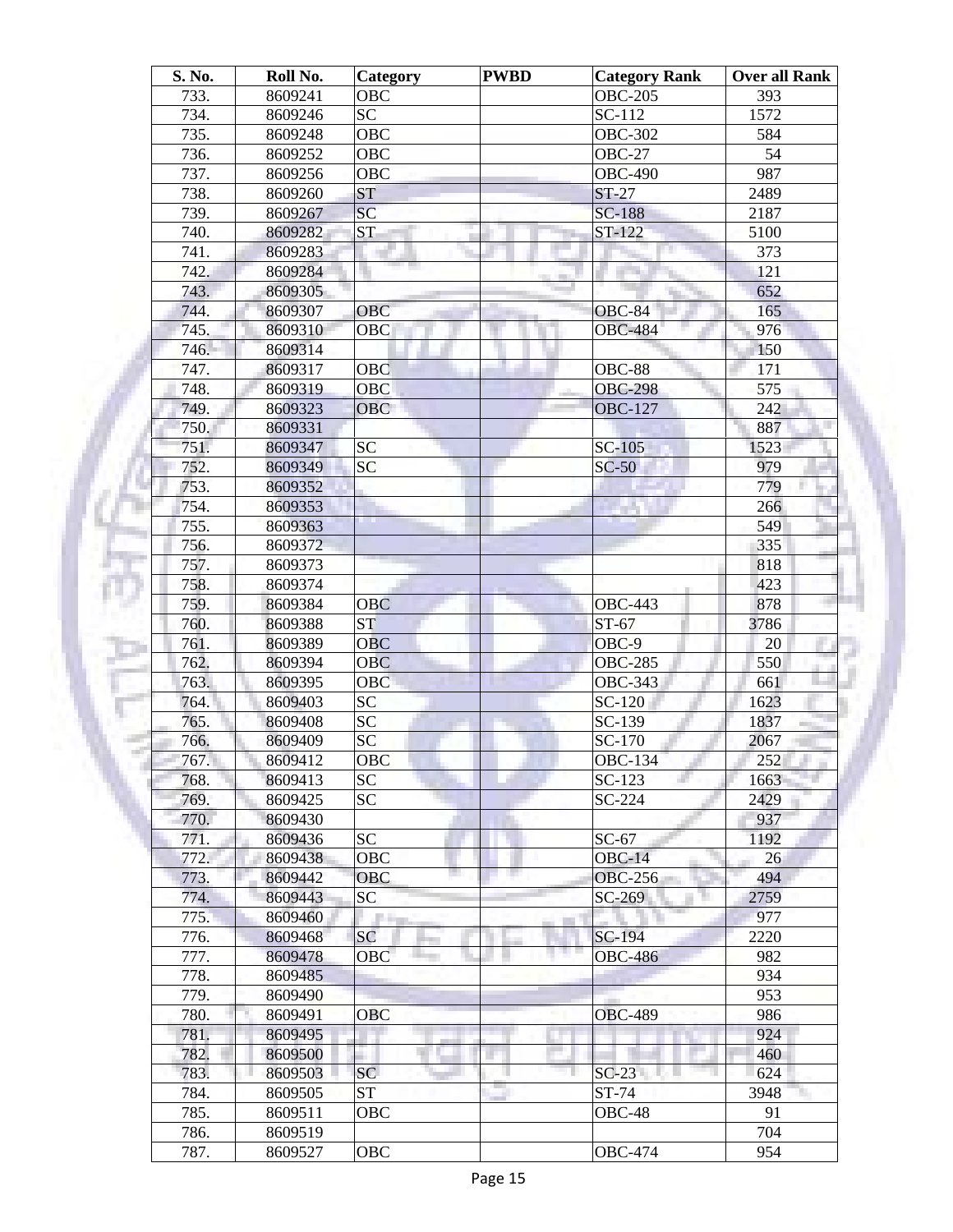| S. No.       | Roll No. | <b>Category</b>        | <b>PWBD</b> | <b>Category Rank</b> | Over all Rank |
|--------------|----------|------------------------|-------------|----------------------|---------------|
| 788.         | 8609528  | <b>OBC</b>             |             | <b>OBC-468</b>       | 940           |
| 789.         | 8609546  | <b>SC</b>              |             | $SC-151$             | 1938          |
| 790.         | 8609563  | <b>OBC</b>             |             | <b>OBC-410</b>       | 809           |
| 791.         | 8609569  | <b>SC</b>              |             | SC-249               | 2606          |
| 792.         | 8609570  | OBC                    |             | <b>OBC-214</b>       | 411           |
| 793.         | 8609571  |                        |             |                      | 472           |
| 794.         | 8609576  | SC                     |             | SC-162               | 2015          |
| 795.         | 8609580  | OBC                    | <b>III</b>  | <b>OBC-465</b>       | 931           |
| 796.         | 8609584  | SC                     |             | SC-219               | 2388          |
| 797.         | 8609587  | SC                     |             | SC-172               | 2083          |
| 798.         | 8609592  |                        |             |                      | 730           |
| 799.         | 8609596  |                        |             |                      | 958           |
| 800.         | 8609600  |                        |             |                      | 267           |
| 801.         | 8609602  | <b>SC</b>              |             | SC-220               | 2389          |
| 802.         | 8609604  | OBC                    |             | <b>OBC-235</b>       | 453           |
| 803.         | 8609612  | $\overline{SC}$        |             | $SC-10$              | 358           |
| 804.         | 8609624  | <b>OBC</b>             |             | <b>OBC-309</b>       | 594           |
| 805.         | 8609636  | OBC                    |             | <b>OBC-372</b>       | 723           |
| 806.         | 8609639  | <b>SC</b>              |             | $SC-82$              | 1310          |
| 807.         | 8609640  |                        |             |                      | 433           |
| 808.         | 8609646  | <b>SC</b>              |             | $SC-225$             | 2436          |
| 809.         | 8609651  |                        |             |                      | 404           |
| 810.         | 8609652  | <b>SC</b>              |             | $SC-81$              | 1297          |
| 811.         | 8609653  | <b>OBC</b>             |             | <b>OBC-67</b>        | 135           |
| 812.         | 8609658  | SC                     |             | SC-119               | 1617          |
| 813.         | 8609663  | <b>SC</b>              |             | $SC-221$             | 2394          |
| 814.         | 8609665  |                        |             |                      | 447           |
| 815.         | 8609667  |                        |             |                      | 221           |
| 816.         | 8609678  | <b>OBC</b>             |             | <b>OBC-483</b>       | 975           |
| 817.         | 8609681  | <b>OBC</b>             |             | $OBC-53$             | 104           |
| 818.         | 8609682  | OBC                    |             | <b>OBC-183</b>       | 344           |
| 819.         | 8609688  |                        |             |                      | 474           |
| 820.         | 8609699  | <b>ST</b>              |             | ST-128               | 5140          |
| 821.         | 8609701  | OBC                    |             | <b>OBC-438</b>       | 863           |
| 822.         | 8609710  | ST                     |             | $ST-52$              | 3298          |
| 823.         | 8609711  | <b>OBC</b>             |             | $OBC-16$             | 30            |
| 824.         | 8609715  | <b>ST</b>              |             | ST-130               | 5161          |
| 825.         | 8609717  |                        |             |                      | 548           |
| 826.         | 8609722  |                        |             |                      | 943           |
| 827.         | 8609725  |                        |             |                      | 921           |
|              |          |                        |             |                      |               |
| 828.<br>829. | 8609727  | <b>SC</b><br><b>ST</b> |             | SC-134<br>ST-96      | 1789          |
|              | 8609740  |                        |             |                      | 4606          |
| 830.         | 8609745  | <b>OBC</b>             |             | <b>OBC-82</b>        | 162           |
| 831.         | 8609746  |                        |             |                      | 299           |
| 832.         | 8609756  | OBC                    |             | <b>OBC-240</b>       | 465           |
| 833.         | 8609770  | SC                     |             | $SC-35$              | 792           |
| 834.         | 8609773  | <b>SC</b>              |             | SC-141               | 1869          |
| 835.         | 8609774  | SC                     |             | $SC-213$             | 2370          |
| 836.         | 8609776  |                        |             |                      | 844           |
| 837.         | 8609783  |                        |             |                      | 18            |
| 838.         | 8609786  |                        |             | H                    | 755           |
| 839.         | 8609788  |                        |             |                      | 824           |
| 840.         | 8609825  | OBC                    |             | <b>OBC-308</b>       | 593           |
| 841.         | 8609827  | <b>SC</b>              |             | $SC-66$              | 1176          |
| 842.         | 8609845  | <b>ST</b>              |             | ST-79                | 4162          |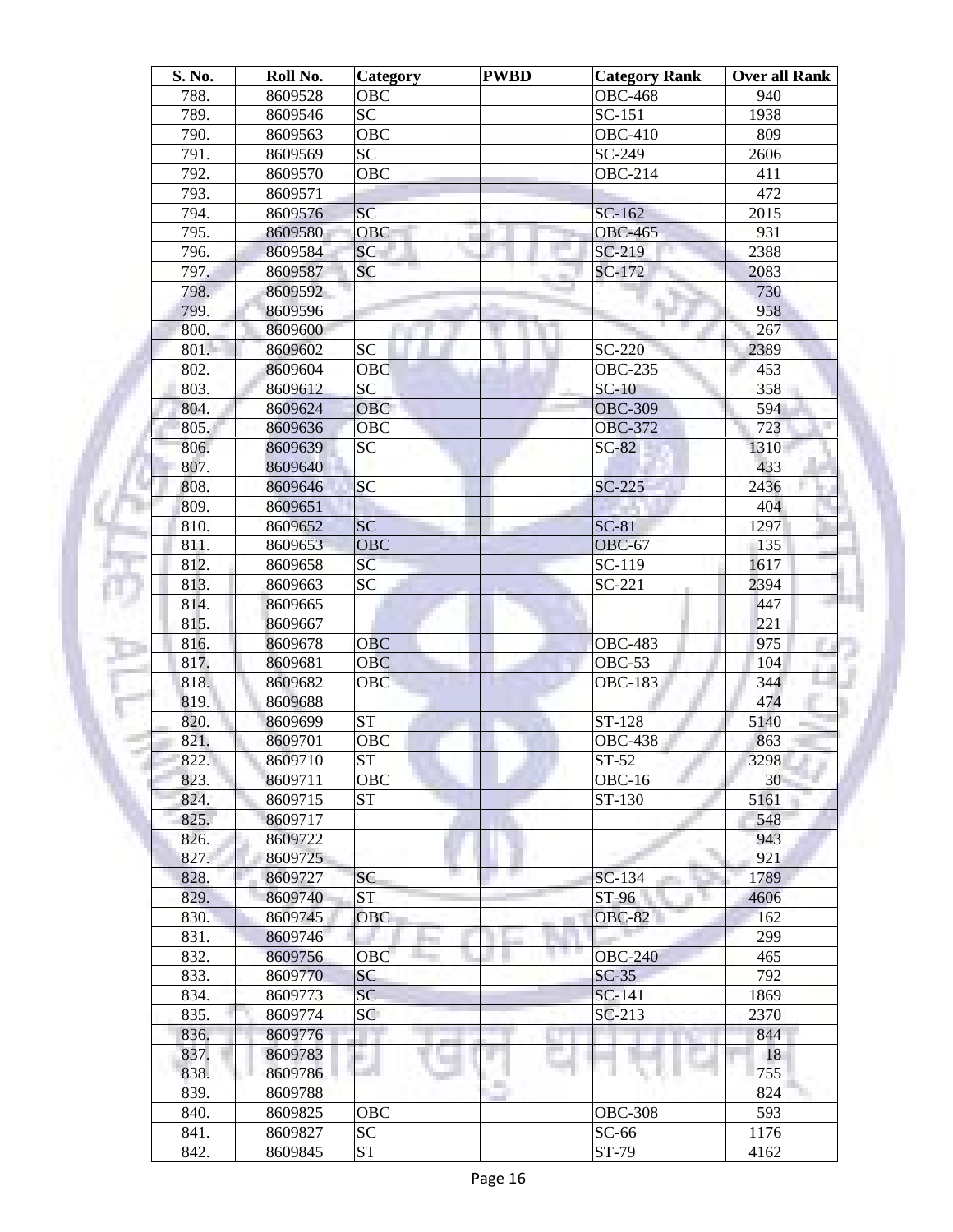| S. No. | Roll No. | Category        | <b>PWBD</b> | <b>Category Rank</b> | Over all Rank |
|--------|----------|-----------------|-------------|----------------------|---------------|
| 843.   | 8609846  |                 |             |                      | 229           |
| 844.   | 8609848  | <b>ST</b>       |             | ST-112               | 5000          |
| 845.   | 8609850  | <b>ST</b>       |             | $ST-65$              | 3766          |
| 846.   | 8609857  |                 |             |                      | 891           |
| 847.   | 8609886  | <b>SC</b>       |             | $SC-143$             | 1879          |
| 848.   | 8609895  |                 |             |                      | 615           |
| 849.   | 8609900  |                 |             |                      | 980           |
| 850.   | 8609904  |                 |             |                      | 890           |
| 851.   | 8609911  | <b>OBC</b>      |             | <b>OBC-62</b>        | 126           |
| 852.   | 8609916  | OBC             |             | <b>OBC-35</b>        | 64            |
| 853.   | 8609923  | <b>OBC</b>      |             | <b>OBC-335</b>       | 639           |
| 854.   | 8609936  |                 |             |                      | 170           |
| 855.   | 8609939  | OBC             |             | <b>OBC-322</b>       | 613           |
| 856.   | 8609955  |                 |             |                      | 717           |
| 857.   | 8609958  |                 |             |                      | 94            |
| 858.   | 8609967  | <b>SC</b>       |             | SC-279               | 2838          |
| 859.   | 8609972  |                 |             |                      | 583           |
| 860.   | 8609977  | OBC             |             | <b>OBC-156</b>       | 301           |
| 861.   | 8609980  | <b>OBC</b>      |             | <b>OBC-503</b>       | 1015          |
| 862.   | 8609981  | <b>OBC</b>      |             | <b>OBC-81</b>        | 161           |
| 863.   | 8609982  | <b>OBC</b>      |             | <b>OBC-262</b>       | 503           |
| 864.   | 8609991  | SC              |             | SC-274               | 2808          |
| 865.   | 8609995  |                 |             |                      | 676           |
| 866.   | 8610001  |                 |             |                      | 781           |
| 867.   | 8610012  | <b>OBC</b>      |             | <b>OBC-475</b>       | 955           |
| 868.   | 8610013  | <b>SC</b>       |             | $SC-69$              | 1208          |
| 869.   |          |                 |             | OBC-344              |               |
|        | 8610025  | <b>OBC</b>      |             |                      | 663           |
| 870.   | 8610026  | SC              |             | SC-100               | 1482          |
| 871.   | 8610027  |                 |             |                      | 167           |
| 872.   | 8610036  |                 |             |                      | 383           |
| 873.   | 8610041  |                 |             |                      | 889           |
| 874.   | 8610050  | <b>OBC</b>      |             | <b>OBC-299</b>       | 577           |
| 875.   | 8610052  | <b>SC</b>       |             | $SC-37$              | 859           |
| 876.   | 8610053  |                 |             |                      | 429           |
| 877.   | 8610060  | OBC             |             | <b>OBC-181</b>       | 342           |
| 878.   | 8610062  | OBC             |             | <b>OBC-378</b>       | 733           |
| 879.   | 8610068  | <b>SC</b>       |             | $SC-30$              | 761           |
| 880.   | 8610083  |                 |             |                      | 964           |
| 881.   | 8610087  | <b>ST</b>       |             | $ST-9$               | 1487          |
| 882.   | 8610088  |                 |             |                      | 455           |
| 883.   | 8610098  |                 |             |                      | 689           |
| 884.   | 8610108  | OBC             |             | <b>OBC-279</b>       | 536           |
| 885.   | 8610115  | a an            |             |                      | 653           |
| 886.   | 8610123  | <b>OBC</b>      |             | <b>OBC-265</b>       | 509           |
| 887.   | 8610153  |                 |             | m m                  | 187           |
| 888.   | 8610157  |                 |             |                      | 853           |
| 889.   | 8610162  | <b>OBC</b>      |             | <b>OBC-198</b>       | 379           |
| 890.   | 8610164  | OBC             |             | <b>OBC-327</b>       | 623           |
| 891.   | 8610166  | <b>OBC</b>      |             | <b>OBC-238</b>       | 462           |
| 892.   | 8610170  | OBC             |             | <b>OBC-229</b>       | 441           |
| 893.   | 8610172  | <b>SC</b>       |             | SC-116               | 1604          |
| 894.   | 8610180  | SC              |             | $SC-3$               | 125           |
| 895.   | 8610181  | SC <sub>1</sub> |             | $SC-155$             | 1961          |
| 896.   | 8610194  | <b>ST</b>       |             | $ST-5$               | 1237          |
| 897.   | 8610197  | OBC             |             | <b>OBC-466</b>       | 935           |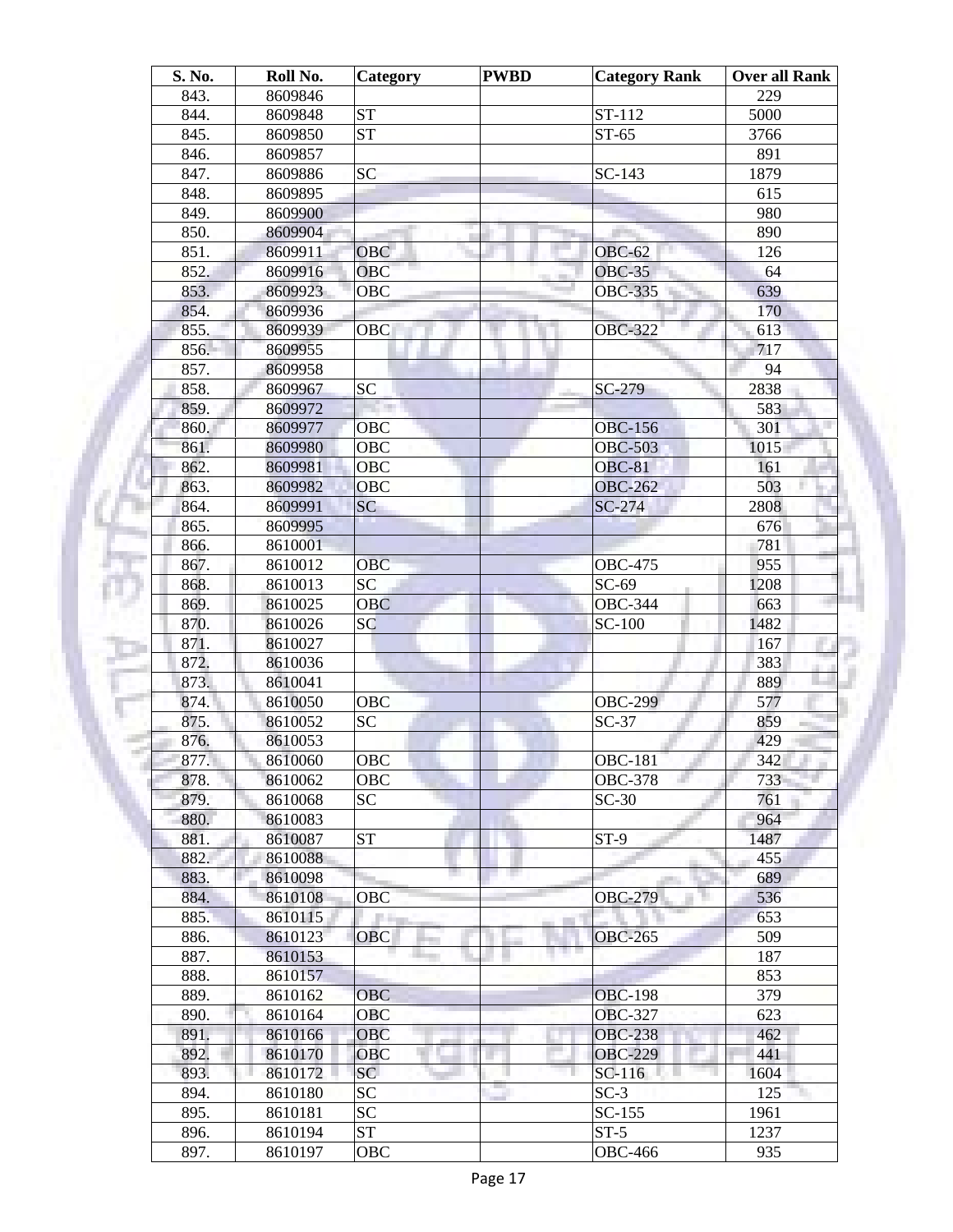| Roll No.           | <b>Category</b>                                                                                                                                                                                                                                                                                                                                                         | <b>PWBD</b>                                                                                                                                                                                                                                                  | <b>Category Rank</b>      | Over all Rank                                                                                                                                                                                                                                                                                                                                                       |
|--------------------|-------------------------------------------------------------------------------------------------------------------------------------------------------------------------------------------------------------------------------------------------------------------------------------------------------------------------------------------------------------------------|--------------------------------------------------------------------------------------------------------------------------------------------------------------------------------------------------------------------------------------------------------------|---------------------------|---------------------------------------------------------------------------------------------------------------------------------------------------------------------------------------------------------------------------------------------------------------------------------------------------------------------------------------------------------------------|
| 8610198            |                                                                                                                                                                                                                                                                                                                                                                         |                                                                                                                                                                                                                                                              |                           | 547                                                                                                                                                                                                                                                                                                                                                                 |
| 8610203            |                                                                                                                                                                                                                                                                                                                                                                         |                                                                                                                                                                                                                                                              |                           | 2628                                                                                                                                                                                                                                                                                                                                                                |
| 8610205            |                                                                                                                                                                                                                                                                                                                                                                         |                                                                                                                                                                                                                                                              |                           | 488                                                                                                                                                                                                                                                                                                                                                                 |
| 8610206            | <b>OBC</b>                                                                                                                                                                                                                                                                                                                                                              |                                                                                                                                                                                                                                                              | <b>OBC-431</b>            | 852                                                                                                                                                                                                                                                                                                                                                                 |
| 8610214            |                                                                                                                                                                                                                                                                                                                                                                         |                                                                                                                                                                                                                                                              |                           | 377                                                                                                                                                                                                                                                                                                                                                                 |
| 8610220            |                                                                                                                                                                                                                                                                                                                                                                         |                                                                                                                                                                                                                                                              |                           | 885                                                                                                                                                                                                                                                                                                                                                                 |
| 8610227            | <b>OBC</b>                                                                                                                                                                                                                                                                                                                                                              |                                                                                                                                                                                                                                                              | <b>OBC-454</b>            | 909                                                                                                                                                                                                                                                                                                                                                                 |
| 8610228            | <b>SC</b>                                                                                                                                                                                                                                                                                                                                                               | <b>III</b>                                                                                                                                                                                                                                                   | $SC-83$                   | 1313                                                                                                                                                                                                                                                                                                                                                                |
| 8610235            |                                                                                                                                                                                                                                                                                                                                                                         |                                                                                                                                                                                                                                                              |                           | 133                                                                                                                                                                                                                                                                                                                                                                 |
| 8610251            | <b>ST</b>                                                                                                                                                                                                                                                                                                                                                               |                                                                                                                                                                                                                                                              | $ST-16$                   | 2131                                                                                                                                                                                                                                                                                                                                                                |
| 8610255            | <b>OBC</b>                                                                                                                                                                                                                                                                                                                                                              |                                                                                                                                                                                                                                                              | <b>OBC-473</b>            | 949                                                                                                                                                                                                                                                                                                                                                                 |
| 8610256            | <b>SC</b>                                                                                                                                                                                                                                                                                                                                                               |                                                                                                                                                                                                                                                              | SC-149                    | 1926                                                                                                                                                                                                                                                                                                                                                                |
| 8610257            | <b>OBC</b>                                                                                                                                                                                                                                                                                                                                                              |                                                                                                                                                                                                                                                              | <b>OBC-96</b>             | 188                                                                                                                                                                                                                                                                                                                                                                 |
| 8610260            |                                                                                                                                                                                                                                                                                                                                                                         |                                                                                                                                                                                                                                                              |                           | 408                                                                                                                                                                                                                                                                                                                                                                 |
| 8610261            |                                                                                                                                                                                                                                                                                                                                                                         |                                                                                                                                                                                                                                                              |                           | 36                                                                                                                                                                                                                                                                                                                                                                  |
| 8610262            | <b>SC</b>                                                                                                                                                                                                                                                                                                                                                               |                                                                                                                                                                                                                                                              | SC-227                    | 2448                                                                                                                                                                                                                                                                                                                                                                |
| 8610265            |                                                                                                                                                                                                                                                                                                                                                                         |                                                                                                                                                                                                                                                              |                           | 567                                                                                                                                                                                                                                                                                                                                                                 |
|                    | OBC                                                                                                                                                                                                                                                                                                                                                                     |                                                                                                                                                                                                                                                              | <b>OBC-132</b>            | 250                                                                                                                                                                                                                                                                                                                                                                 |
|                    |                                                                                                                                                                                                                                                                                                                                                                         |                                                                                                                                                                                                                                                              |                           | 3814                                                                                                                                                                                                                                                                                                                                                                |
| 8610317            | <b>OBC</b>                                                                                                                                                                                                                                                                                                                                                              |                                                                                                                                                                                                                                                              | <b>OBC-56</b>             | 109                                                                                                                                                                                                                                                                                                                                                                 |
|                    |                                                                                                                                                                                                                                                                                                                                                                         |                                                                                                                                                                                                                                                              |                           | 507                                                                                                                                                                                                                                                                                                                                                                 |
|                    |                                                                                                                                                                                                                                                                                                                                                                         |                                                                                                                                                                                                                                                              |                           | 328                                                                                                                                                                                                                                                                                                                                                                 |
|                    |                                                                                                                                                                                                                                                                                                                                                                         |                                                                                                                                                                                                                                                              |                           | 487                                                                                                                                                                                                                                                                                                                                                                 |
|                    |                                                                                                                                                                                                                                                                                                                                                                         |                                                                                                                                                                                                                                                              |                           | 1262                                                                                                                                                                                                                                                                                                                                                                |
|                    |                                                                                                                                                                                                                                                                                                                                                                         |                                                                                                                                                                                                                                                              |                           | 341                                                                                                                                                                                                                                                                                                                                                                 |
|                    |                                                                                                                                                                                                                                                                                                                                                                         |                                                                                                                                                                                                                                                              |                           | 514                                                                                                                                                                                                                                                                                                                                                                 |
|                    |                                                                                                                                                                                                                                                                                                                                                                         |                                                                                                                                                                                                                                                              |                           | 840                                                                                                                                                                                                                                                                                                                                                                 |
|                    |                                                                                                                                                                                                                                                                                                                                                                         |                                                                                                                                                                                                                                                              |                           | 425                                                                                                                                                                                                                                                                                                                                                                 |
|                    |                                                                                                                                                                                                                                                                                                                                                                         |                                                                                                                                                                                                                                                              |                           | 710                                                                                                                                                                                                                                                                                                                                                                 |
|                    |                                                                                                                                                                                                                                                                                                                                                                         |                                                                                                                                                                                                                                                              |                           | 871                                                                                                                                                                                                                                                                                                                                                                 |
|                    |                                                                                                                                                                                                                                                                                                                                                                         |                                                                                                                                                                                                                                                              |                           | 224                                                                                                                                                                                                                                                                                                                                                                 |
|                    |                                                                                                                                                                                                                                                                                                                                                                         |                                                                                                                                                                                                                                                              |                           | 23                                                                                                                                                                                                                                                                                                                                                                  |
|                    |                                                                                                                                                                                                                                                                                                                                                                         |                                                                                                                                                                                                                                                              |                           | 473                                                                                                                                                                                                                                                                                                                                                                 |
|                    |                                                                                                                                                                                                                                                                                                                                                                         |                                                                                                                                                                                                                                                              |                           | 178                                                                                                                                                                                                                                                                                                                                                                 |
|                    |                                                                                                                                                                                                                                                                                                                                                                         |                                                                                                                                                                                                                                                              |                           | 571                                                                                                                                                                                                                                                                                                                                                                 |
|                    |                                                                                                                                                                                                                                                                                                                                                                         |                                                                                                                                                                                                                                                              |                           | 799                                                                                                                                                                                                                                                                                                                                                                 |
|                    |                                                                                                                                                                                                                                                                                                                                                                         |                                                                                                                                                                                                                                                              |                           | 674                                                                                                                                                                                                                                                                                                                                                                 |
|                    |                                                                                                                                                                                                                                                                                                                                                                         |                                                                                                                                                                                                                                                              |                           | 1442                                                                                                                                                                                                                                                                                                                                                                |
|                    |                                                                                                                                                                                                                                                                                                                                                                         |                                                                                                                                                                                                                                                              |                           | 600                                                                                                                                                                                                                                                                                                                                                                 |
|                    |                                                                                                                                                                                                                                                                                                                                                                         |                                                                                                                                                                                                                                                              |                           | 435                                                                                                                                                                                                                                                                                                                                                                 |
|                    |                                                                                                                                                                                                                                                                                                                                                                         |                                                                                                                                                                                                                                                              |                           | 883                                                                                                                                                                                                                                                                                                                                                                 |
|                    |                                                                                                                                                                                                                                                                                                                                                                         |                                                                                                                                                                                                                                                              |                           | 573                                                                                                                                                                                                                                                                                                                                                                 |
|                    |                                                                                                                                                                                                                                                                                                                                                                         |                                                                                                                                                                                                                                                              |                           | 1859                                                                                                                                                                                                                                                                                                                                                                |
|                    |                                                                                                                                                                                                                                                                                                                                                                         |                                                                                                                                                                                                                                                              |                           | 757                                                                                                                                                                                                                                                                                                                                                                 |
|                    |                                                                                                                                                                                                                                                                                                                                                                         |                                                                                                                                                                                                                                                              |                           | 540                                                                                                                                                                                                                                                                                                                                                                 |
|                    |                                                                                                                                                                                                                                                                                                                                                                         |                                                                                                                                                                                                                                                              |                           | 99                                                                                                                                                                                                                                                                                                                                                                  |
|                    |                                                                                                                                                                                                                                                                                                                                                                         |                                                                                                                                                                                                                                                              |                           | 543                                                                                                                                                                                                                                                                                                                                                                 |
|                    |                                                                                                                                                                                                                                                                                                                                                                         |                                                                                                                                                                                                                                                              |                           | 938                                                                                                                                                                                                                                                                                                                                                                 |
|                    |                                                                                                                                                                                                                                                                                                                                                                         |                                                                                                                                                                                                                                                              |                           | 256                                                                                                                                                                                                                                                                                                                                                                 |
|                    |                                                                                                                                                                                                                                                                                                                                                                         |                                                                                                                                                                                                                                                              |                           | 640                                                                                                                                                                                                                                                                                                                                                                 |
|                    |                                                                                                                                                                                                                                                                                                                                                                         |                                                                                                                                                                                                                                                              |                           | 939                                                                                                                                                                                                                                                                                                                                                                 |
|                    |                                                                                                                                                                                                                                                                                                                                                                         |                                                                                                                                                                                                                                                              | OBC-33                    | 61                                                                                                                                                                                                                                                                                                                                                                  |
|                    |                                                                                                                                                                                                                                                                                                                                                                         |                                                                                                                                                                                                                                                              |                           |                                                                                                                                                                                                                                                                                                                                                                     |
| 8610521            |                                                                                                                                                                                                                                                                                                                                                                         |                                                                                                                                                                                                                                                              |                           |                                                                                                                                                                                                                                                                                                                                                                     |
| 8610532<br>8610533 | ST<br><b>OBC</b>                                                                                                                                                                                                                                                                                                                                                        |                                                                                                                                                                                                                                                              | $ST-24$<br><b>OBC-427</b> | 2399<br>845                                                                                                                                                                                                                                                                                                                                                         |
|                    | 8610306<br>8610310<br>8610345<br>8610353<br>8610355<br>8610370<br>8610376<br>8610378<br>8610389<br>8610394<br>8610395<br>8610397<br>8610398<br>8610401<br>8610404<br>8610405<br>8610407<br>8610410<br>8610412<br>8610425<br>8610434<br>8610435<br>8610436<br>8610455<br>8610462<br>8610464<br>8610467<br>8610476<br>8610478<br>8610486<br>8610506<br>8610508<br>8610517 | OBC<br>SC <sub>1</sub><br><b>ST</b><br><b>OBC</b><br><b>OBC</b><br><b>SC</b><br><b>OBC</b><br><b>OBC</b><br><b>OBC</b><br>OBC<br>OBC<br><b>SC</b><br>OBC<br><b>SC</b><br>OBC<br>OBC<br>OBC<br>SC<br><b>OBC</b><br>SC<br>SC<br>OBC<br><b>OBC</b><br>SC<br>OBC |                           | <b>OBC-284</b><br>$SC-253$<br>$ST-70$<br><b>OBC-264</b><br><b>OBC-252</b><br><b>SC-77</b><br><b>OBC-268</b><br><b>OBC-425</b><br><b>OBC-440</b><br>$OBC-12$<br><b>OBC-244</b><br>$SC-5$<br><b>OBC-295</b><br>$SC-96$<br>OBC-315<br><b>OBC-224</b><br><b>OBC-296</b><br>SC-140<br><b>OBC-391</b><br>$SC-16$<br>$SC-1$<br><b>OBC-467</b><br><b>OBC-137</b><br>$SC-47$ |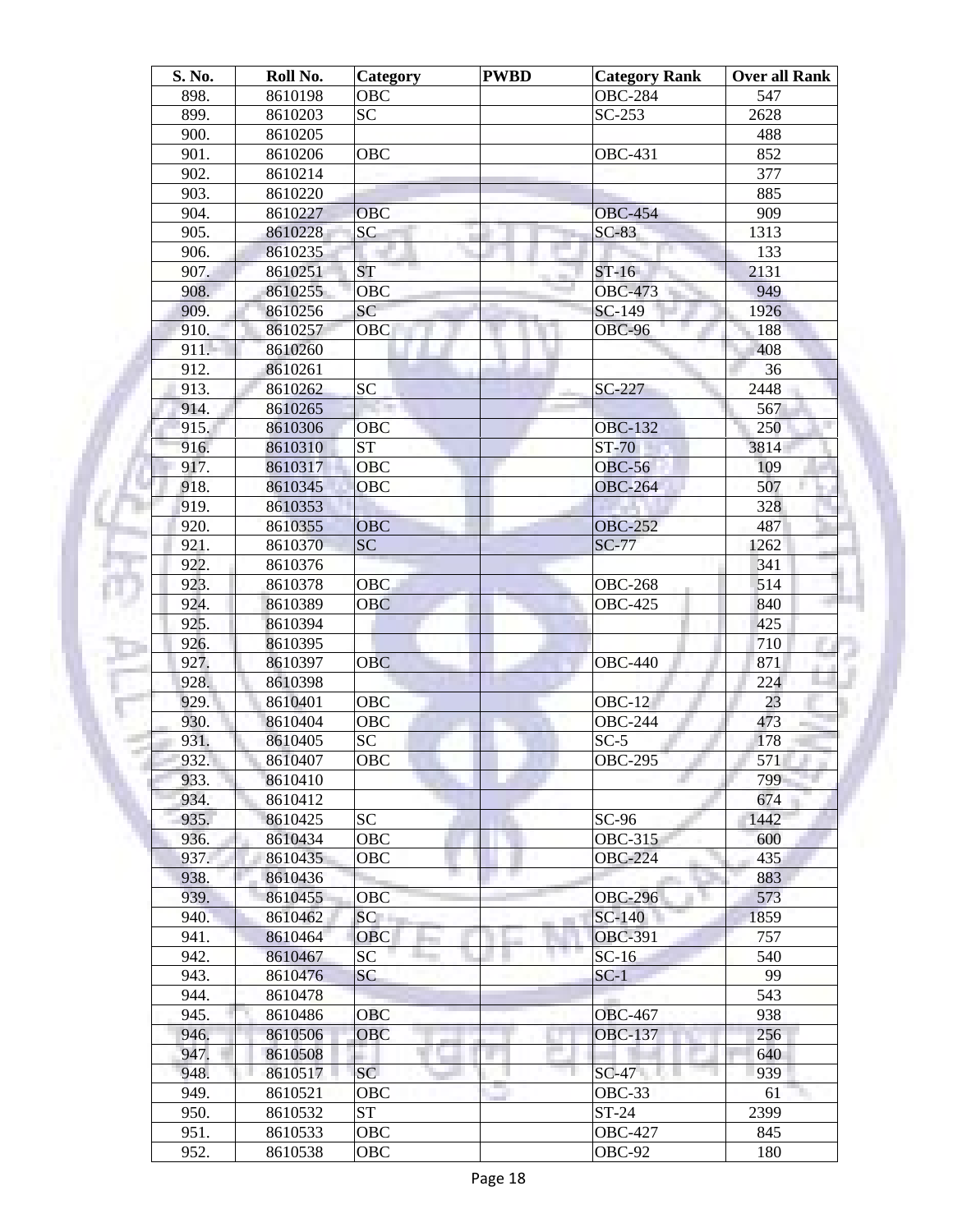| S. No. | Roll No. | Category               | <b>PWBD</b> | <b>Category Rank</b> | Over all Rank |
|--------|----------|------------------------|-------------|----------------------|---------------|
| 953.   | 8610541  |                        |             |                      | 314           |
| 954.   | 8610543  | <b>OBC</b>             |             | <b>OBC-187</b>       | 353           |
| 955.   | 8610552  | $\overline{\text{ST}}$ |             | $ST-43$              | 3046          |
| 956.   | 8610556  | <b>OBC</b>             |             | OBC-21               | 41            |
| 957.   | 8610558  | SC                     |             | $SC-263$             | 2688          |
| 958.   | 8610563  | <b>ST</b>              |             | $ST-13$              | 1821          |
| 959.   | 8610573  | SC                     |             | SC-284               | 2903          |
| 960.   | 8610578  | <b>SC</b>              |             | <b>SC-208</b>        | 2349          |
| 961.   | 8610581  | <b>SC</b>              |             | $SC-133$             | 1782          |
| 962.   | 8610589  | OBC                    |             | <b>OBC-65</b>        | 130           |
| 963.   | 8610591  | <b>ST</b>              |             | $ST-1$               | 780           |
| 964.   | 8610593  | SC                     |             | SC-160               | 2004          |
| 965.   | 8610595  | <b>ST</b>              |             | $ST-30$              | 2684          |
| 966.   | 8610600  | OBC                    |             | <b>OBC-319</b>       | 608           |
| 967.   | 8610611  | OBC                    |             | <b>OBC-270</b>       | 519           |
| 968.   | 8610617  | <b>OBC</b>             |             | <b>OBC-193</b>       | 367           |
| 969.   | 8610622  | SC                     |             | $SC-68$              | 1204          |
| 970.   | 8610623  | OBC                    |             | <b>OBC-93</b>        | 181           |
| 971.   | 8610625  | <b>ST</b>              |             | $ST-3$               | 1012          |
| 972.   | 8610637  | <b>OBC</b>             |             | <b>OBC-402</b>       | 793           |
| 973.   | 8610639  | <b>OBC</b>             |             | <b>OBC-128</b>       | 243           |
| 974.   | 8610650  | <b>OBC</b>             |             | <b>OBC-352</b>       | 681           |
| 975.   | 8610662  | <b>SC</b>              |             | <b>SC-109</b>        | 1559          |
| 976.   | 8610664  | <b>OBC</b>             |             | <b>OBC-353</b>       | 682           |
| 977.   | 8610666  |                        |             |                      | 352           |
| 978.   | 8610670  |                        |             |                      | 412           |
| 979.   | 8610682  | <b>OBC</b>             |             | <b>OBC-461</b>       | 923           |
| 980.   | 8610688  |                        |             |                      | 85            |
| 981.   | 8610697  | <b>OBC</b>             |             | <b>OBC-381</b>       | 738           |
| 982.   | 8610703  | SC                     |             | SC-247               | 2595          |
| 983.   | 8610713  | <b>OBC</b>             |             | <b>OBC-345</b>       | 664           |
| 984.   | 8610715  | <b>ST</b>              |             | $ST-57$              | 3486          |
| 985.   | 8610724  |                        |             |                      | 278           |
| 986.   | 8610725  | <b>SC</b>              |             | SC-91                | 1400          |
| 987.   | 8610728  |                        |             |                      | 680           |
| 988.   | 8610729  | <b>SC</b>              |             | $SC-76$              | 1261          |
| 989.   | 8610732  | $\overline{\text{ST}}$ |             | ST-103               | 4707          |
| 990.   | 8610735  | SC <sub>1</sub>        |             | SC-131               | 1779          |
| 991.   | 8610740  | <b>OBC</b>             |             | $OBC-40$             | 77            |
| 992.   | 8610743  |                        |             |                      | 944           |
| 993.   | 8610760  | <b>OBC</b>             |             | $OBC-63$             | 127           |
| 994.   | 8610761  | <b>OBC</b>             |             | <b>OBC-442</b>       | 877           |
| 995.   | 8610765  | <b>OBC</b>             |             | <b>OBC-292</b>       | 562           |
| 996.   |          |                        |             |                      | 481           |
|        | 8610778  |                        |             | m m                  | 269           |
| 997.   | 8610782  | OBC<br><b>ST</b>       |             | <b>OBC-145</b>       |               |
| 998.   | 8610784  |                        |             | ST-66                | 3768          |
| 999.   | 8610787  | SC                     |             | SC-102               | 1506          |
| 1000.  | 8610803  |                        |             |                      | 644           |
| 1001.  | 8610818  |                        |             |                      | 202           |
| 1002.  | 8610843  | <b>SC</b>              |             | $SC-59$              | 1072          |
| 1003.  | 8610850  | <b>OBC</b>             |             | <b>OBC-444</b>       | 879           |
| 1004.  | 8610854  | SC                     | <b>PWBD</b> | SC-256               | 2644          |
| 1005.  | 8610862  | OBC                    |             | <b>OBC-464</b>       | 930           |
| 1006.  | 8610872  | OBC                    |             | <b>OBC-164</b>       | 316           |
| 1007.  | 8610880  | OBC                    |             | OBC-139              | 260           |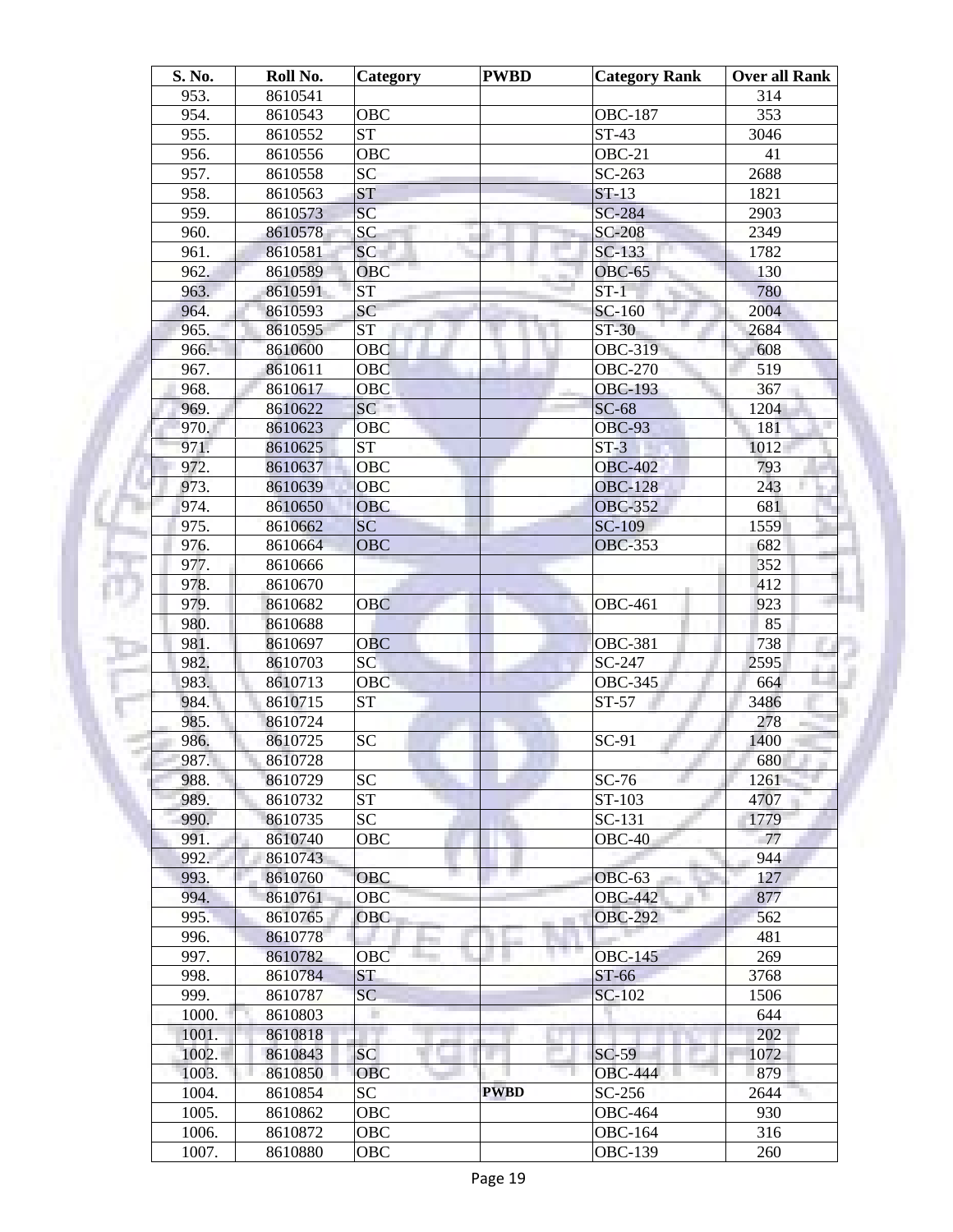| S. No. | Roll No. | Category        | <b>PWBD</b> | <b>Category Rank</b> | <b>Over all Rank</b> |
|--------|----------|-----------------|-------------|----------------------|----------------------|
| 1008.  | 8610882  |                 |             |                      | 647                  |
| 1009.  | 8610883  | <b>OBC</b>      |             | <b>OBC-142</b>       | 264                  |
| 1010.  | 8610884  |                 |             |                      | 443                  |
| 1011.  | 8610885  | OBC             |             | <b>OBC-221</b>       | 427                  |
| 1012.  | 8610898  |                 |             |                      | 424                  |
| 1013.  | 8610901  | <b>OBC</b>      |             | <b>OBC-87</b>        | 169                  |
| 1014.  | 8610906  | SC              |             | $SC-89$              | 1366                 |
| 1015.  | 8610907  |                 | ш           |                      | 40                   |
| 1016.  | 8610908  |                 |             |                      | 10                   |
| 1017.  | 8610911  | <b>OBC</b>      |             | <b>OBC-37</b>        | 70                   |
| 1018.  | 8610912  |                 |             |                      | 8                    |
| 1019.  | 8610918  | <b>OBC</b>      |             | <b>OBC-411</b>       | 811                  |
| 1020.  | 8610919  |                 |             |                      | 175                  |
| 1021.  | 8610928  | <b>OBC</b>      |             | <b>OBC-487</b>       | 983                  |
| 1022.  | 8610930  |                 |             |                      | 712                  |
| 1023.  | 8610936  | OBC             |             | <b>OBC-119</b>       | 223                  |
|        |          |                 |             |                      | 13                   |
| 1024.  | 8610940  |                 |             |                      |                      |
| 1025.  | 8610943  | <b>ST</b>       |             | ST-68                | 3795                 |
| 1026.  | 8610945  | SC              |             | $SC-24$              | 677                  |
| 1027.  | 8610951  | ST              |             | $ST-95$              | 4600                 |
| 1028.  | 8610957  | <b>OBC</b>      |             | <b>OBC-140</b>       | 261                  |
| 1029.  | 8610958  | SC              |             | $SC-44$              | 914                  |
| 1030.  | 8610985  | <b>ST</b>       |             | $ST-6$               | 1374                 |
| 1031.  | 8610994  |                 |             |                      | 16                   |
| 1032.  | 8610996  | <b>OBC</b>      |             | <b>OBC-404</b>       | 798                  |
| 1033.  | 8611005  | <b>OBC</b>      |             | <b>OBC-122</b>       | 232                  |
| 1034.  | 8611007  |                 |             |                      | 83                   |
| 1035.  | 8611016  |                 |             |                      | 363                  |
| 1036.  | 8611022  | SC              |             | SC-177               | 2128                 |
| 1037.  | 8611025  |                 |             |                      | 812                  |
| 1038.  | 8611026  | OBC             |             | <b>OBC-359</b>       | 698                  |
| 1039.  | 8611047  | <b>OBC</b>      |             | <b>OBC-241</b>       | 466                  |
| 1040.  | 8611059  | <b>OBC</b>      |             | <b>OBC-377</b>       | 731                  |
| 1041.  | 8611060  | OBC             |             | <b>OBC-151</b>       | 283                  |
| 1042.  | 8611062  | ST              |             | $ST-93$              | 4547                 |
| 1043.  | 8611063  | <b>SC</b>       |             | $SC-18$              | 556                  |
| 1044.  | 8611072  |                 |             |                      | 142                  |
| 1045.  | 8611073  |                 |             |                      | 29                   |
| 1046.  | 8611083  |                 |             |                      | 479                  |
| 1047.  | 8611091  | OBC             |             | <b>OBC-144</b>       | 268                  |
| 1048.  | 8611093  | OBC             |             | $OBC-46$             | 88                   |
| 1049.  | 8611095  |                 |             |                      | 576                  |
| 1050.  | 8611103  | <b>OBC</b>      |             | <b>OBC-471</b>       | 947                  |
| 1051.  | 8611105  |                 |             |                      | 764                  |
| 1052.  | 8611115  | OBC             |             | OBC-94               | 182                  |
| 1053.  | 8611117  | SC              |             | $SC-245$             | 2571                 |
| 1054.  | 8611121  | <b>OBC</b>      |             | <b>OBC-389</b>       | 751                  |
| 1055.  | 8611132  | SC <sup>1</sup> |             | SC-147               | 1908                 |
| 1056.  | 8611139  |                 |             |                      | 116                  |
| 1057.  | 8611140  | OBC             |             | <b>OBC-254</b>       | 491                  |
| 1058.  | 8611143  | ST.             |             | ST-121               | 5099                 |
|        |          |                 |             |                      |                      |
| 1059.  | 8611171  | SC              |             | $SC-233$             | 2491                 |
| 1060.  | 8611172  | OBC             |             | <b>OBC-233</b>       | 446                  |
| 1061.  | 8611173  |                 |             |                      | 238                  |
| 1062.  | 8611191  | OBC             |             | <b>OBC-174</b>       | 330                  |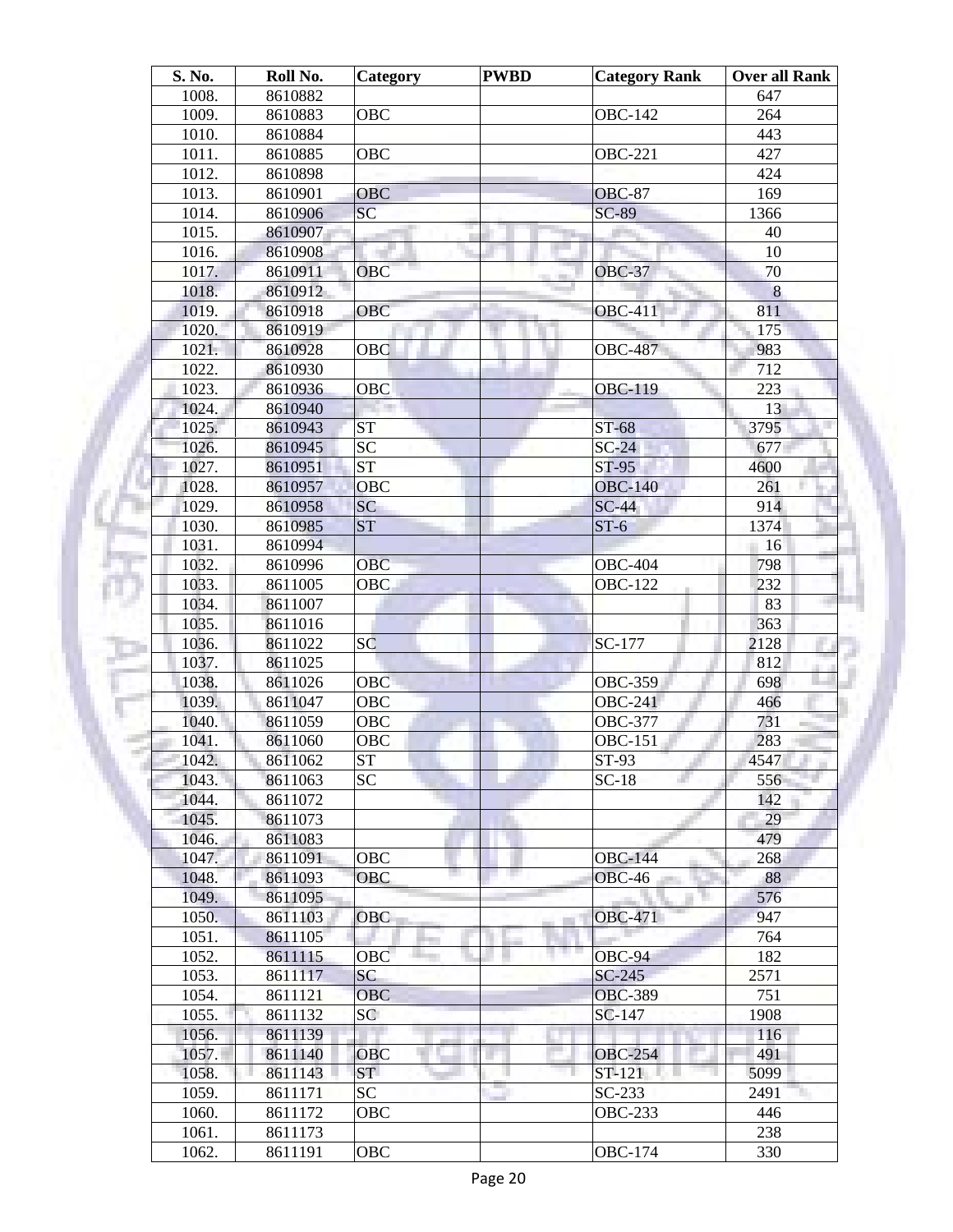| S. No.         | Roll No. | Category         | <b>PWBD</b> | <b>Category Rank</b> | <b>Over all Rank</b> |
|----------------|----------|------------------|-------------|----------------------|----------------------|
| 1063.          | 8611195  | <b>SC</b>        |             | $SC-153$             | 1948                 |
| 1064.          | 8611196  | <b>SC</b>        |             | $SC-52$              | 1016                 |
| 1065.          | 8611198  |                  |             |                      | 555                  |
| 1066.          | 8611203  | <b>ST</b>        |             | ST-69                | 3803                 |
| 1067.          | 8611205  |                  |             |                      | 500                  |
| 1068.          | 8611208  | <b>OBC</b>       |             | <b>OBC-70</b>        | 138                  |
| 1069.          | 8611216  | <b>OBC</b>       |             | <b>OBC-250</b>       | 484                  |
| 1070.          | 8611220  |                  |             |                      | 290                  |
| 1071.          | 8611242  |                  | ш           |                      | 452                  |
| 1072.          | 8611247  |                  |             |                      | 184                  |
| 1073.          | 8611259  |                  |             |                      | 518                  |
| 1074.          | 8611260  | <b>OBC</b>       |             | <b>OBC-355</b>       | 690                  |
| 1075.          | 8611262  |                  |             |                      | 778                  |
|                |          |                  |             |                      |                      |
| 1076.          | 8611263  |                  |             |                      | 849                  |
| 1077.          | 8611276  |                  |             |                      | 601                  |
| 1078.          | 8611277  | <b>ST</b>        |             | $ST-53$              | 3299                 |
| 1079.          | 8611286  | ST <sup>-1</sup> |             | ST-31                | 2719                 |
| 1080.          | 8611289  | SC               |             | $SC-104$             | 1513                 |
| 1081.          | 8611298  |                  |             |                      | 279                  |
| 1082.          | 8611305  | <b>OBC</b>       |             | <b>OBC-242</b>       | 470                  |
| 1083.          | 8611309  | <b>SC</b>        |             | $SC-144$             | 1886                 |
| 1084.          | 8611313  | <b>OBC</b>       |             | <b>OBC-294</b>       | 569                  |
| 1085.          | 8611320  | <b>ST</b>        |             | $ST-10$              | 1609                 |
| 1086.          | 8611332  |                  |             |                      | 932                  |
| 1087.          | 8611333  | <b>OBC</b>       |             | <b>OBC-290</b>       | 559                  |
| 1088.          | 8611335  | <b>OBC</b>       |             | <b>OBC-209</b>       | 402                  |
| 1089.          | 8611337  | <b>OBC</b>       |             | <b>OBC-157</b>       | 302                  |
| 1090.          | 8611338  | <b>OBC</b>       |             | <b>OBC-149</b>       | 281                  |
| 1091.          | 8611354  | SC               |             | $SC-8$               | 307                  |
| 1092.          | 8611355  | <b>OBC</b>       |             | <b>OBC-245</b>       | 475                  |
| 1093.          | 8611358  | <b>ST</b>        |             | ST-106               | 4763                 |
| 1094.          | 8611364  | <b>SC</b>        |             | $SC-88$              | 1349                 |
| 1095.          | 8611371  |                  |             |                      | 89                   |
| 1096.          | 8611373  |                  |             |                      | 203                  |
| 1097.          | 8611381  | OBC              |             | <b>OBC-255</b>       | 492                  |
| 1098.          | 8611383  | OBC              |             | <b>OBC-480</b>       | 969                  |
| 1099.          | 8611385  |                  |             |                      | 951                  |
| 1100.          | 8611387  | OBC              |             | <b>OBC-131</b>       | 248                  |
| 1101.          | 8611389  |                  |             |                      | 422                  |
| 1102.          | 8611393  |                  |             |                      | 144                  |
| 1103.          | 8611396  | <b>ST</b>        |             | ST-44                | 3073                 |
| 1104.          | 8611398  | OBC              |             | <b>OBC-259</b>       | 499                  |
|                | 8611403  | SC               |             | $SC-121$             | 1636                 |
| 1105.<br>1106. |          | <b>ST</b>        |             | ST-114               | 5014                 |
|                | 8611409  |                  | <b>PWBD</b> |                      |                      |
| 1107.          | 8611413  | SC               |             | SC-447               | 4016                 |
| 1108.          | 8611418  |                  |             |                      | 75                   |
| 1109.          | 8611419  |                  |             |                      | 439                  |
| 1110.          | 8611423  | ٠                |             |                      | 870                  |
| 1111.          | 8611427  |                  |             |                      | 132                  |
| 1112.          | 8611433  |                  |             |                      | 449                  |
| 1113.          | 8611434  | OBC              |             | <b>OBC-412</b>       | 813                  |
| 1114.          | 8611437  | OBC              |             | <b>OBC-277</b>       | 529                  |
| 1115.          | 8611440  | OBC              |             | <b>OBC-437</b>       | 860                  |
| 1116.          | 8611444  | OBC              |             | <b>OBC-328</b>       | 626                  |
| 1117.          | 8611445  |                  |             |                      | 43                   |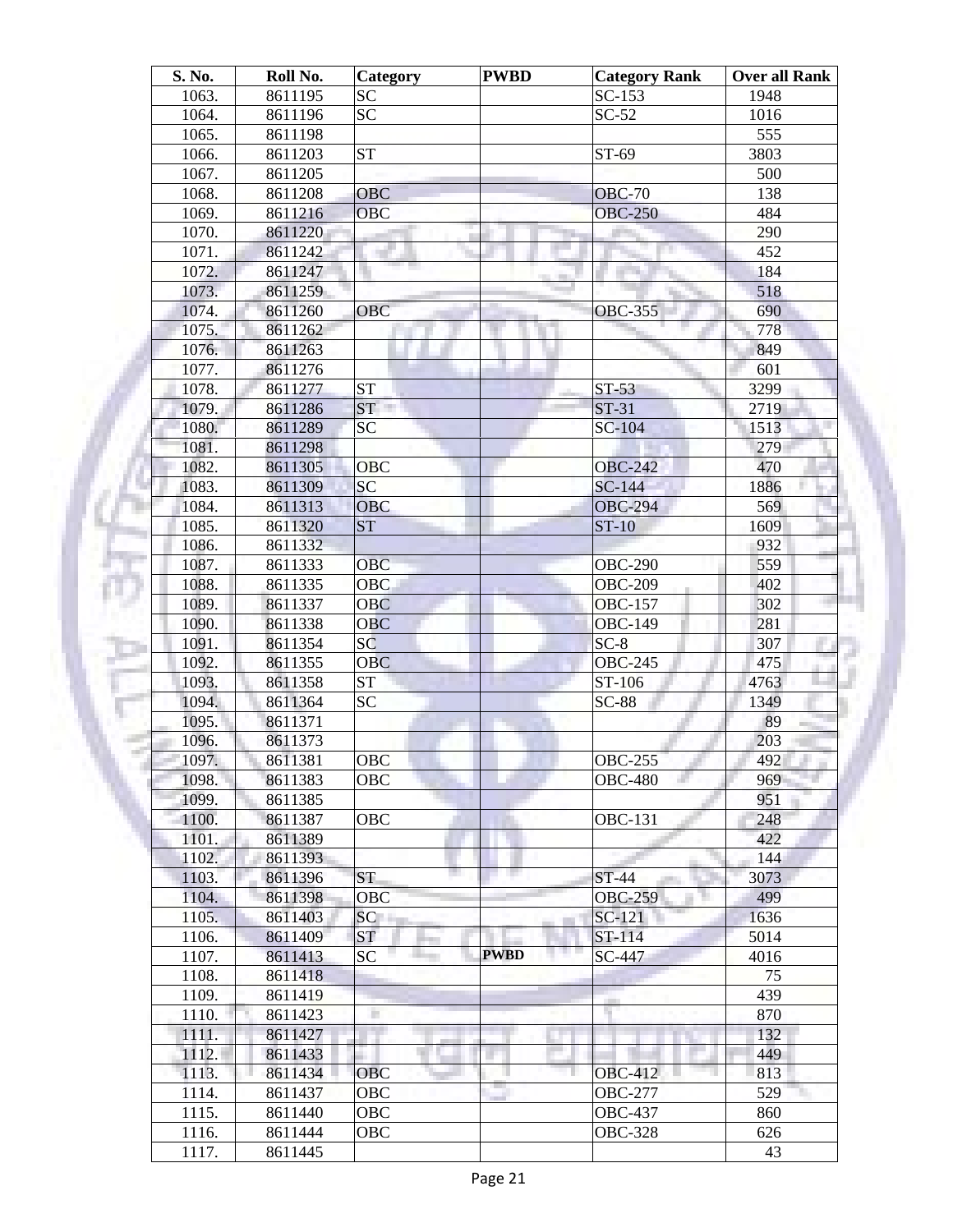| S. No.         | Roll No. | Category   | <b>PWBD</b> | <b>Category Rank</b> | <b>Over all Rank</b> |
|----------------|----------|------------|-------------|----------------------|----------------------|
| 1118.          | 8611455  | OBC        |             | <b>OBC-387</b>       | 748                  |
| 1119.          | 8611464  | <b>ST</b>  |             | <b>ST-28</b>         | 2510                 |
| 1120.          | 8611478  | <b>ST</b>  |             | ST-41                | 2997                 |
| 1121.          | 8611480  |            |             |                      | 417                  |
| 1122.          | 8611481  | <b>SC</b>  |             | SC-128               | 1735                 |
| 1123.          | 8611484  | SC         |             | <b>SC-75</b>         | 1243                 |
| 1124.          | 8611485  |            |             |                      | 968                  |
| 1125.          | 8611490  | <b>OBC</b> | ×           | <b>OBC-234</b>       | 450                  |
| 1126.          | 8611492  |            |             |                      | 364                  |
| 1127.          | 8611497  | <b>OBC</b> |             | <b>OBC-447</b>       | 888                  |
| 1128.          | 8611499  |            |             |                      | 735                  |
| 1129.          | 8611503  |            |             |                      | 399                  |
| 1130.          | 8611507  | <b>OBC</b> |             | <b>OBC-307</b>       | 591                  |
| 1131.          | 8611517  | <b>ST</b>  |             | ST-46                | 3144                 |
| 1132.          | 8611525  |            |             |                      | 47                   |
| 1133.          | 8611528  | <b>SC</b>  |             | SC-148               | 1923                 |
| 1134.          | 8611531  | SC         |             | SC-129               | 1736                 |
| 1135.          | 8611532  | OBC        |             | $OBC-11$             | 22                   |
| 1136.          | 8611543  | <b>OBC</b> |             | <b>OBC-79</b>        | 158                  |
| 1137.          | 8611544  | OBC        |             | $OBC-15$             | 27                   |
| 1138.          | 8611549  | <b>OBC</b> |             | <b>OBC-133</b>       | 251                  |
| 1139.          | 8611571  | <b>OBC</b> |             | <b>OBC-496</b>       | 997                  |
| 1140.          | 8611582  | <b>ST</b>  |             | $ST-26$              | 2476                 |
| 1141.          | 8611584  |            |             |                      | 173                  |
| 1142.          | 8611592  | <b>OBC</b> |             | <b>OBC-135</b>       | 253                  |
| 1143.          | 8611600  | <b>SC</b>  |             | SC-111               | 1566                 |
| 1144.          | 8611604  | <b>OBC</b> |             | <b>OBC-147</b>       | 276                  |
| 1145.          | 8611631  | <b>OBC</b> |             | <b>OBC-351</b>       | 675                  |
| 1146.          | 8611638  | SC         |             | $SC-33$              | 771                  |
| 1147.          | 8611639  | ST         |             | $ST-8$               | 1457                 |
| 1148.          | 8611645  |            |             |                      | 766                  |
| 1149.          | 8611648  |            |             |                      | 765                  |
| 1150.          | 8611652  | <b>SC</b>  |             | SC-217               | 2381                 |
| 1151.          | 8611655  | <b>SC</b>  |             | $SC-28$              | 739                  |
| 1152.          | 8611663  | SC         |             | SC-197               | 2243                 |
| 1153.          | 8611664  | OBC        |             | <b>OBC-508</b>       | 1031                 |
| 1154.          | 8611695  |            |             |                      | 112                  |
| 1155.          | 8611703  | <b>ST</b>  |             | $ST-11$              | 1629                 |
| 1156.          | 8611704  |            |             |                      | 774                  |
| 1157.          | 8611708  | OBC        |             | <b>OBC-274</b>       | 524                  |
| 1158.          | 8611719  |            |             |                      | 146                  |
| 1159.          | 8611721  | SC         |             | $SC-231$             | 2487                 |
| 1160.          | 8611722  | <b>ST</b>  | <b>PWBD</b> | ST-78                | 4147                 |
| 1161.          | 8611724  |            |             |                      | 636                  |
| 1162.          | 8611725  | OBC        | <b>PWBD</b> | OBC-1118             | 2543                 |
| 1163.          | 8611728  |            |             |                      | 617                  |
| 1164.          | 8611730  | <b>OBC</b> |             | <b>OBC-458</b>       | 916                  |
| 1165.          | 8611733  | ×          |             |                      | 776                  |
| 1166.          | 8611741  | OBC        |             | <b>OBC-130</b>       | 246                  |
| 1167.          | 8611749  | SC         |             | $SC-45$              | 918                  |
| 1168.          | 8611752  | <b>OBC</b> |             | <b>OBC-413</b>       | 814                  |
| 1169.          | 8611756  | SC         |             | SC-244               | 2568                 |
| 1170.          | 8611761  | <b>ST</b>  |             | ST-131               | 5170                 |
|                | 8611762  |            |             |                      | 752                  |
| 1171.<br>1172. |          | OBC        |             | OBC-29               | 56                   |
|                | 8611763  |            |             |                      |                      |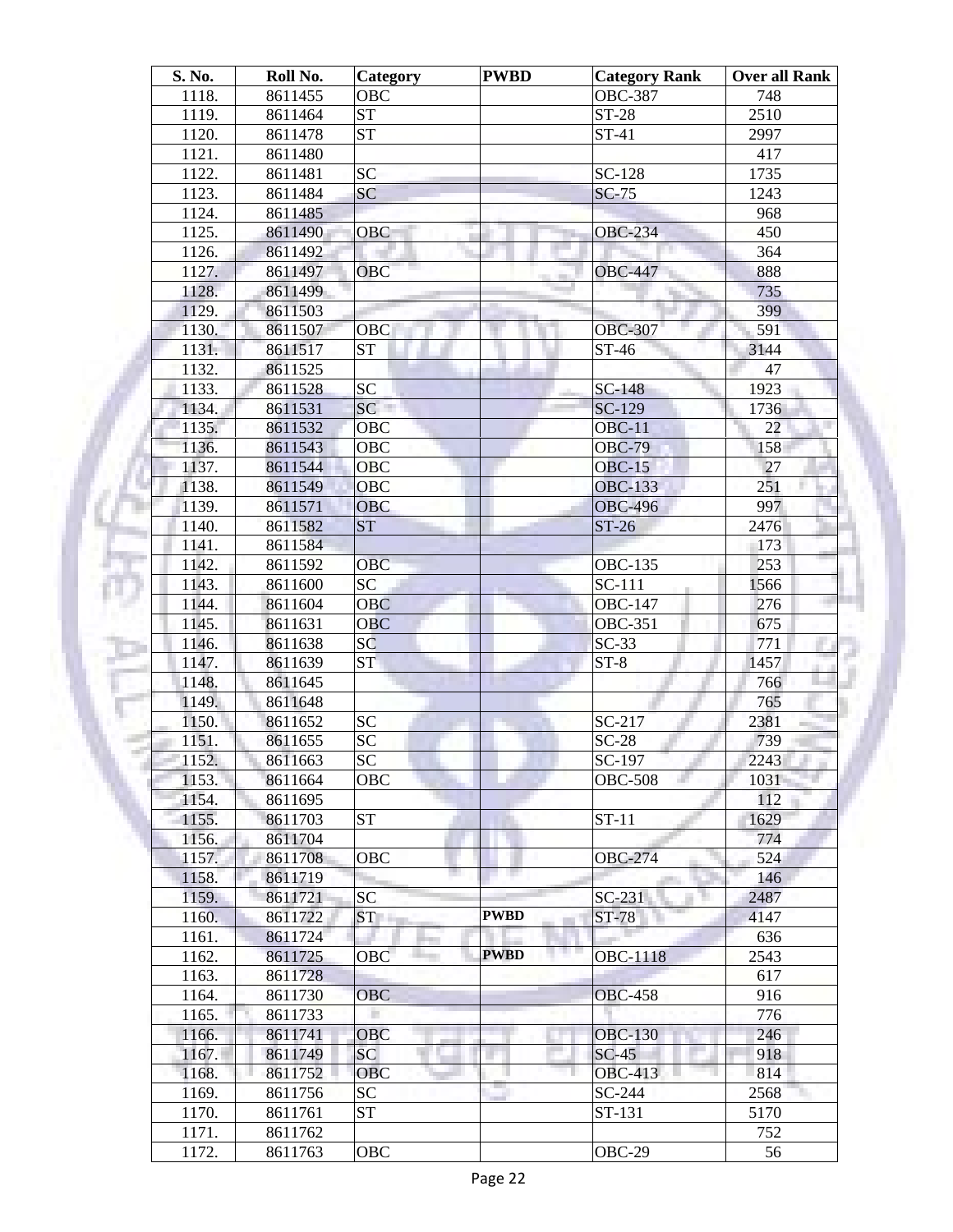| S. No. | Roll No. | Category        | <b>PWBD</b> | <b>Category Rank</b> | Over all Rank |
|--------|----------|-----------------|-------------|----------------------|---------------|
| 1173.  | 8611765  | <b>OBC</b>      |             | OBC-64               | 128           |
| 1174.  | 8611767  | SC              |             | $SC-215$             | 2375          |
| 1175.  | 8611774  | <b>OBC</b>      |             | <b>OBC-485</b>       | 978           |
| 1176.  | 8611781  | <b>OBC</b>      |             | <b>OBC-329</b>       | 628           |
| 1177.  | 8611791  | OBC             |             | <b>OBC-273</b>       | 523           |
| 1178.  | 8611802  |                 |             |                      | 287           |
| 1179.  | 8611806  | <b>OBC</b>      |             | <b>OBC-439</b>       | 866           |
| 1180.  | 8611811  |                 | ш           |                      | 362           |
| 1181.  | 8611821  |                 |             |                      | 508           |
| 1182.  | 8611823  | <b>SC</b>       |             | SC-283               | 2902          |
| 1183.  | 8611827  | <b>SC</b>       |             | $SC-80$              | 1273          |
| 1184.  | 8611853  | <b>SC</b>       |             | $SC-85$              | 1328          |
| 1185.  | 8611854  | <b>ST</b>       |             | ST-82                | 4295          |
| 1186.  | 8611855  | OBC             |             | <b>OBC-395</b>       | 768           |
| 1187.  | 8611879  |                 |             |                      | 65            |
| 1188.  | 8611884  | <b>OBC</b>      |             | <b>OBC-506</b>       | 1023          |
| 1189.  | 8611889  | <b>OBC</b>      |             | <b>OBC-363</b>       | 708           |
| 1190.  | 8611912  | SC              |             | SC-272               | 2806          |
| 1191.  | 8611931  | <b>OBC</b>      |             | <b>OBC-225</b>       | 436           |
| 1192.  | 8611940  | <b>SC</b>       |             | $SC-285$             | 2908          |
| 1193.  | 8611952  | <b>SC</b>       |             | $SC-135$             | 1808          |
| 1194.  | 8611953  | SC              |             | $SC-64$              | 1159          |
| 1195.  | 8611962  |                 |             |                      | 611           |
| 1196.  | 8611966  |                 |             |                      | 843           |
| 1197.  | 8611982  | SC              |             | SC-180               | 2135          |
| 1198.  | 8611987  | <b>OBC</b>      |             | <b>OBC-83</b>        | 164           |
| 1199.  | 8611998  | <b>OBC</b>      |             | <b>OBC-505</b>       | 1021          |
| 1200.  | 8612013  | SC              |             | $SC-43$              | 906           |
| 1201.  | 8612015  | <b>OBC</b>      |             | <b>OBC-231</b>       | 444           |
| 1202.  | 8612016  | <b>OBC</b>      |             | <b>OBC-494</b>       | 994           |
| 1203.  | 8612028  |                 |             |                      | 34            |
| 1204.  | 8612032  | OBC             |             | <b>OBC-350</b>       | 673           |
| 1205.  | 8612039  | <b>ST</b>       |             | $ST-61$              | 3576          |
| 1206.  | 8612040  |                 |             |                      | 95            |
| 1207.  | 8612049  |                 |             |                      | 228           |
| 1208.  | 8612050  | <b>SC</b>       |             | $SC-38$              | 865           |
| 1209.  | 8612051  |                 |             |                      | 831           |
| 1210.  | 8612052  | <b>SC</b>       |             | $SC-228$             | 2454          |
| 1211.  | 8612054  | <b>SC</b>       |             | SC-254               | 2631          |
| 1212.  | 8612063  |                 |             |                      | 695           |
| 1213.  | 8612086  | OBC             |             | $OBC-3$              | 6             |
| 1214.  | 8612088  | OBC             |             | <b>OBC-349</b>       | 672           |
| 1215.  | 8612093  | n an            |             |                      | 239           |
| 1216.  | 8612096  | SC              |             | <b>SC-108</b>        | 1541          |
| 1217.  | 8612099  | SC              |             | <b>SC-200</b>        | 2280          |
| 1218.  | 8612112  | SC              |             | SC-260               | 2667          |
| 1219.  | 8612120  |                 |             |                      | 114           |
| 1220.  | 8612121  | ST <sup>-</sup> |             | ST-107               | 4780          |
|        |          |                 |             |                      |               |
| 1221.  | 8612140  |                 |             |                      | 685           |
| 1222.  | 8612145  | <b>ST</b>       |             | $ST-119$             | 5069          |
| 1223.  | 8612146  | and the         |             |                      | 448           |
| 1224.  | 8612149  | OBC             |             | <b>OBC-397</b>       | 772           |
| 1225.  | 8612159  | SC              |             | SC-159               | 1995          |
| 1226.  | 8612177  | OBC             |             | OBC-99               | 193           |
| 1227.  | 8612185  | OBC             |             | <b>OBC-217</b>       | 415           |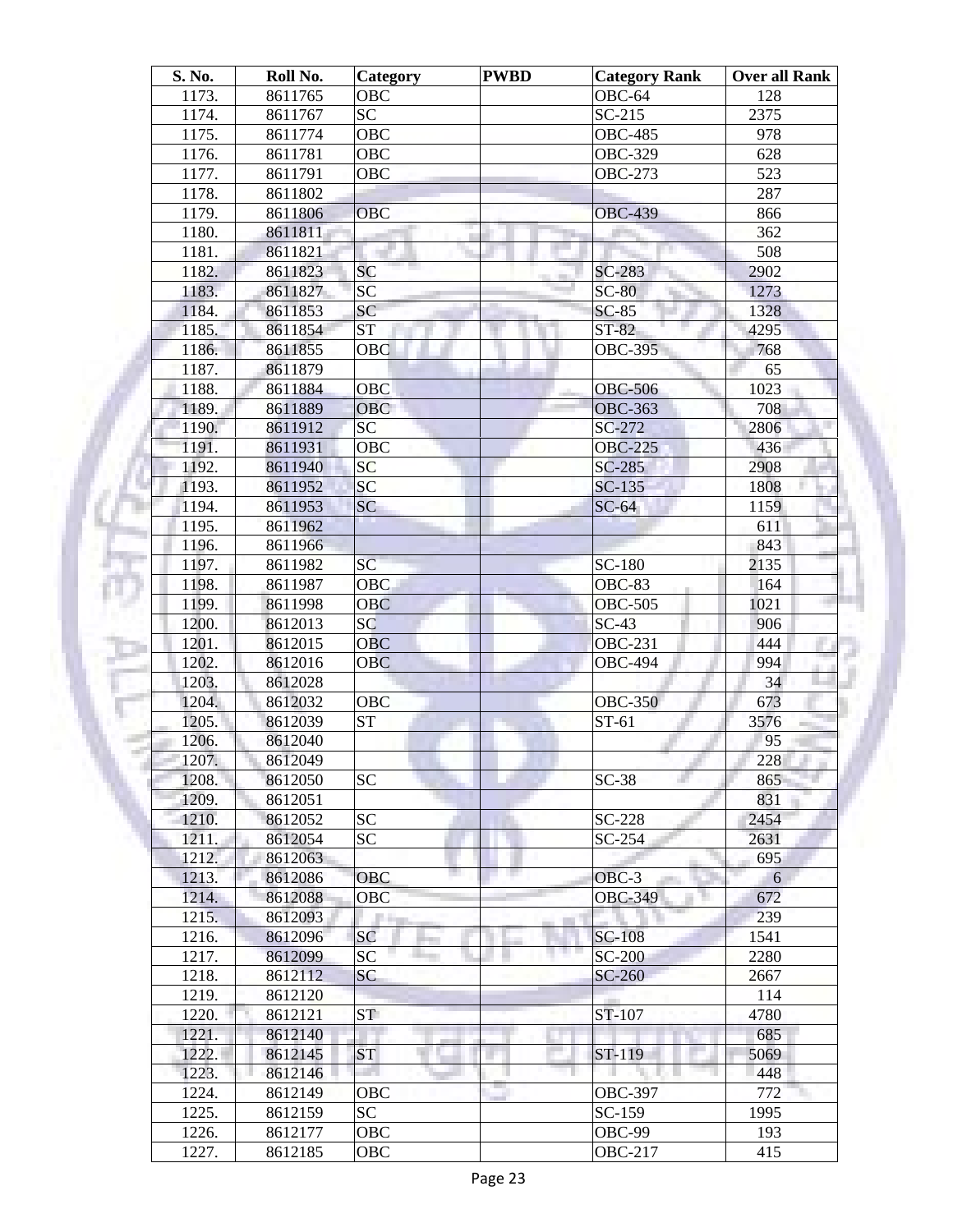| S. No. | Roll No. | Category   | <b>PWBD</b> | <b>Category Rank</b>     | <b>Over all Rank</b> |
|--------|----------|------------|-------------|--------------------------|----------------------|
| 1228.  | 8612186  | <b>SC</b>  |             | SC-240                   | 2547                 |
| 1229.  | 8612194  | <b>SC</b>  |             | SC-167                   | 2051                 |
| 1230.  | 8612199  |            |             |                          | 211                  |
| 1231.  | 8612205  |            |             |                          | 49                   |
| 1232.  | 8612207  | <b>ST</b>  |             | ST-58                    | 3497                 |
| 1233.  | 8612214  | <b>ST</b>  |             | ST-108                   | 4796                 |
| 1234.  | 8612222  | <b>ST</b>  |             | $ST-32$                  | 2727                 |
| 1235.  | 8612227  | <b>SC</b>  | ш           | $SC-226$                 | 2444                 |
| 1236.  | 8612238  |            |             |                          | 565                  |
| 1237.  | 8612248  | <b>SC</b>  |             | $SC-95$                  | 1441                 |
| 1238.  | 8612258  |            |             |                          | 946                  |
| 1239.  | 8612264  | <b>OBC</b> |             | <b>OBC-324</b>           | 618                  |
| 1240.  | 8612273  | OBC        | <b>PWBD</b> | <b>OBC-300</b>           | 579                  |
| 1241.  | 8612288  |            |             |                          | 66                   |
| 1242.  | 8612289  |            |             |                          | 97                   |
| 1243.  | 8612292  | OBC        |             | <b>OBC-191</b>           | 361                  |
| 1244.  | 8612300  | <b>OBC</b> |             | <b>OBC-228</b>           | 440                  |
| 1245.  | 8612303  | <b>OBC</b> |             | <b>OBC-423</b>           | 836                  |
| 1246.  | 8612315  | <b>ST</b>  |             | $ST-60$                  | 3569                 |
| 1247.  | 8612317  |            |             |                          | 286                  |
| 1248.  | 8612318  |            |             |                          | 477                  |
| 1249.  | 8612320  | <b>OBC</b> |             | OBC-51                   | 98                   |
| 1250.  | 8612326  | <b>SC</b>  |             | <b>SC-106</b>            | 1533                 |
| 1251.  | 8612328  | <b>SC</b>  |             | <b>SC-181</b>            | 2139                 |
| 1252.  | 8612330  |            |             |                          | 817                  |
| 1253.  | 8612347  | <b>SC</b>  |             | SC-280                   | 2885                 |
| 1254.  | 8612376  |            |             |                          | 784                  |
| 1255.  | 8612380  |            |             |                          | 428                  |
| 1256.  | 8612381  |            |             |                          | 614                  |
| 1257.  | 8612382  | <b>OBC</b> |             | <b>OBC-428</b>           | 846                  |
| 1258.  | 8612388  | <b>OBC</b> |             | <b>OBC-278</b>           | 534                  |
| 1259.  | 8612398  | OBC        |             | <b>OBC-495</b>           | 995                  |
| 1260.  | 8612399  |            |             |                          | 426                  |
| 1261.  | 8612400  |            |             |                          | $\overline{4}$       |
| 1262.  | 8612402  | OBC        |             | $OBC-50$                 | 96                   |
| 1263.  | 8612405  | <b>SC</b>  |             | $SC-42$                  | 903                  |
| 1264.  | 8612406  | <b>OBC</b> |             | <b>OBC-414</b>           | 815                  |
| 1265.  | 8612409  |            |             |                          | 496                  |
| 1266.  | 8612410  |            |             |                          | 511                  |
| 1267.  | 8612417  | <b>SC</b>  |             | $SC-87$                  | 1333                 |
| 1268.  | 8612420  |            |             |                          | 513                  |
| 1269.  | 8612427  | OBC        |             | <b>OBC-393</b>           | 760                  |
| 1270.  | 8612428  | SC         |             | $SC-54$                  | 1038                 |
| 1271.  | 8612433  | <b>OBC</b> |             | <b>OBC-17</b>            | 31                   |
| 1272.  |          |            |             | n e                      | 756                  |
| 1273.  | 8612439  |            |             |                          | 359                  |
|        | 8612441  | <b>OBC</b> |             |                          | 370                  |
| 1274.  | 8612447  | SC         |             | <b>OBC-194</b><br>SC-110 | 1563                 |
| 1275.  | 8612448  |            |             |                          |                      |
| 1276.  | 8612463  | SC         |             | SC-203                   | 2306                 |
| 1277.  | 8612474  | <b>OBC</b> |             | <b>OBC-161</b>           | 309                  |
| 1278.  | 8612479  | SC-        |             | $SC-97$                  | 1465                 |
| 1279.  | 8612486  | <b>SC</b>  |             | $SC-62$                  | 1137                 |
| 1280.  | 8612490  |            |             |                          | 517                  |
| 1281.  | 8612491  | <b>SC</b>  |             | $SC-4$                   | 147                  |
| 1282.  | 8612492  | <b>ST</b>  |             | ST-113                   | 5013                 |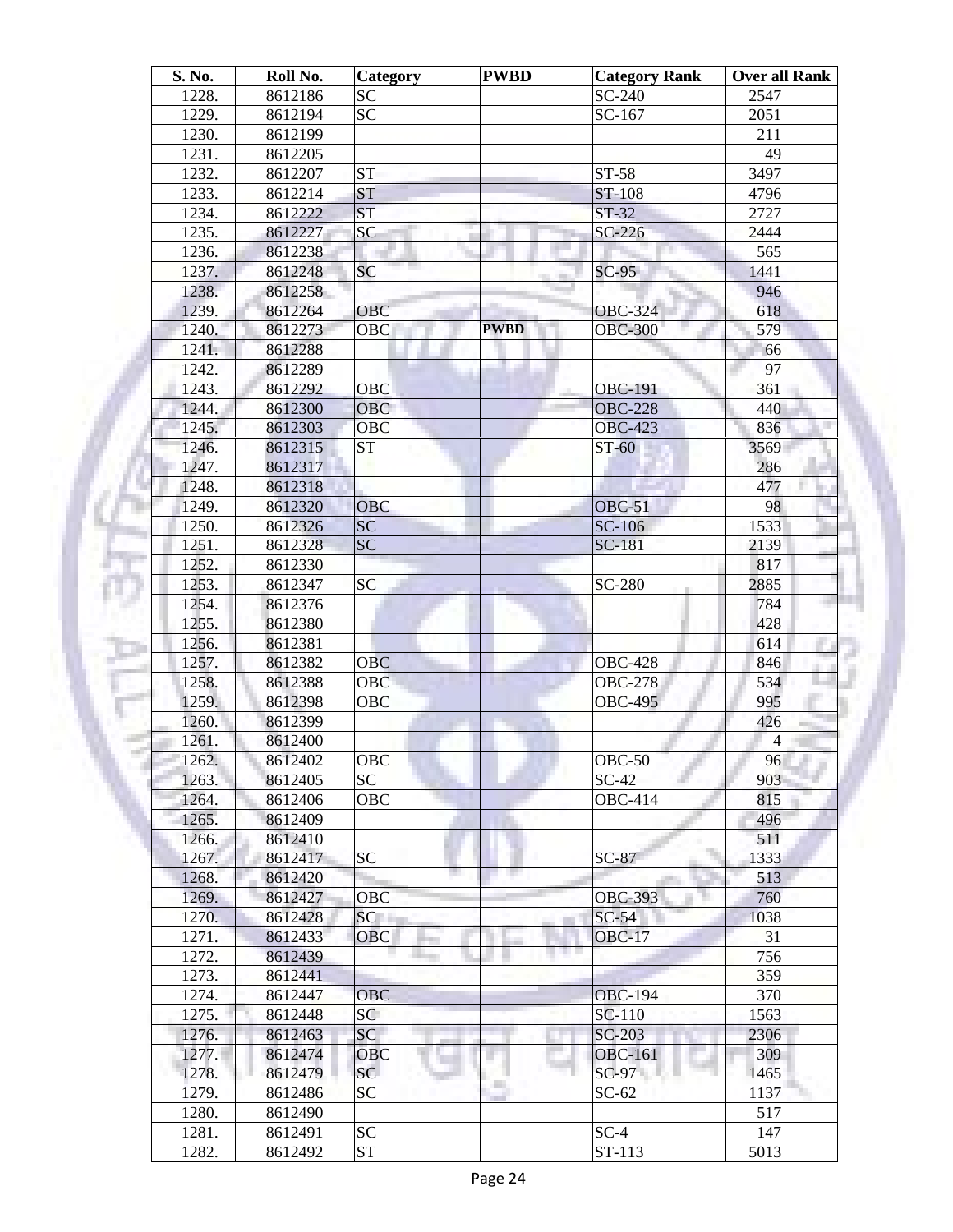| S. No. | Roll No. | Category               | <b>PWBD</b> | <b>Category Rank</b> | <b>Over all Rank</b> |
|--------|----------|------------------------|-------------|----------------------|----------------------|
| 1283.  | 8612511  | <b>OBC</b>             |             | <b>OBC-118</b>       | 222                  |
| 1284.  | 8612514  |                        |             |                      | 505                  |
| 1285.  | 8612515  |                        |             |                      | 271                  |
| 1286.  | 8612518  | <b>OBC</b>             |             | <b>OBC-409</b>       | 807                  |
| 1287.  | 8612519  |                        |             |                      | 288                  |
| 1288.  | 8612520  | <b>OBC</b>             |             | <b>OBC-72</b>        | 145                  |
| 1289.  | 8612521  | SC                     |             | SC-184               | 2165                 |
| 1290.  | 8612543  |                        | ш           |                      | 820                  |
| 1291.  | 8612549  | <b>SC</b>              |             | $SC-15$              | 538                  |
| 1292.  | 8612563  | <b>SC</b>              |             | $SC-136$             | 1816                 |
| 1293.  | 8612565  | <b>SC</b>              |             | $SC-113$             | 1579                 |
| 1294.  | 8612569  |                        |             |                      | 62                   |
| 1295.  | 8612574  | OBC                    |             | <b>OBC-101</b>       | 196                  |
|        |          |                        |             |                      | 864                  |
| 1296.  | 8612576  |                        |             |                      |                      |
| 1297.  | 8612596  | <b>SC</b>              |             | SC-146               | 1904                 |
| 1298.  | 8612600  | $\overline{\text{ST}}$ |             | $ST-77$              | 4108                 |
| 1299.  | 8612601  |                        |             |                      | 658                  |
| 1300.  | 8612603  | SC                     |             | $SC-242$             | 2560                 |
| 1301.  | 8612604  | OBC                    |             | <b>OBC-71</b>        | 139                  |
| 1302.  | 8612608  |                        |             |                      | 205                  |
| 1303.  | 8612609  |                        |             |                      | 113                  |
| 1304.  | 8612628  |                        |             |                      | 522                  |
| 1305.  | 8612635  | <b>OBC</b>             |             | <b>OBC-171</b>       | 326                  |
| 1306.  | 8612636  | <b>OBC</b>             |             | <b>OBC-382</b>       | 740                  |
| 1307.  | 8612637  | SC                     |             | $SC-90$              | 1399                 |
| 1308.  | 8612643  | <b>OBC</b>             |             | <b>OBC-320</b>       | 609                  |
| 1309.  | 8612650  |                        |             |                      | 360                  |
| 1310.  | 8612656  | <b>SC</b>              |             | SC-196               | 2237                 |
| 1311.  | 8612659  |                        |             |                      | 247                  |
| 1312.  | 8612662  |                        |             |                      | 409                  |
| 1313.  | 8612666  | <b>OBC</b>             |             | $OBC-80$             | 159                  |
| 1314.  | 8612667  | <b>OBC</b>             |             | <b>OBC-197</b>       | 375                  |
| 1315.  | 8612676  | OBC                    |             | <b>OBC-166</b>       | 319                  |
| 1316.  | 8612680  |                        |             |                      | 557                  |
| 1317.  | 8612685  | OBC                    |             | <b>OBC-189</b>       | 355                  |
| 1318.  | 8612686  |                        |             |                      | 666                  |
| 1319.  | 8612689  |                        |             |                      | 952                  |
| 1320.  | 8612691  | <b>ST</b>              |             | $ST-45$              | 3081                 |
| 1321.  | 8612695  |                        |             |                      | 14                   |
| 1322.  | 8612700  |                        |             |                      | 458                  |
|        |          |                        |             |                      |                      |
| 1323.  | 8612702  |                        |             |                      | 649                  |
| 1324.  | 8612704  | <b>SC</b>              |             | $SC-26$              | 694                  |
| 1325.  | 8612705  | ST <sub>1</sub>        |             | ST-116               | 5038                 |
| 1326.  | 8612713  |                        |             | n e                  | 869                  |
| 1327.  | 8612718  |                        |             |                      | 732                  |
| 1328.  | 8612722  |                        |             |                      | 919                  |
| 1329.  | 8612739  | <b>SC</b>              |             | SC-258               | 2658                 |
| 1330.  | 8612741  | OBC                    |             | <b>OBC-347</b>       | 670                  |
| 1331.  | 8612757  | <b>ST</b>              |             | <b>ST-33</b>         | 2733                 |
| 1332.  | 8612759  | <b>OBC</b>             |             | <b>OBC-280</b>       | 539                  |
| 1333.  | 8612761  | SC <sup>1</sup>        |             | SC-189               | 2189                 |
| 1334.  | 8612766  |                        |             |                      | 808                  |
| 1335.  | 8612771  | OBC                    |             | <b>OBC-276</b>       | 526                  |
| 1336.  | 8612776  | OBC                    |             | <b>OBC-207</b>       | 398                  |
| 1337.  | 8612777  |                        |             |                      | 656                  |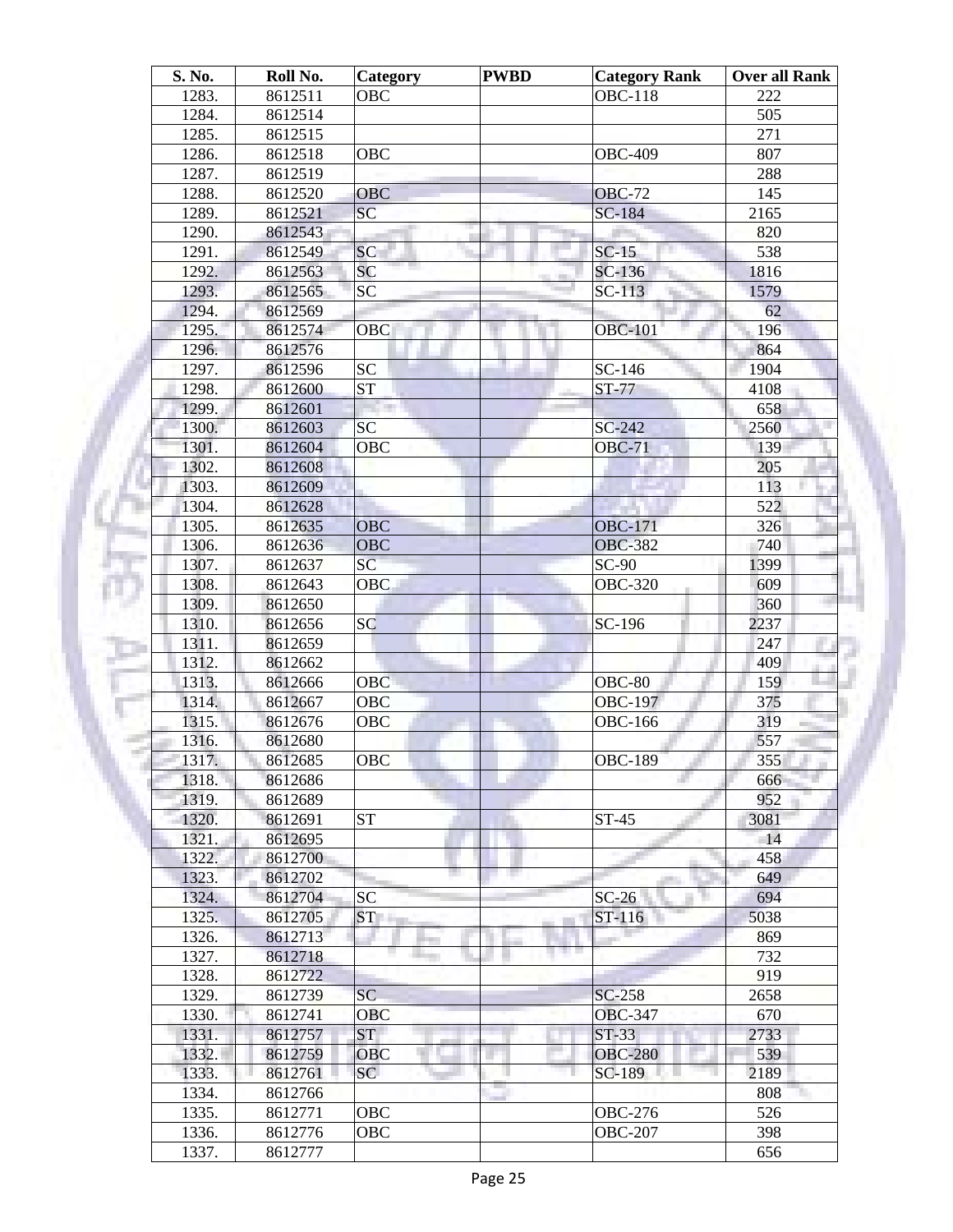| S. No. | Roll No. | Category        | <b>PWBD</b> | <b>Category Rank</b> | <b>Over all Rank</b> |
|--------|----------|-----------------|-------------|----------------------|----------------------|
| 1338.  | 8612785  | <b>SC</b>       |             | $SC-73$              | 1229                 |
| 1339.  | 8612788  | OBC             |             | <b>OBC-333</b>       | 637                  |
| 1340.  | 8612791  |                 |             |                      | 833                  |
| 1341.  | 8612792  | <b>OBC</b>      |             | <b>OBC-170</b>       | 324                  |
| 1342.  | 8612794  |                 |             |                      | 683                  |
| 1343.  | 8612797  |                 |             |                      | 826                  |
| 1344.  | 8612802  | SC              |             | SC-158               | 1986                 |
| 1345.  | 8612808  | $\overline{SC}$ |             | $SC-241$             | 2559                 |
| 1346.  | 8612814  | SC              |             | SC-161               | 2011                 |
| 1347.  | 8612819  | OBC             |             | <b>OBC-13</b>        | 24                   |
| 1348.  | 8612833  | <b>ST</b>       |             | $ST-15$              | 1982                 |
| 1349.  | 8612842  |                 |             |                      | 386                  |
| 1350.  | 8612844  | <b>ST</b>       |             | <b>ST-48</b>         | 3182                 |
| 1351.  | 8612863  |                 |             |                      | 37                   |
| 1352.  | 8612865  |                 |             |                      | 753                  |
| 1353.  | 8612868  | OBC             |             | <b>OBC-512</b>       | 1035                 |
| 1354.  | 8612879  | <b>OBC</b>      |             | <b>OBC-312</b>       | 597                  |
| 1355.  | 8612881  | <b>OBC</b>      |             | <b>OBC-314</b>       | 599                  |
| 1356.  | 8612891  | <b>SC</b>       |             | $SC-71$              | 1215                 |
| 1357.  | 8612900  |                 |             |                      | 900                  |
| 1358.  | 8612913  | <b>SC</b>       |             | $SC-165$             | 2031                 |
| 1359.  | 8612918  | <b>OBC</b>      |             | <b>OBC-215</b>       | 413                  |
| 1360.  | 8612921  | SC              |             | $SC-53$              | 1020                 |
| 1361.  | 8612926  | SC              |             | <b>SC-130</b>        | 1756                 |
| 1362.  | 8612935  | SC              |             | SC-282               | 2895                 |
| 1363.  | 8612937  |                 |             |                      | 76                   |
| 1364.  | 8612939  | <b>OBC</b>      |             | <b>OBC-408</b>       | 805                  |
| 1365.  | 8612945  |                 |             |                      | 322                  |
| 1366.  | 8612946  | SC              |             | $SC-72$              | 1221                 |
| 1367.  | 8612952  | <b>OBC</b>      |             | <b>OBC-340</b>       | 655                  |
| 1368.  | 8612958  | <b>OBC</b>      |             | <b>OBC-98</b>        | 191                  |
| 1369.  | 8612960  | OBC             |             | <b>OBC-375</b>       | 728                  |
| 1370.  | 8612971  | OBC             |             | <b>OBC-370</b>       | 719                  |
| 1371.  | 8612981  |                 |             |                      | 78                   |
| 1372.  | 8612983  | OBC             |             | <b>OBC-206</b>       | 394                  |
| 1373.  | 8612984  | OBC             |             | <b>OBC-159</b>       | 305                  |
| 1374.  | 8613004  | OBC             |             | OBC-114              | 217                  |
| 1375.  | 8613008  | ST              |             | ST-20                | 2235                 |
| 1376.  | 8613038  |                 |             |                      | 965                  |
| 1377.  | 8613042  | SC              |             | SC-281               | 2887                 |
| 1378.  | 8613044  | OBC             |             | <b>OBC-441</b>       | 876                  |
| 1379.  | 8613046  | OBC             |             | <b>OBC-77</b>        | 154                  |
|        |          |                 |             |                      |                      |